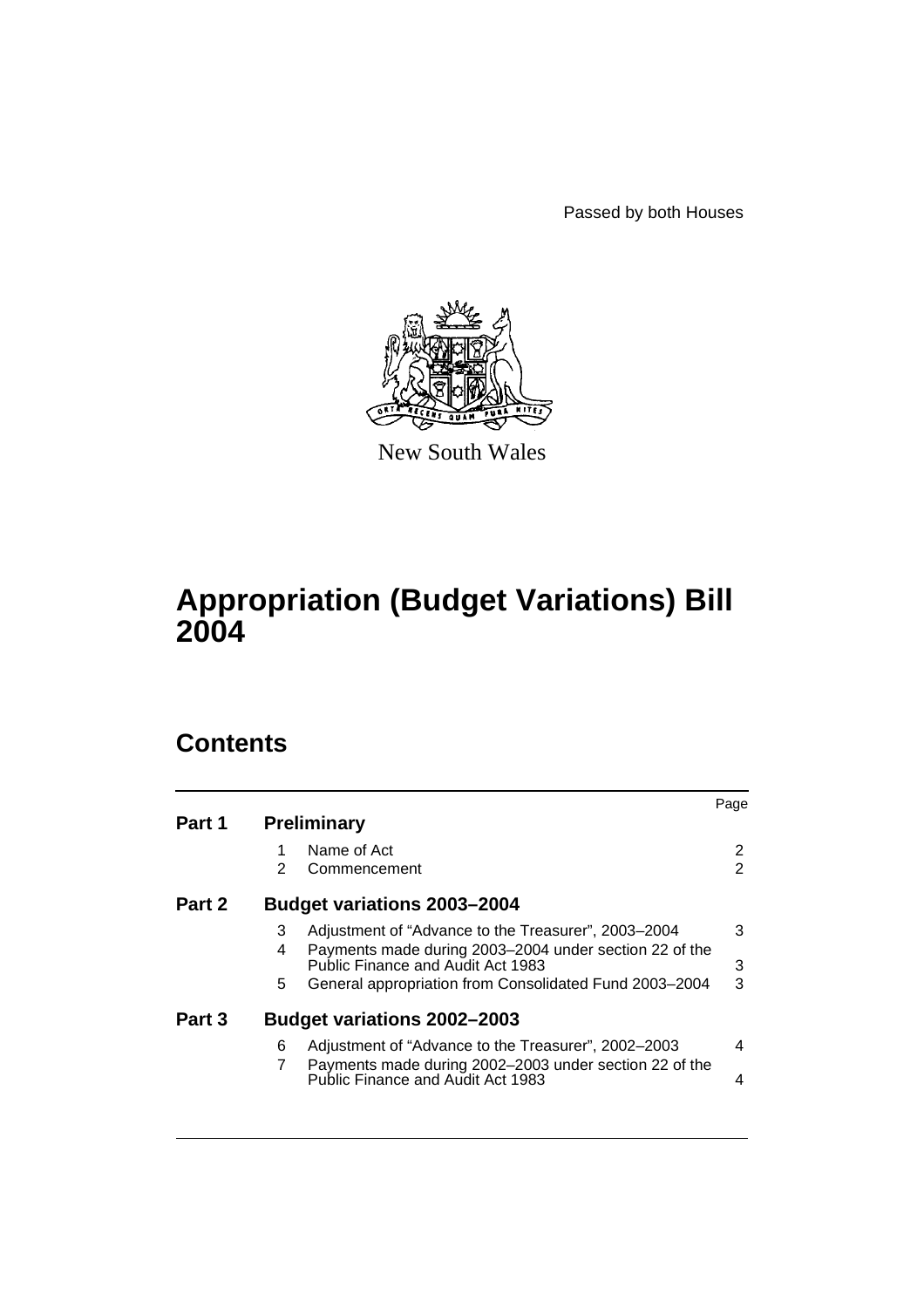**Contents** 

|                   |    |                           | Page |
|-------------------|----|---------------------------|------|
| Part 4            |    | General                   |      |
|                   | 8  | Additional appropriations | 5    |
|                   | 9  | Operation of Act          | 5    |
|                   | 10 | Validation of expenditure | 5    |
|                   | 11 | References to agencies    | 5    |
| <b>Schedule 1</b> |    | Payments during 2003-2004 |      |
| <b>Schedule 2</b> |    | Payments during 2002-2003 | 35   |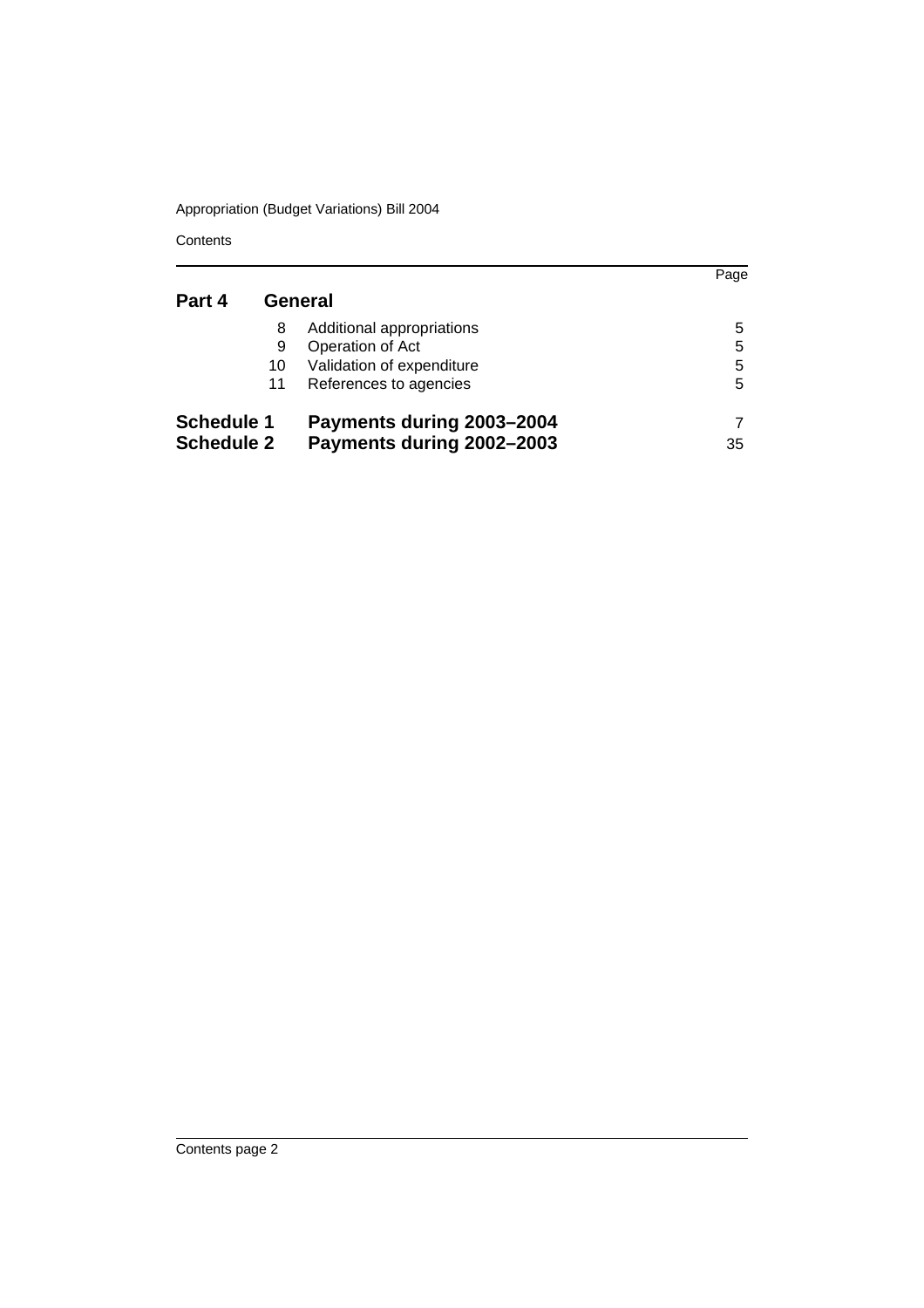*I certify that this PUBLIC BILL, which originated in the LEGISLATIVE ASSEMBLY, has finally passed the LEGISLATIVE COUNCIL and the LEGISLATIVE ASSEMBLY of NEW SOUTH WALES.*

> *Clerk of the Legislative Assembly. Legislative Assembly, Sydney, , 2004*



New South Wales

## **Appropriation (Budget Variations) Bill 2004**

Act No , 2004

An Act to appropriate additional amounts out of the Consolidated Fund for the years 2003–2004 and 2002–2003 for the purpose of giving effect to certain Budget variations required by the exigencies of Government.

*I have examined this Bill, and find it to correspond in all respects with the Bill as finally passed by both Houses.*

*Chairman of Committees of the Legislative Assembly.*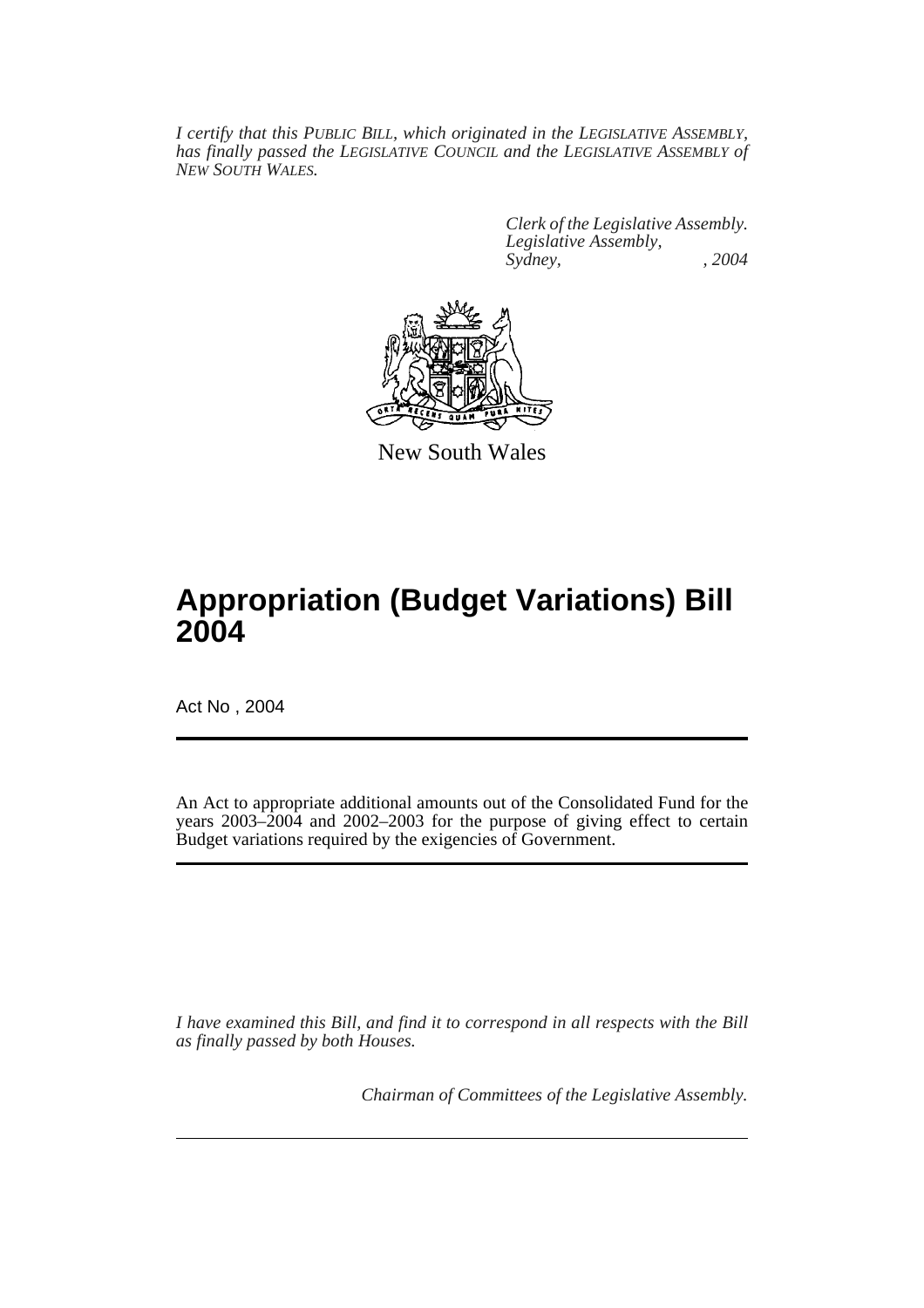## Clause 1 Appropriation (Budget Variations) Bill 2004

Part 1 Preliminary

## **The Legislature of New South Wales enacts:**

## Part 1 **Preliminary**

### **1 Name of Act**

This Act is the *Appropriation (Budget Variations) Act 2004*.

### **2 Commencement**

This Act commences on the date of assent.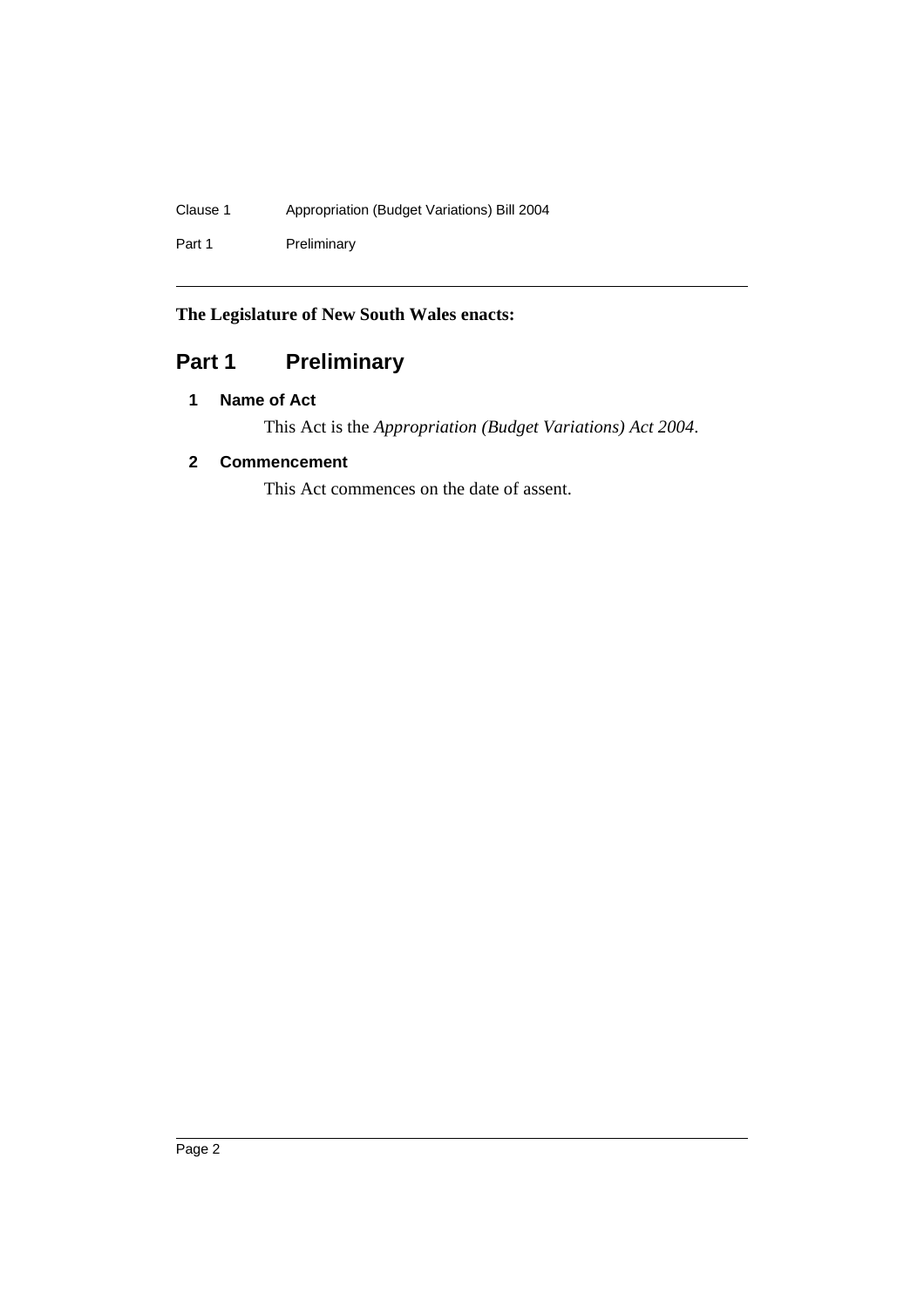Appropriation (Budget Variations) Bill 2004 Clause 3

Budget variations 2003–2004 **Part 2 Part 2** 

### **Part 2 Budget variations 2003–2004**

#### **3 Adjustment of "Advance to the Treasurer", 2003–2004**

The sum of \$290,523,000 is hereby appropriated out of the Consolidated Fund in adjustment of the vote "Advance to the Treasurer", 2003–2004, for supplementary charges made during the year 2003–2004 in the amounts specified in Column 1 of Schedule 1 for recurrent services, and capital works and services, specified opposite those amounts in Schedule 1.

#### **4 Payments made during 2003–2004 under section 22 of the Public Finance and Audit Act 1983**

- (1) The sum of \$177,399,000, being the total of the sums specified in Column 2 of Schedule 1, and made in anticipation of appropriation by Parliament under section 22 (1) of the *Public Finance and Audit Act 1983*, is hereby appropriated out of the Consolidated Fund to provide for the payments for recurrent services, and capital works and services, required for the exigencies of Government during the year 2003–2004 specified opposite those sums in Schedule 1.
- (2) Section 22 (2) of the *Public Finance and Audit Act 1983* does not apply to the sums to which this section applies.

#### **5 General appropriation from Consolidated Fund 2003–2004**

- (1) Out of the Consolidated Fund there are hereby appropriated the sums specified in Column 3 of Schedule 1, to the Minister specified in relation to those sums, for recurrent services, which sums may be issued and applied for or towards the several uses and purposes of the Government for the year 2003–2004 specified opposite those sums in Schedule 1.
- (2) The total sum appropriated out of the Consolidated Fund in accordance with the provisions of this section and Schedule 1 is the sum of \$135,300,000.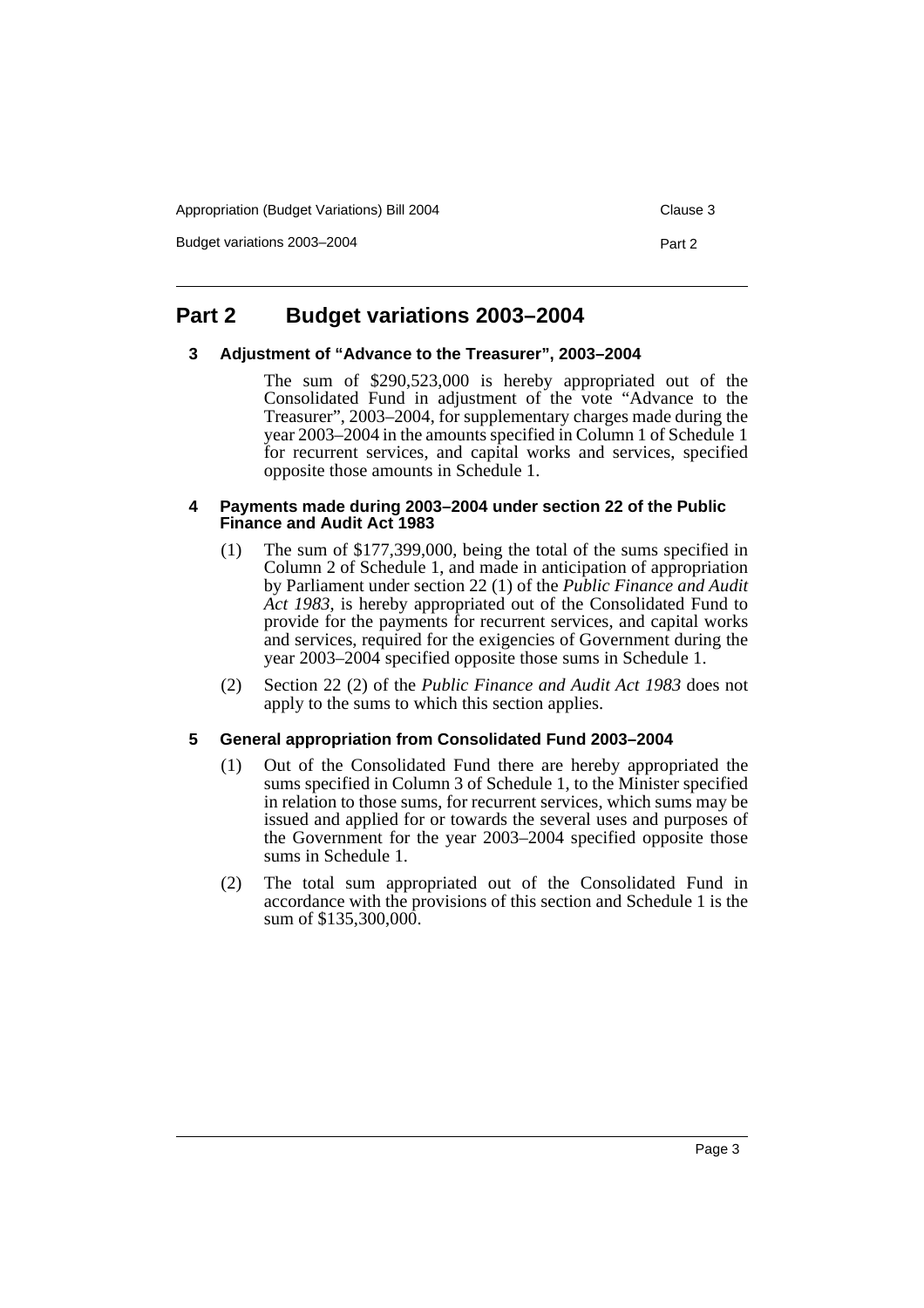#### Clause 6 Appropriation (Budget Variations) Bill 2004

Part 3 Budget variations 2002–2003

### **Part 3 Budget variations 2002–2003**

#### **6 Adjustment of "Advance to the Treasurer", 2002–2003**

The sum of \$186,255,000 is hereby appropriated out of the Consolidated Fund in adjustment of the vote "Advance to the Treasurer", 2002–2003, for supplementary charges made during the year 2002–2003 in the amounts specified in Column 1 of Schedule 2 for recurrent services, and capital works and services, specified in relation to those amounts in Schedule 2.

#### **7 Payments made during 2002–2003 under section 22 of the Public Finance and Audit Act 1983**

- (1) The sum of \$779,774,000, being the total of the sums specified in Column 2 of Schedule 2, and made in anticipation of appropriation by Parliament under section 22 (1) of the *Public Finance and Audit Act 1983*, is hereby appropriated out of the Consolidated Fund to provide for the payments for recurrent services, and capital works and services, required for the exigencies of Government during the year 2002–2003 specified opposite those sums in Schedule 2.
- (2) Section 22 (2) of the *Public Finance and Audit Act 1983* does not apply to the sums to which this section applies.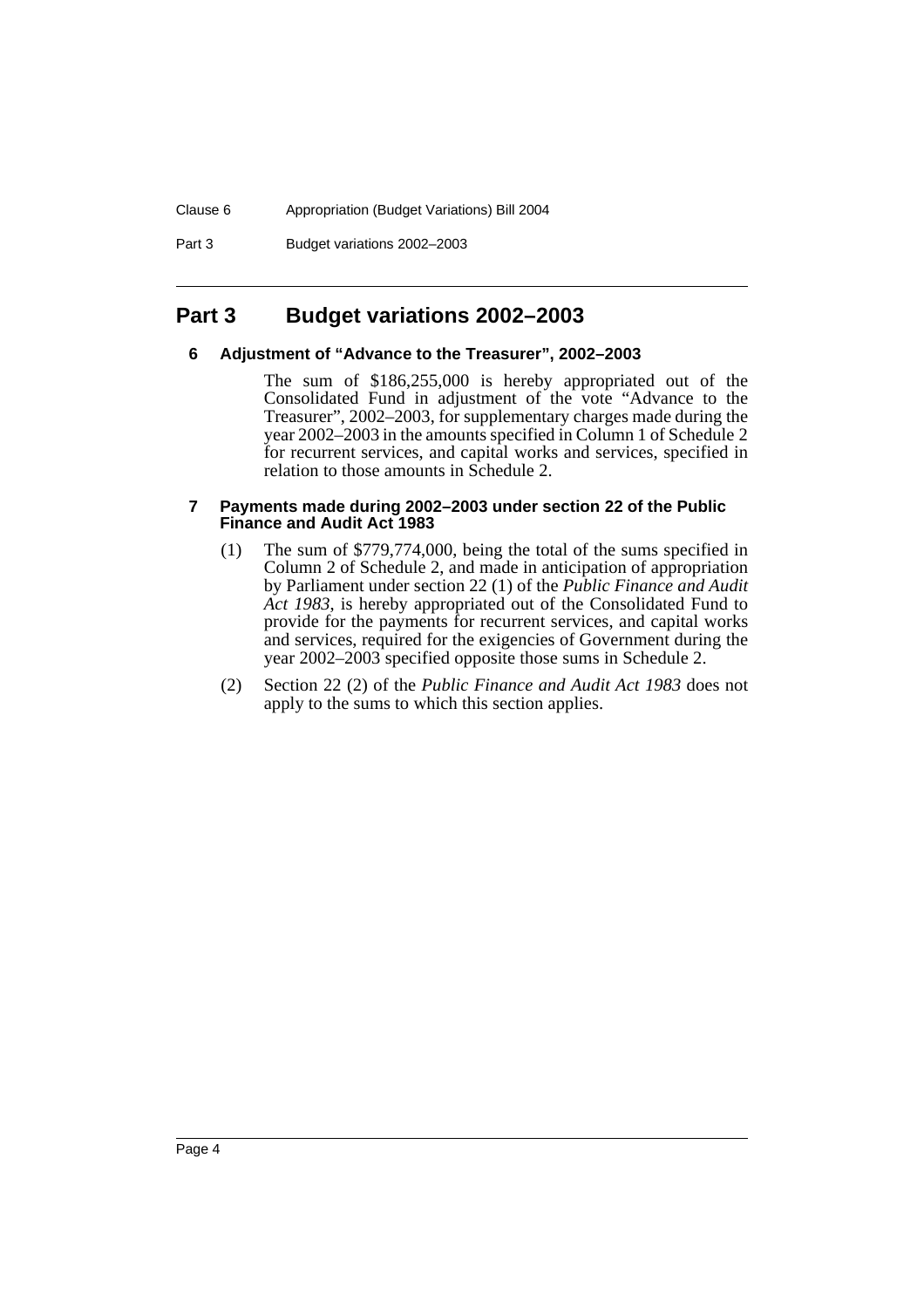Appropriation (Budget Variations) Bill 2004 Clause 8

General **Part 4** 

### **Part 4 General**

#### **8 Additional appropriations**

The sums appropriated by this Act are in addition to any other sums that may have been appropriated.

#### **9 Operation of Act**

- (1) This Act is to be construed as if it formed part of the annual Appropriation Act or Acts for the financial year relevant to the appropriation concerned and to have effect as if this Act had commenced at the start of the financial year relevant to the appropriation.
- (2) This Act is an Appropriation Act for the purposes of section 21A of the *Public Finance and Audit Act 1983*.
- (3) The issue and payment before the date of assent to this Act out of the Consolidated Fund of the whole or any part of the sums appropriated by this Act is validated. This subsection applies whether this Act is assented to during or after the year 2002–2003 or 2003–2004.

#### **10 Validation of expenditure**

- (1) To the extent (if any) to which it may be necessary to do so, the expenditure of any sum to which this Act applies before the date of assent to this Act:
	- (a) is taken to have been validly approved at the time it was approved, or was purported to have been approved, and
	- (b) is taken to have been validly made at the time it was made, or purported to have been made,

and thereafter to be, and to have been at all relevant times, validly approved and made.

(2) This section does not authorise the appropriation or expenditure of any sum specified in Column 3 of Schedule 1 before the date of assent to this Act.

#### **11 References to agencies**

A reference to an agency in Schedule 1 or 2 includes a reference to an agency that was a predecessor to the agency concerned and responsible for the recurrent services, or capital works and services, specified in relation to the agency in Schedule 1 or 2 in the financial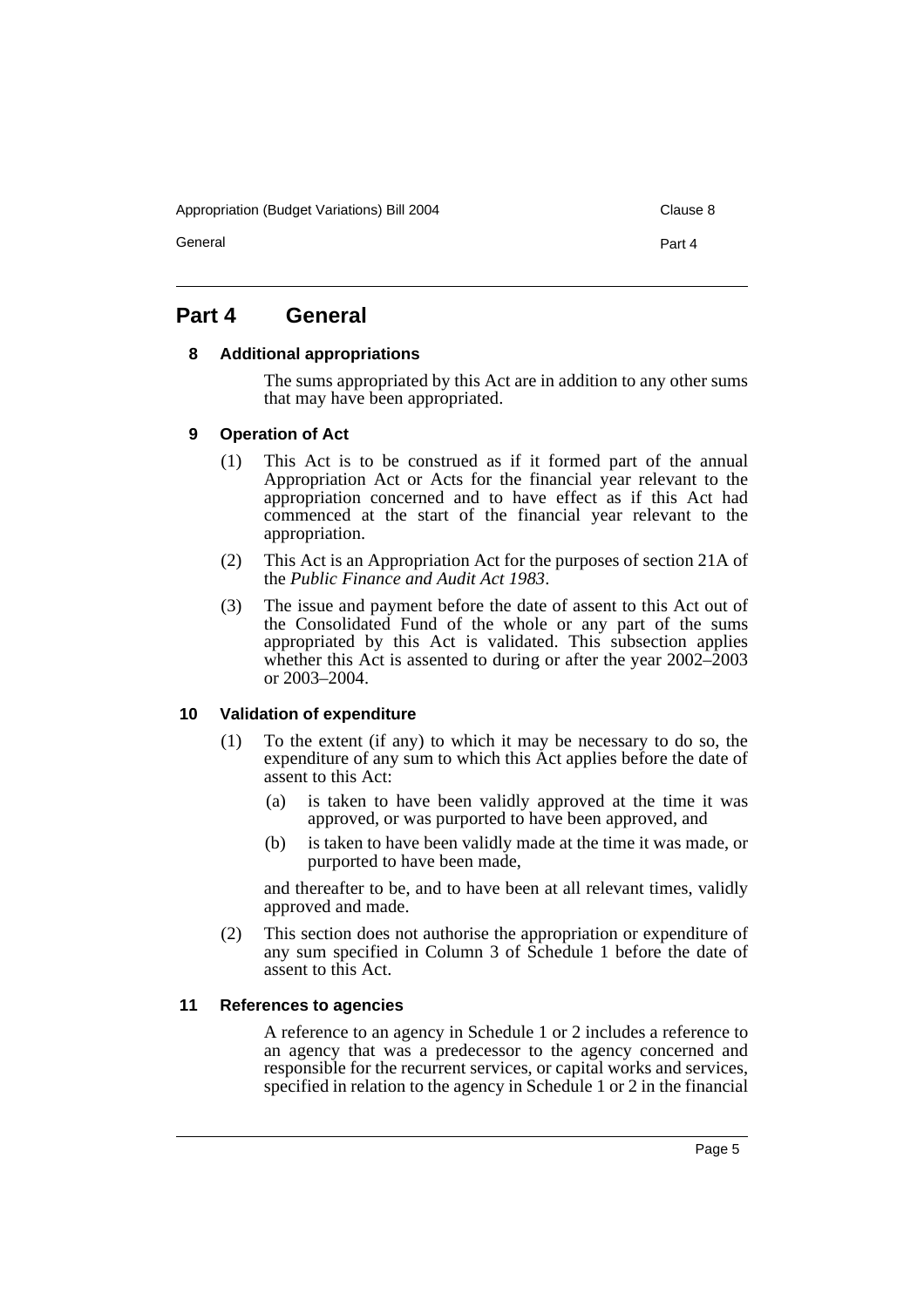#### Clause 11 Appropriation (Budget Variations) Bill 2004

Part 4 **General** 

year concerned, and in respect of whom the payment specified in relation to those recurrent services, or capital works and services, was approved or made.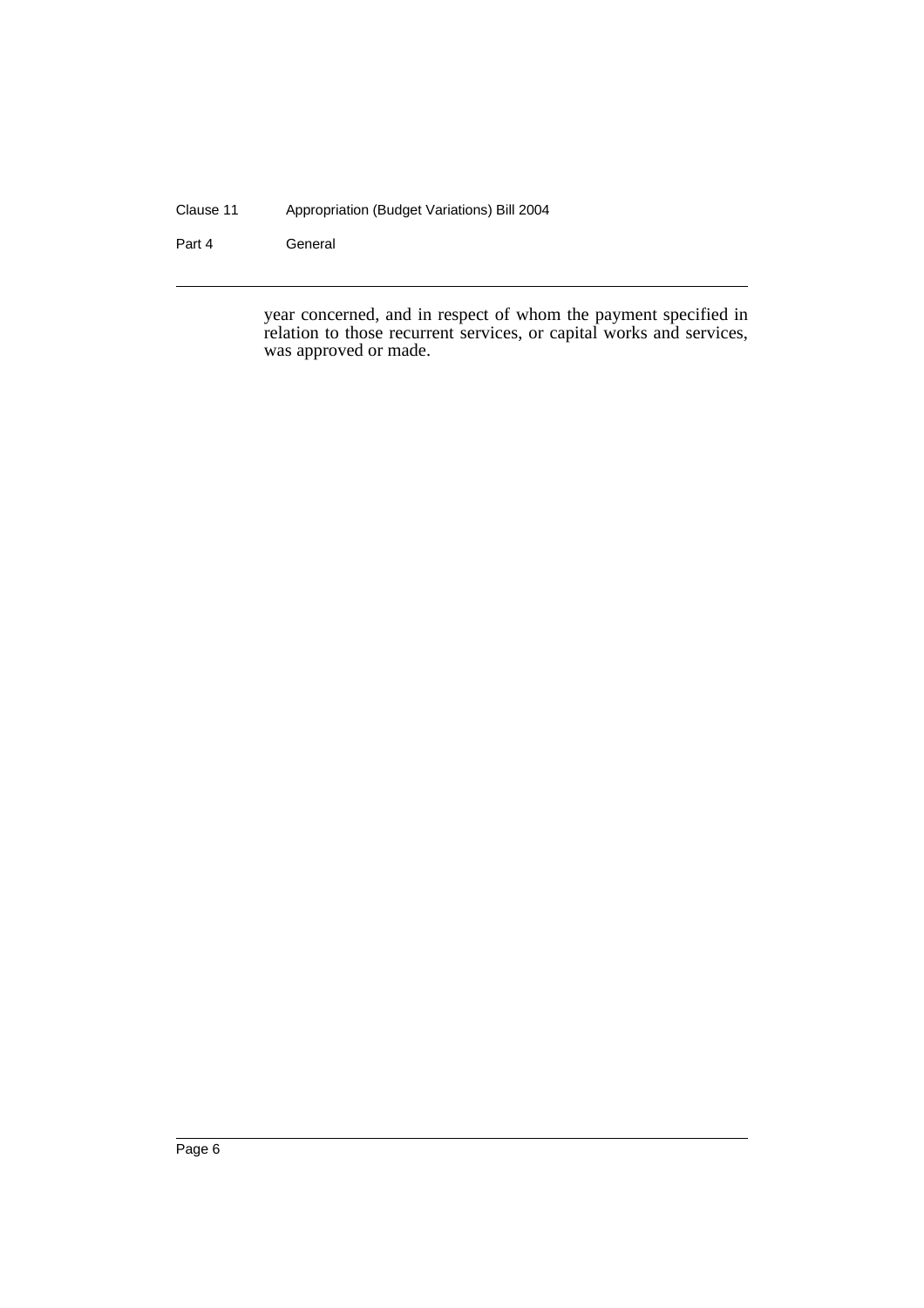Payments during 2003-2004 Schedule 1

## **Schedule 1 Payments during 2003–2004**

(Sections 3, 4 and 5)

|   |                                                         | Column 1                                                 | Column <sub>2</sub>                  | Column 3                                     |
|---|---------------------------------------------------------|----------------------------------------------------------|--------------------------------------|----------------------------------------------|
|   |                                                         | Treasurer's<br><b>Advance</b><br><b>Amount</b><br>\$,000 | s.22<br>PF&A Act<br>Amount<br>\$,000 | <b>Further</b><br>approp<br>Amount<br>\$,000 |
| A | <b>MINISTER FOR AGRICULTURE</b><br><b>AND FISHERIES</b> |                                                          |                                      |                                              |
|   | <b>RECURRENT SERVICES</b>                               |                                                          |                                      |                                              |
|   | Department of Agriculture                               |                                                          |                                      |                                              |
|   | Drought relief measures                                 |                                                          | 10,680                               |                                              |
|   | Technical and further education courses                 | 167                                                      |                                      |                                              |
|   | <b>Total Department of Agriculture</b>                  | 167                                                      | 10,680                               |                                              |
|   | <b>Rural Assistance Authority</b>                       |                                                          |                                      |                                              |
|   | Drought assistance package                              |                                                          | 4,100                                |                                              |
|   | <b>Total Rural Assistance Authority</b>                 |                                                          | 4,100                                |                                              |
|   | <b>TOTAL-RECURRENT SERVICES</b>                         | 167                                                      | 14,780                               |                                              |

Page 7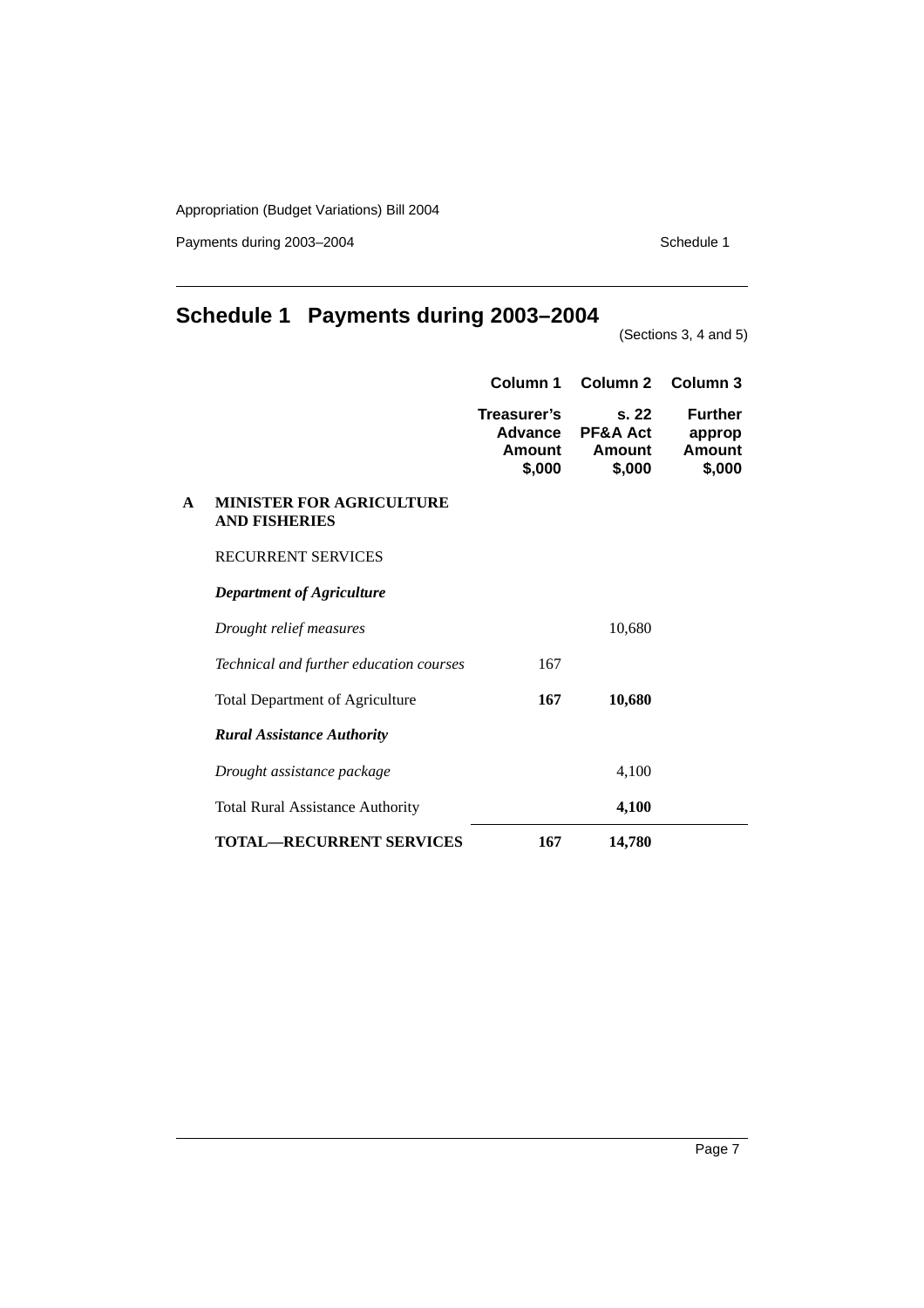Schedule 1 Payments during 2003–2004

|   |                                                                                                           | Column 1                                   | Column 2                                        | Column 3                                     |
|---|-----------------------------------------------------------------------------------------------------------|--------------------------------------------|-------------------------------------------------|----------------------------------------------|
|   |                                                                                                           | Treasurer's<br>Advance<br>Amount<br>\$,000 | s.22<br><b>PF&amp;A Act</b><br>Amount<br>\$,000 | <b>Further</b><br>approp<br>Amount<br>\$,000 |
|   | <b>CAPITAL WORKS AND SERVICES</b>                                                                         |                                            |                                                 |                                              |
|   | Department of Agriculture                                                                                 |                                            |                                                 |                                              |
|   | Technical College buildings                                                                               | 1,580                                      |                                                 |                                              |
|   | <b>Total Department of Agriculture</b>                                                                    | 1,580                                      |                                                 |                                              |
|   | TOTAL—CAPITAL WORKS AND<br><b>SERVICES</b>                                                                | 1,580                                      |                                                 |                                              |
|   | <b>TOTAL—MINISTER FOR</b><br><b>AGRICULTURE AND FISHERIES</b>                                             | 1,747                                      | 14,780                                          |                                              |
| B | <b>ATTORNEY GENERAL AND</b><br><b>MINISTER FOR THE</b><br><b>ENVIRONMENT</b><br><b>RECURRENT SERVICES</b> |                                            |                                                 |                                              |

### *Attorney General's Department*

| Additional core legal work undertaken<br>by the Crown Solicitor's Office  | 3.400  | 600 |
|---------------------------------------------------------------------------|--------|-----|
| Additional operational funding                                            | 6,000  |     |
| <b>Statutory and Other Offices</b><br>Remuneration Tribunal determination | 3.819  |     |
| Total Attorney General's Department                                       | 13,219 | 600 |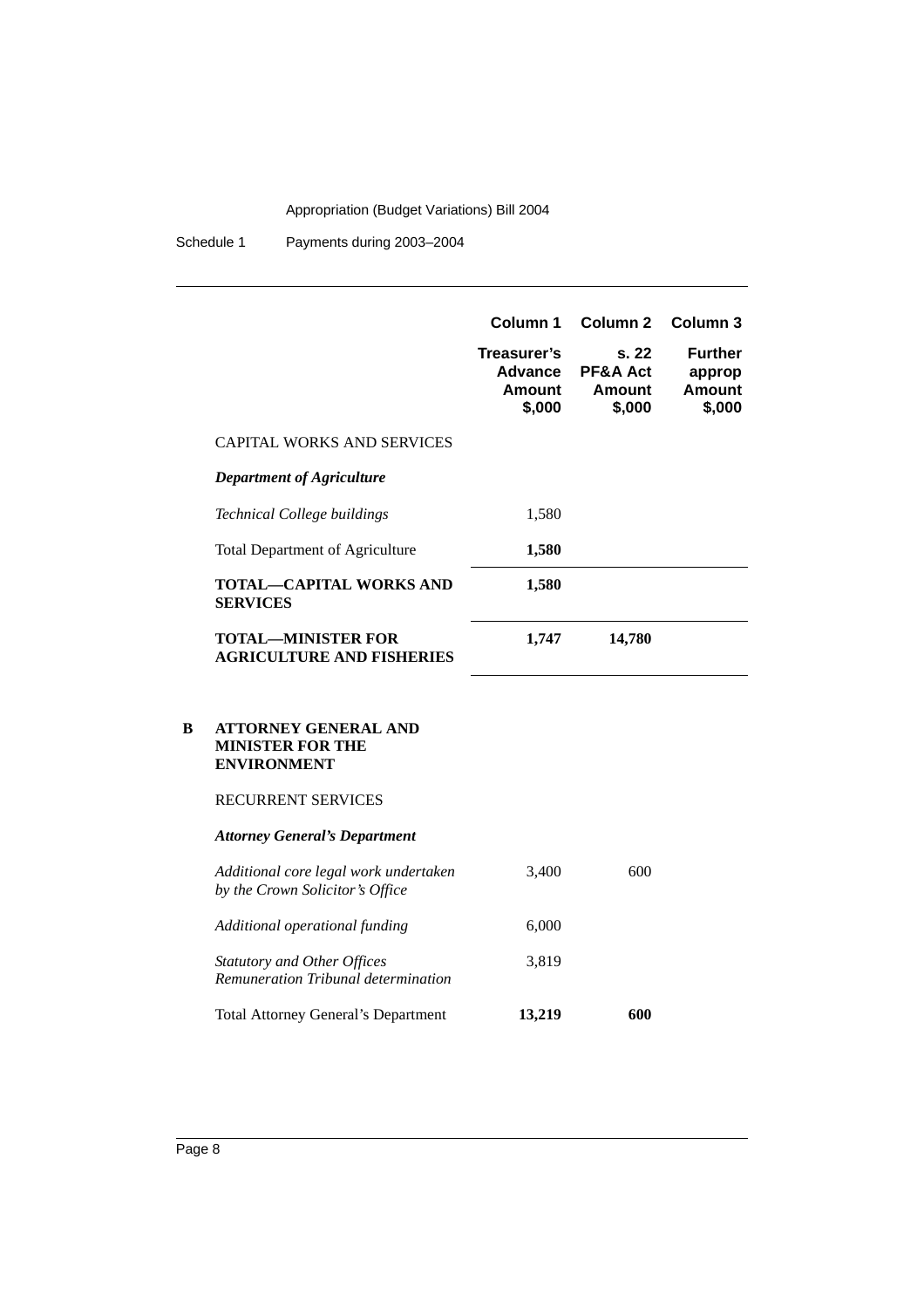Payments during 2003–2004 Schedule 1

|                                                                                                          | Column 1                                                 | Column <sub>2</sub>                          | Column <sub>3</sub>                          |
|----------------------------------------------------------------------------------------------------------|----------------------------------------------------------|----------------------------------------------|----------------------------------------------|
|                                                                                                          | Treasurer's<br><b>Advance</b><br><b>Amount</b><br>\$,000 | s. 22<br>PF&A Act<br><b>Amount</b><br>\$,000 | <b>Further</b><br>approp<br>Amount<br>\$,000 |
| <b>Department of Environment and</b><br><b>Conservation</b>                                              |                                                          |                                              |                                              |
| Acquiring 4 Asian elephants from<br>Thailand for Taronga Zoo                                             | 1,000                                                    |                                              |                                              |
| Funding for the Jenolan Caves Reserve<br>Trust due to salary increase under the<br>Crown Employees Award | 240                                                      |                                              |                                              |
| Total Department of Environment and<br>Conservation                                                      | 1,240                                                    |                                              |                                              |
| <b>Office of the Director of Public</b><br><b>Prosecutions</b>                                           |                                                          |                                              |                                              |
| Additional operational funding                                                                           | 8,612                                                    |                                              |                                              |
| <b>Statutory and Other Offices</b><br>Remuneration Tribunal determination                                | 532                                                      |                                              |                                              |
| Total Office of the Director of Public<br>Prosecutions                                                   | 9,144                                                    |                                              |                                              |
| <b>TOTAL-RECURRENT SERVICES</b>                                                                          | 23,603                                                   | 600                                          |                                              |
| <b>CAPITAL WORKS AND SERVICES</b>                                                                        |                                                          |                                              |                                              |
| <b>Department of Environment and</b><br><b>Conservation</b>                                              |                                                          |                                              |                                              |
| Stabilisation works on roads in the<br>Kosciuszko National Park                                          |                                                          | 1,830                                        |                                              |
| Total Department of Environment and<br>Conservation                                                      |                                                          | 1,830                                        |                                              |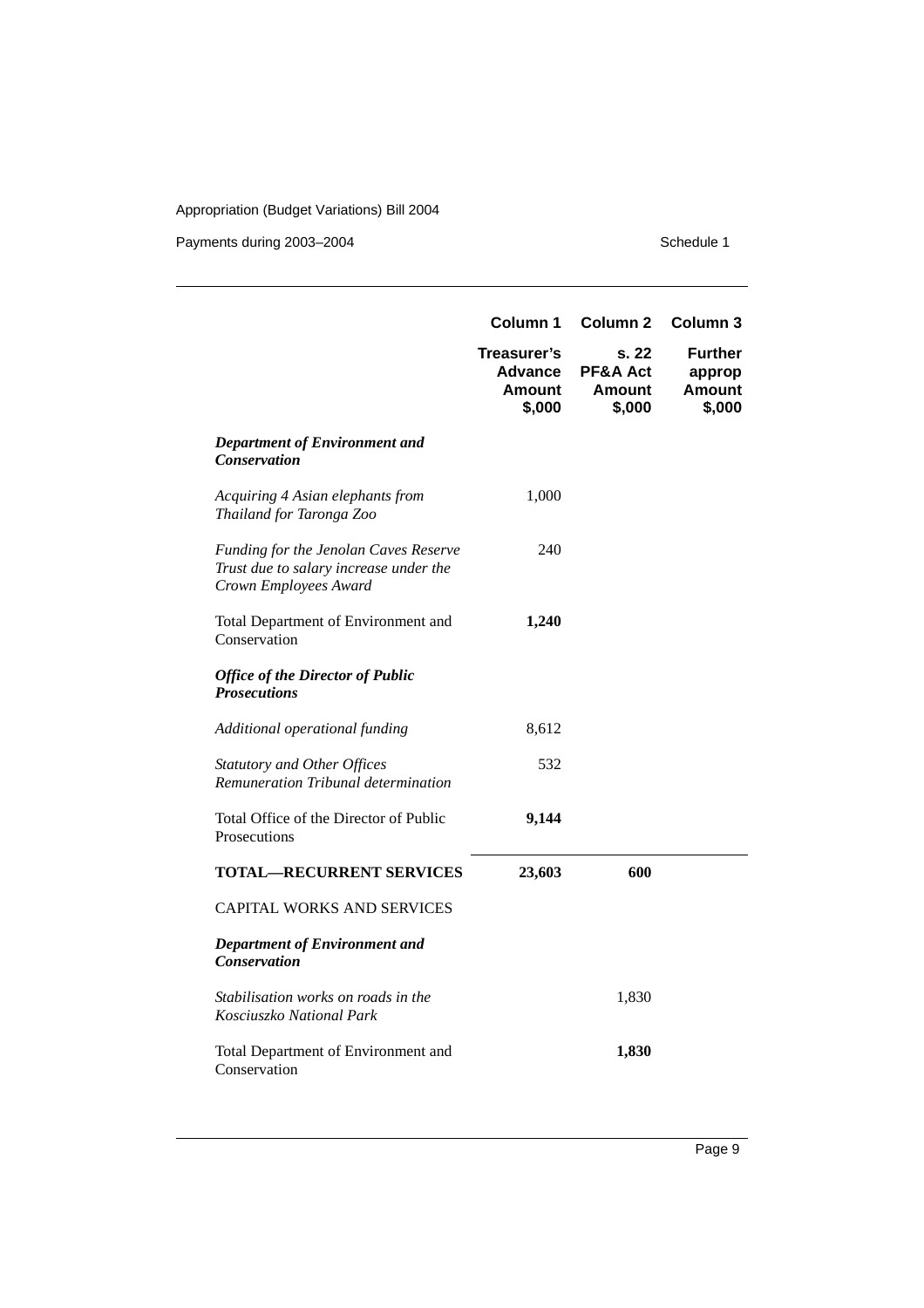|                         |                                                                                                                                                              | Column 1                                   | Column 2                              | Column 3                                            |
|-------------------------|--------------------------------------------------------------------------------------------------------------------------------------------------------------|--------------------------------------------|---------------------------------------|-----------------------------------------------------|
|                         |                                                                                                                                                              | Treasurer's<br>Advance<br>Amount<br>\$,000 | s. 22<br>PF&A Act<br>Amount<br>\$,000 | <b>Further</b><br>approp<br><b>Amount</b><br>\$,000 |
| <b>Prosecutions</b>     | <b>Office of the Director of Public</b>                                                                                                                      |                                            |                                       |                                                     |
|                         | Additional accommodation                                                                                                                                     | 2,000                                      |                                       |                                                     |
| Prosecutions            | Total Office of the Director of Public                                                                                                                       | 2,000                                      |                                       |                                                     |
| <b>SERVICES</b>         | <b>TOTAL-CAPITAL WORKS AND</b>                                                                                                                               | 2,000                                      | 1,830                                 |                                                     |
|                         | <b>TOTAL-ATTORNEY GENERAL</b><br><b>AND MINISTER FOR THE</b><br><b>ENVIRONMENT</b>                                                                           | 25,603                                     | 2,430                                 |                                                     |
| $\overline{\mathbf{C}}$ | <b>MINISTER FOR COMMUNITY</b><br><b>SERVICES, MINISTER FOR</b><br><b>AGEING, MINISTER FOR</b><br><b>DISABILITY SERVICES AND</b><br><b>MINISTER FOR YOUTH</b> |                                            |                                       |                                                     |
|                         | RECURRENT SERVICES                                                                                                                                           |                                            |                                       |                                                     |
| <b>Home Care</b>        | Department of Ageing, Disability and                                                                                                                         |                                            |                                       |                                                     |
| disability services     | Additional funding for increased                                                                                                                             | 60,000                                     |                                       |                                                     |
| system                  | Upgrade finance and staffing computer                                                                                                                        | 3,420                                      |                                       |                                                     |
| and Home Care           | Total Department of Ageing, Disability                                                                                                                       | 63,420                                     |                                       |                                                     |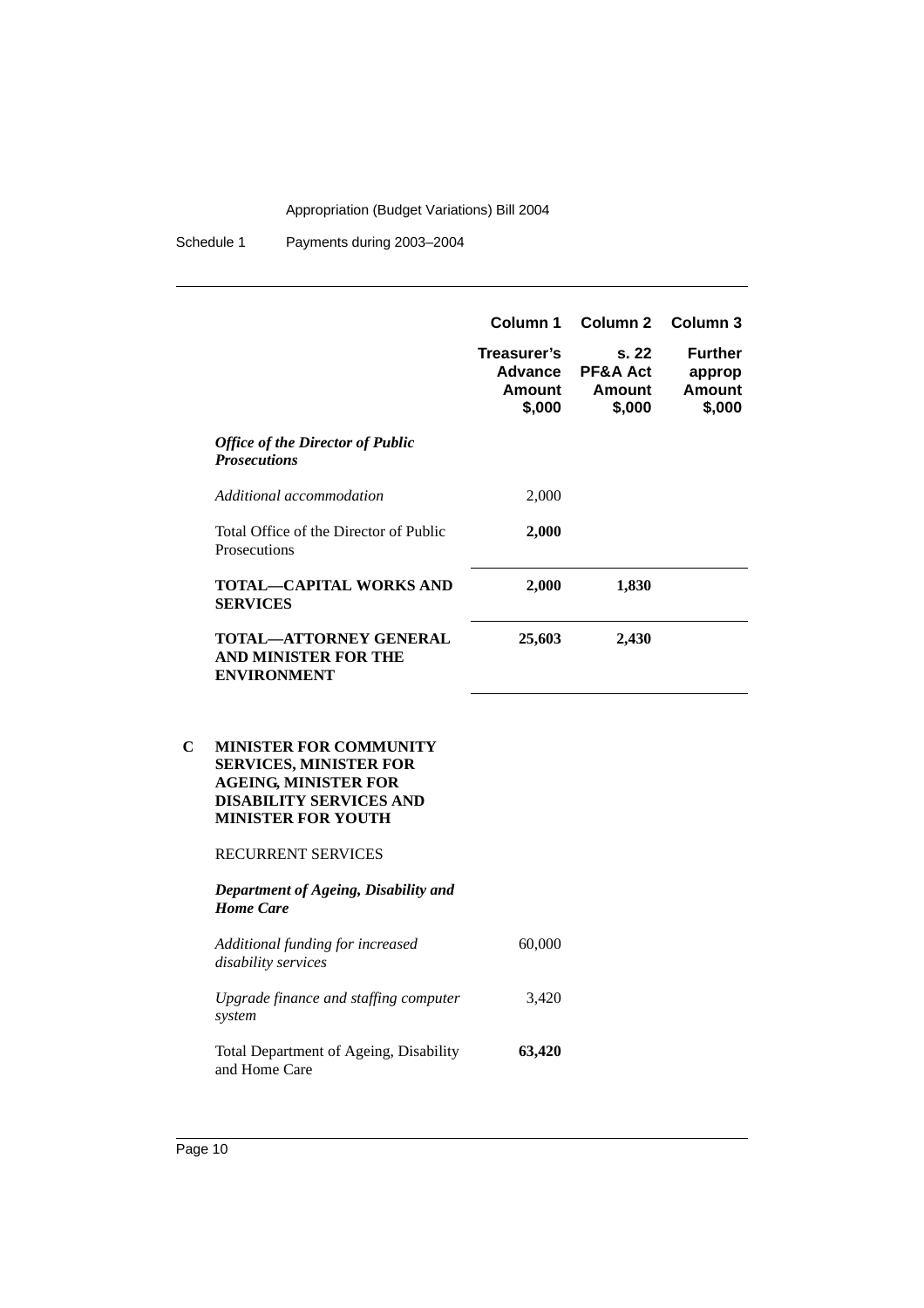Payments during 2003–2004 Schedule 1

|   |                                                                                                                                                                              | Column 1                                                 | Column <sub>2</sub>                          | Column 3                                            |
|---|------------------------------------------------------------------------------------------------------------------------------------------------------------------------------|----------------------------------------------------------|----------------------------------------------|-----------------------------------------------------|
|   |                                                                                                                                                                              | Treasurer's<br><b>Advance</b><br><b>Amount</b><br>\$,000 | s. 22<br>PF&A Act<br><b>Amount</b><br>\$,000 | <b>Further</b><br>approp<br><b>Amount</b><br>\$,000 |
|   | <b>Department of Community Services</b>                                                                                                                                      |                                                          |                                              |                                                     |
|   | Upgrade staffing computer system                                                                                                                                             | 2,080                                                    |                                              |                                                     |
|   | Increased cost of services to high-needs<br>children in Out-of-Home Care                                                                                                     |                                                          |                                              | 25,000                                              |
|   | <b>Total Department of Community</b><br><b>Services</b>                                                                                                                      | 2,080                                                    |                                              | 25,000                                              |
|   | <b>TOTAL-RECURRENT SERVICES</b>                                                                                                                                              | 65,500                                                   |                                              | 25,000                                              |
|   | <b>TOTAL-MINISTER FOR</b><br><b>COMMUNITY SERVICES,</b><br><b>MINISTER FOR AGEING,</b><br><b>MINISTER FOR DISABILITY</b><br><b>SERVICES AND MINISTER FOR</b><br><b>YOUTH</b> | 65,500                                                   |                                              | 25,000                                              |
| D | MINISTER FOR EDUCATION AND<br><b>TRAINING AND MINISTER FOR</b><br><b>ABORIGINAL AFFAIRS</b>                                                                                  |                                                          |                                              |                                                     |
|   | RECURRENT SERVICES                                                                                                                                                           |                                                          |                                              |                                                     |
|   | <b>Department of Education and</b><br><b>Training</b>                                                                                                                        |                                                          |                                              |                                                     |
|   | Additional Commonwealth funding                                                                                                                                              | 20,139                                                   |                                              |                                                     |
|   | Insurance premium adjustment                                                                                                                                                 | 12,099                                                   |                                              |                                                     |
|   | Revised expenditures-targetted                                                                                                                                               | 24,800                                                   |                                              |                                                     |

*programs adjustments*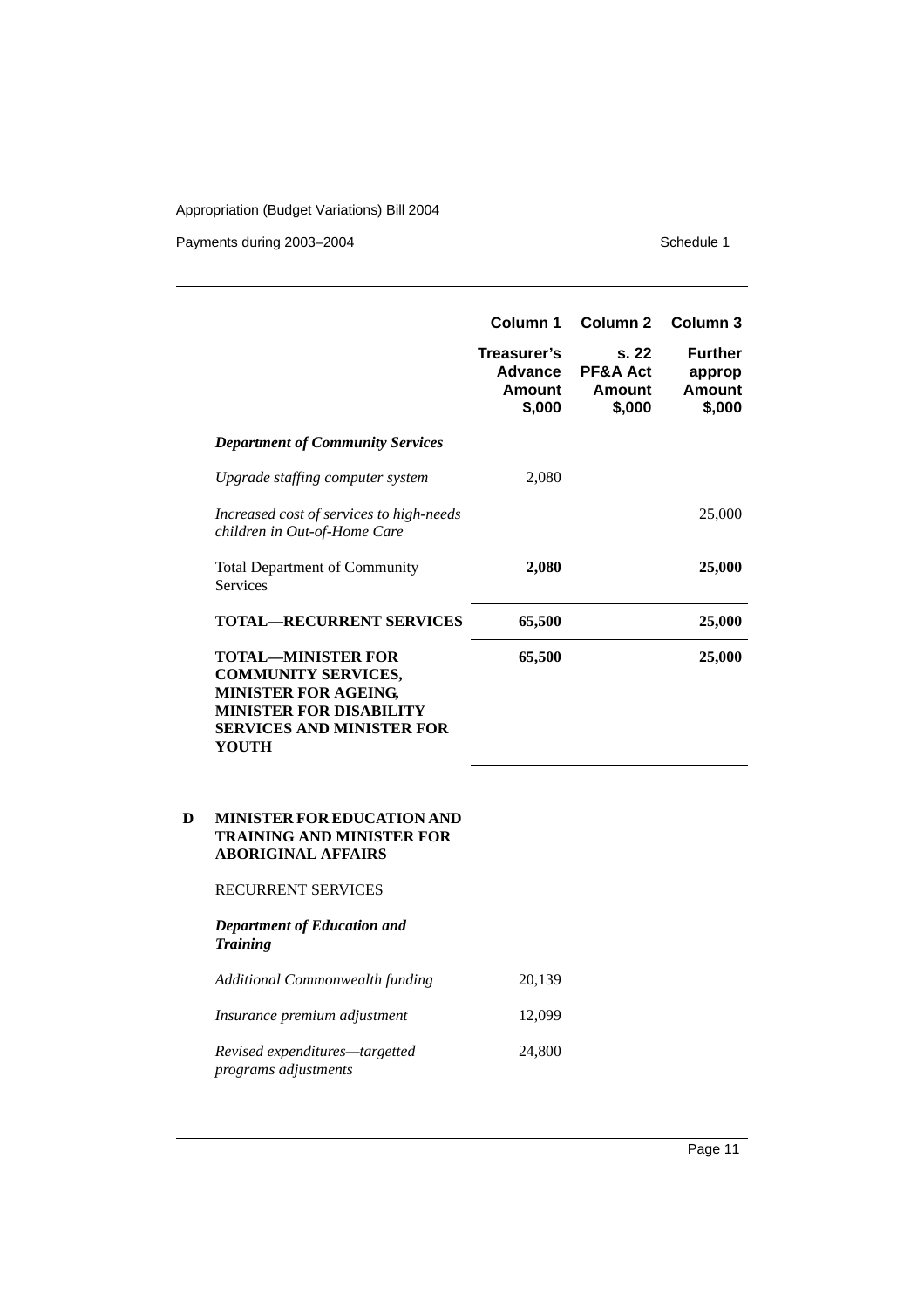|                                                                                                             | Column 1<br>Treasurer's<br><b>Advance</b><br>Amount<br>\$,000 | Column 2 Column 3<br>s.22<br><b>PF&amp;A Act</b><br>Amount<br>\$,000 | <b>Further</b><br>approp<br>Amount<br>\$,000 |
|-------------------------------------------------------------------------------------------------------------|---------------------------------------------------------------|----------------------------------------------------------------------|----------------------------------------------|
| Total Department of Education and<br>Training                                                               | 57,038                                                        |                                                                      |                                              |
| <b>TOTAL—RECURRENT SERVICES</b>                                                                             | 57,038                                                        |                                                                      |                                              |
| TOTAL—MINISTER FOR<br><b>EDUCATION AND TRAINING</b><br><b>AND MINISTER FOR</b><br><b>ABORIGINAL AFFAIRS</b> | 57,038                                                        |                                                                      |                                              |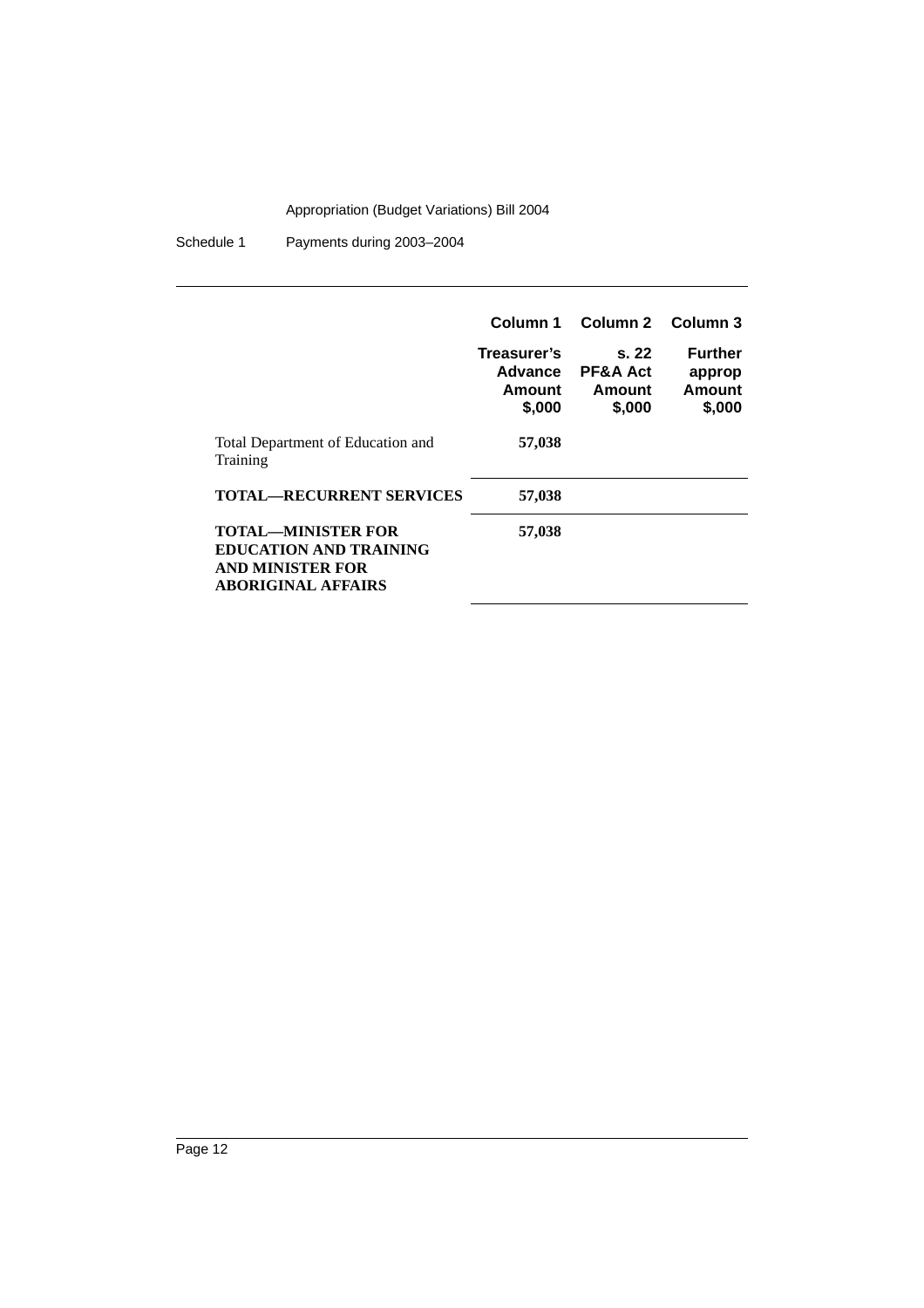Payments during 2003–2004 Schedule 1

|   |                                                                                                                            | Column 1                                   | Column 2                                        | Column 3                                     |
|---|----------------------------------------------------------------------------------------------------------------------------|--------------------------------------------|-------------------------------------------------|----------------------------------------------|
|   |                                                                                                                            | Treasurer's<br>Advance<br>Amount<br>\$,000 | s.22<br><b>PF&amp;A Act</b><br>Amount<br>\$,000 | <b>Further</b><br>approp<br>Amount<br>\$,000 |
| E | <b>MINISTER FOR ENERGY AND</b><br>UTILITIES AND MINISTER FOR<br><b>SCIENCE AND MEDICAL</b><br><b>RESEARCH</b>              |                                            |                                                 |                                              |
|   | <b>RECURRENT SERVICES</b>                                                                                                  |                                            |                                                 |                                              |
|   | Department of Energy, Utilities and<br>Sustainability                                                                      |                                            |                                                 |                                              |
|   | Drought Emergency Water Cartage                                                                                            | 225                                        |                                                 |                                              |
|   | Total Department of Energy, Utilities<br>and Sustainability                                                                | 225                                        |                                                 |                                              |
|   | <b>TOTAL—RECURRENT SERVICES</b>                                                                                            | 225                                        |                                                 |                                              |
|   | <b>TOTAL—MINISTER FOR</b><br><b>ENERGY AND UTILITIES AND</b><br><b>MINISTER FOR SCIENCE AND</b><br><b>MEDICAL RESEARCH</b> | 225                                        |                                                 |                                              |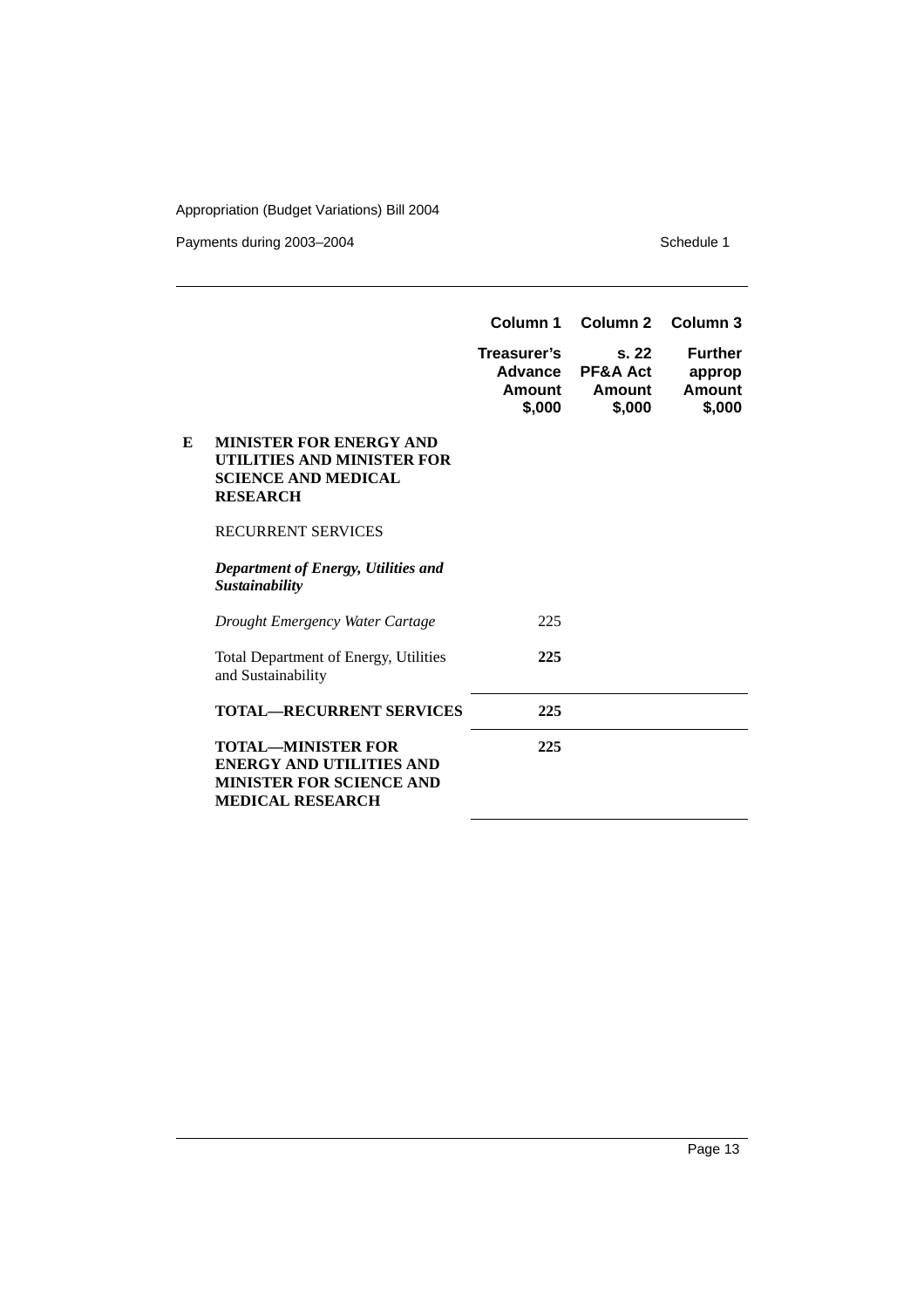|   |                                                       | Column 1<br>Treasurer's<br>Advance<br>Amount<br>\$,000 | Column <sub>2</sub><br>s. 22<br>PF&A Act<br><b>Amount</b><br>\$,000 | Column <sub>3</sub><br><b>Further</b><br>approp<br><b>Amount</b><br>\$,000 |
|---|-------------------------------------------------------|--------------------------------------------------------|---------------------------------------------------------------------|----------------------------------------------------------------------------|
| F | <b>MINISTER FOR GAMING AND</b><br><b>RACING</b>       |                                                        |                                                                     |                                                                            |
|   | RECURRENT SERVICES                                    |                                                        |                                                                     |                                                                            |
|   | <b>Department of Gaming and Racing</b>                |                                                        |                                                                     |                                                                            |
|   | Inquiries into the conduct of registered<br>clubs     | 300                                                    |                                                                     |                                                                            |
|   | Total Department of Gaming and<br>Racing              | 300                                                    |                                                                     |                                                                            |
|   | <b>TOTAL-RECURRENT SERVICES</b>                       | 300                                                    |                                                                     |                                                                            |
|   | <b>CAPITAL WORKS AND SERVICES</b>                     |                                                        |                                                                     |                                                                            |
|   | <b>Department of Gaming and Racing</b>                |                                                        |                                                                     |                                                                            |
|   | Complete Information Technology<br>projects           | 750                                                    |                                                                     |                                                                            |
|   | Total Department of Gaming and<br>Racing              | 750                                                    |                                                                     |                                                                            |
|   | <b>TOTAL-CAPITAL WORKS AND</b><br><b>SERVICES</b>     | 750                                                    |                                                                     |                                                                            |
|   | <b>TOTAL-MINISTER FOR</b><br><b>GAMING AND RACING</b> | 1,050                                                  |                                                                     |                                                                            |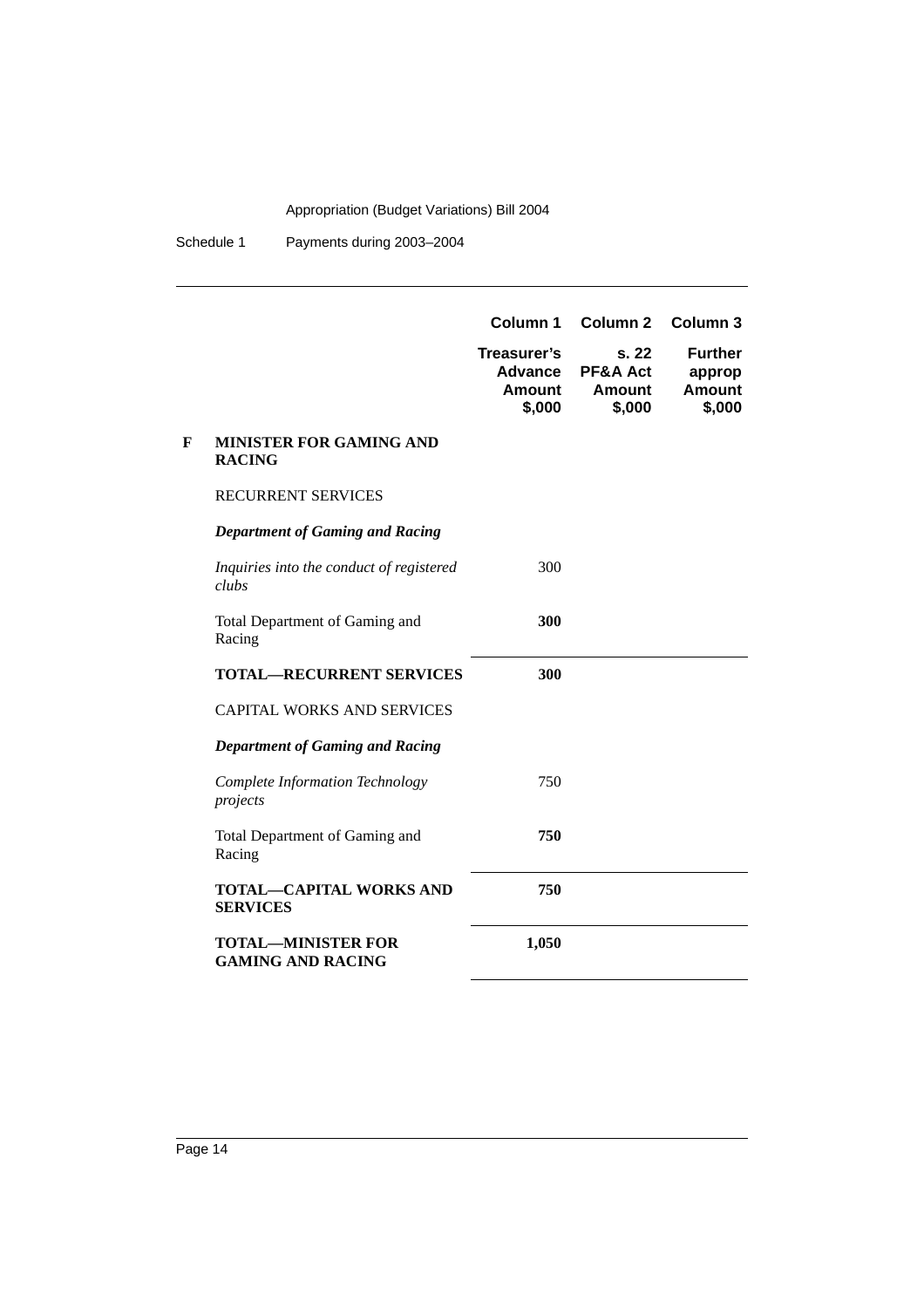Payments during 2003-2004 Schedule 1

|   |                                                                        | Column 1                                          | Column <sub>2</sub>                   | Column 3                                     |
|---|------------------------------------------------------------------------|---------------------------------------------------|---------------------------------------|----------------------------------------------|
|   |                                                                        | Treasurer's<br><b>Advance</b><br>Amount<br>\$,000 | S. 22<br>PF&A Act<br>Amount<br>\$,000 | <b>Further</b><br>approp<br>Amount<br>\$,000 |
| G | <b>MINISTER FOR HEALTH</b>                                             |                                                   |                                       |                                              |
|   | <b>RECURRENT SERVICES</b>                                              |                                                   |                                       |                                              |
|   | <b>Department of Health</b>                                            |                                                   |                                       |                                              |
|   | Continuation of rescue services by the<br>Ambulance Service            | 3,000                                             |                                       |                                              |
|   | <b>Exemption of Ambulance Service user</b><br>fees for Rugby World Cup | 56                                                |                                       |                                              |
|   | Nurses 3.5% award increase                                             |                                                   | 38,500                                |                                              |
|   | <b>Total Department of Health</b>                                      | 3,056                                             | 38,500                                |                                              |
|   | <b>TOTAL—RECURRENT SERVICES</b>                                        | 3,056                                             | 38,500                                |                                              |
|   | TOTAL—MINISTER FOR<br><b>HEALTH</b>                                    | 3,056                                             | 38,500                                |                                              |

**H MINISTER FOR INFRASTRUCTURE AND PLANNING AND MINISTER FOR NATURAL RESOURCES**

RECURRENT SERVICES

*Department of Infrastructure, Planning and Natural Resources*

*Building accreditation unit—expansion of unit and extra staff* 1,282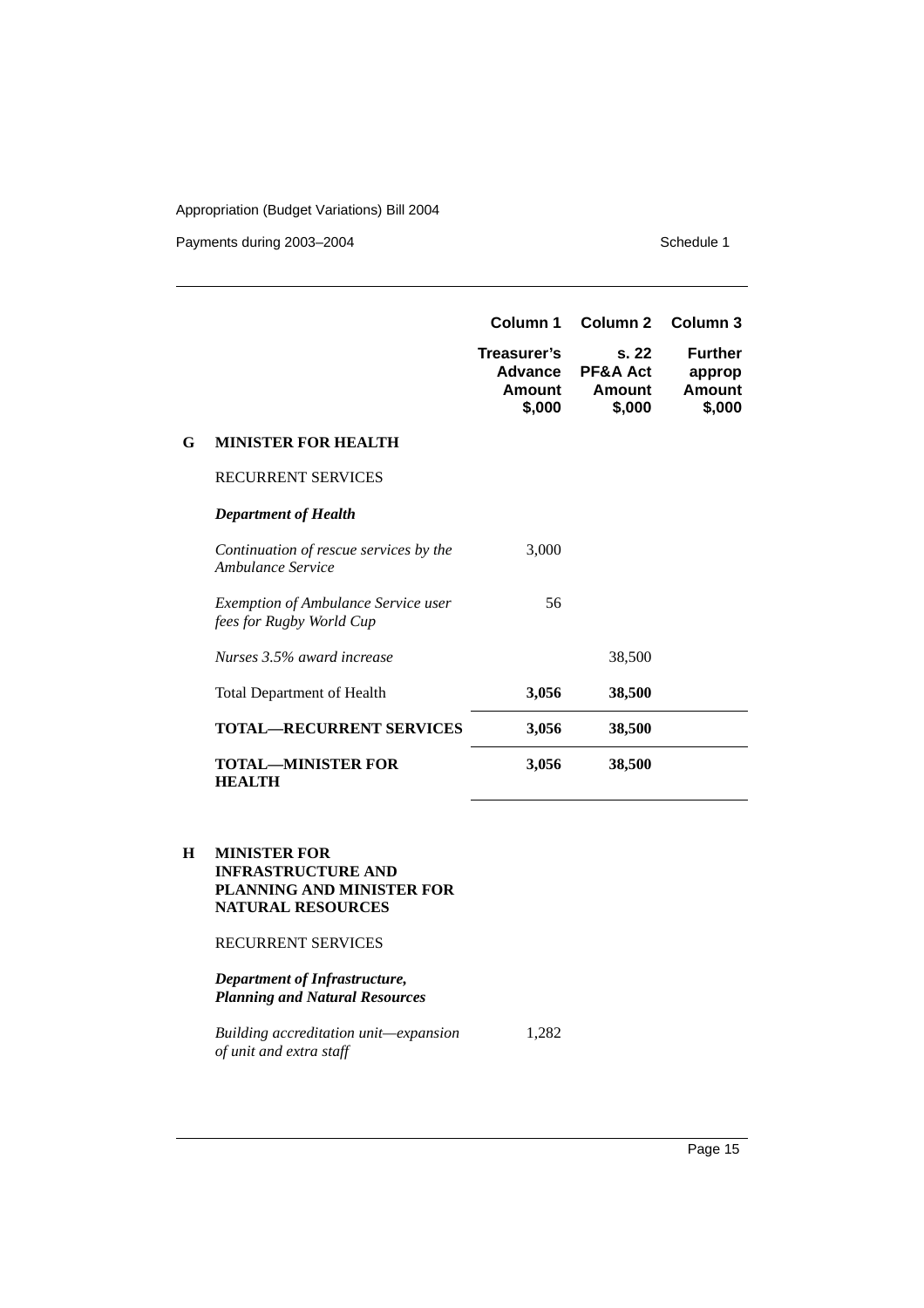|                                                                                            | Column 1<br>Treasurer's     | Column <sub>2</sub><br>s.22             | Column 3<br><b>Further</b> |
|--------------------------------------------------------------------------------------------|-----------------------------|-----------------------------------------|----------------------------|
|                                                                                            | Advance<br>Amount<br>\$,000 | <b>PF&amp;A Act</b><br>Amount<br>\$,000 | approp<br>Amount<br>\$,000 |
| <b>Subsidise Wild Dog Destruction Board</b><br>rates due to drought                        |                             | 913                                     |                            |
| Total Department of Infrastructure,<br>Planning and Natural Resources                      | 1,282                       | 913                                     |                            |
| Heritage Office                                                                            |                             |                                         |                            |
| Assist St Patrick's Cathedral<br>Parramatta in the refurbishment of<br><b>Murphy House</b> | 200                         |                                         |                            |
| <b>Total Heritage Office</b>                                                               | 200                         |                                         |                            |
| <b>TOTAL-RECURRENT SERVICES</b>                                                            | 1,482                       | 913                                     |                            |
| <b>CAPITAL WORKS AND SERVICES</b>                                                          |                             |                                         |                            |
| Department of Infrastructure,<br><b>Planning and Natural Resources</b>                     |                             |                                         |                            |
| Acquisition of coastal land—Red Rock                                                       | 2,200                       |                                         |                            |
| Natural resources management projects                                                      | 1,088                       |                                         |                            |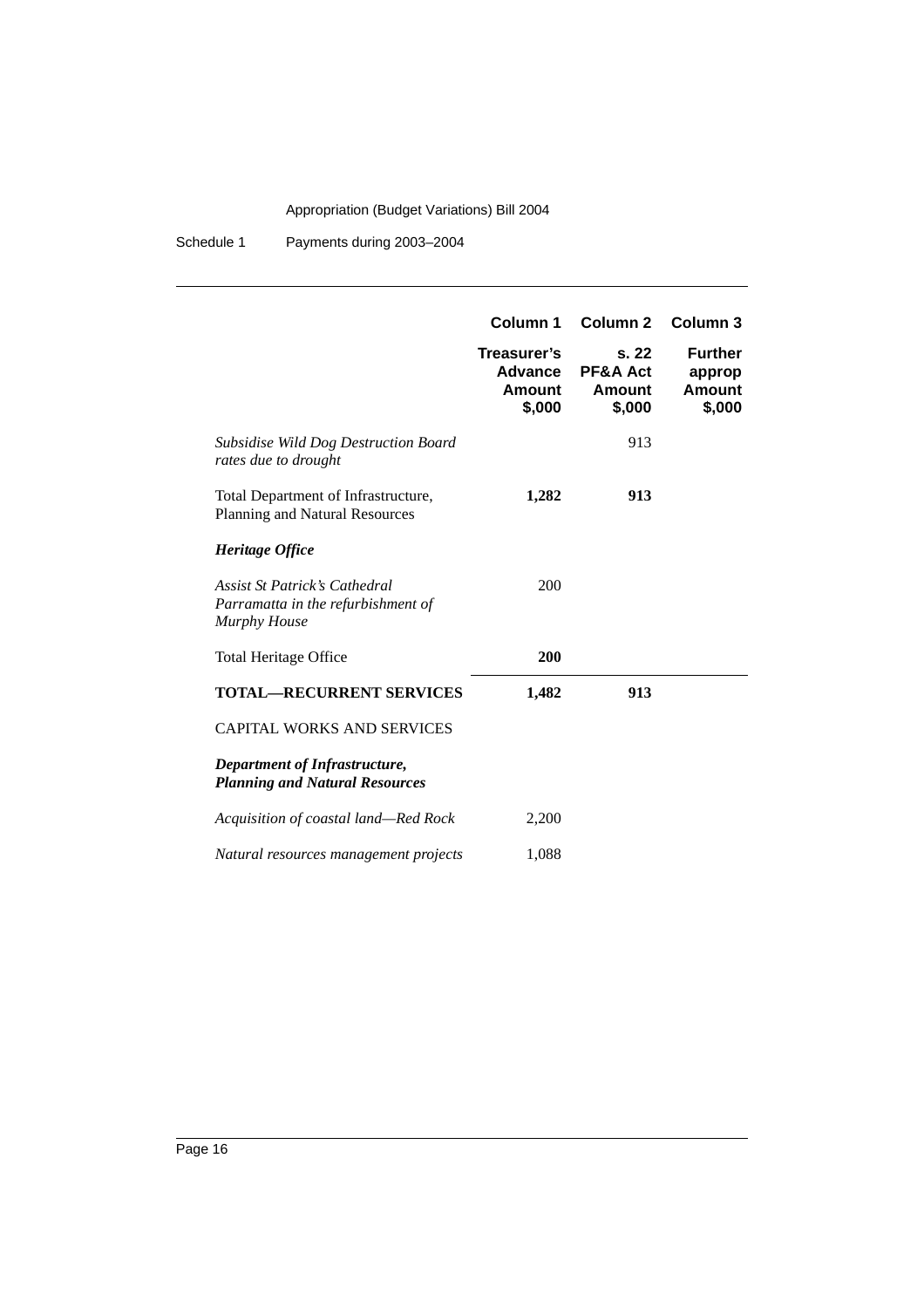Payments during 2003–2004 Schedule 1

|                                                                                                                 | Column 1                                   | Column 2                                        | Column 3                                            |
|-----------------------------------------------------------------------------------------------------------------|--------------------------------------------|-------------------------------------------------|-----------------------------------------------------|
|                                                                                                                 | Treasurer's<br>Advance<br>Amount<br>\$,000 | s.22<br><b>PF&amp;A Act</b><br>Amount<br>\$,000 | <b>Further</b><br>approp<br><b>Amount</b><br>\$,000 |
| <i>Transport development projects</i>                                                                           | 1,982                                      |                                                 |                                                     |
| Total Department of Infrastructure,<br>Planning and Natural Resources                                           | 5,270                                      |                                                 |                                                     |
| <b>TOTAL—CAPITAL WORKS AND</b><br><b>SERVICES</b>                                                               | 5,270                                      |                                                 |                                                     |
| <b>TOTAL—MINISTER FOR</b><br><b>INFRASTRUCTURE AND</b><br>PLANNING AND MINISTER FOR<br><b>NATURAL RESOURCES</b> | 6,752                                      | 913                                             |                                                     |

### **I THE LEGISLATURE**

RECURRENT SERVICES

| The Legislature |  |
|-----------------|--|
|                 |  |

| Additional Parliamentary Committees | 641 |  |
|-------------------------------------|-----|--|
| Total The Legislature               | 641 |  |
| <b>TOTAL—RECURRENT SERVICES</b>     | 641 |  |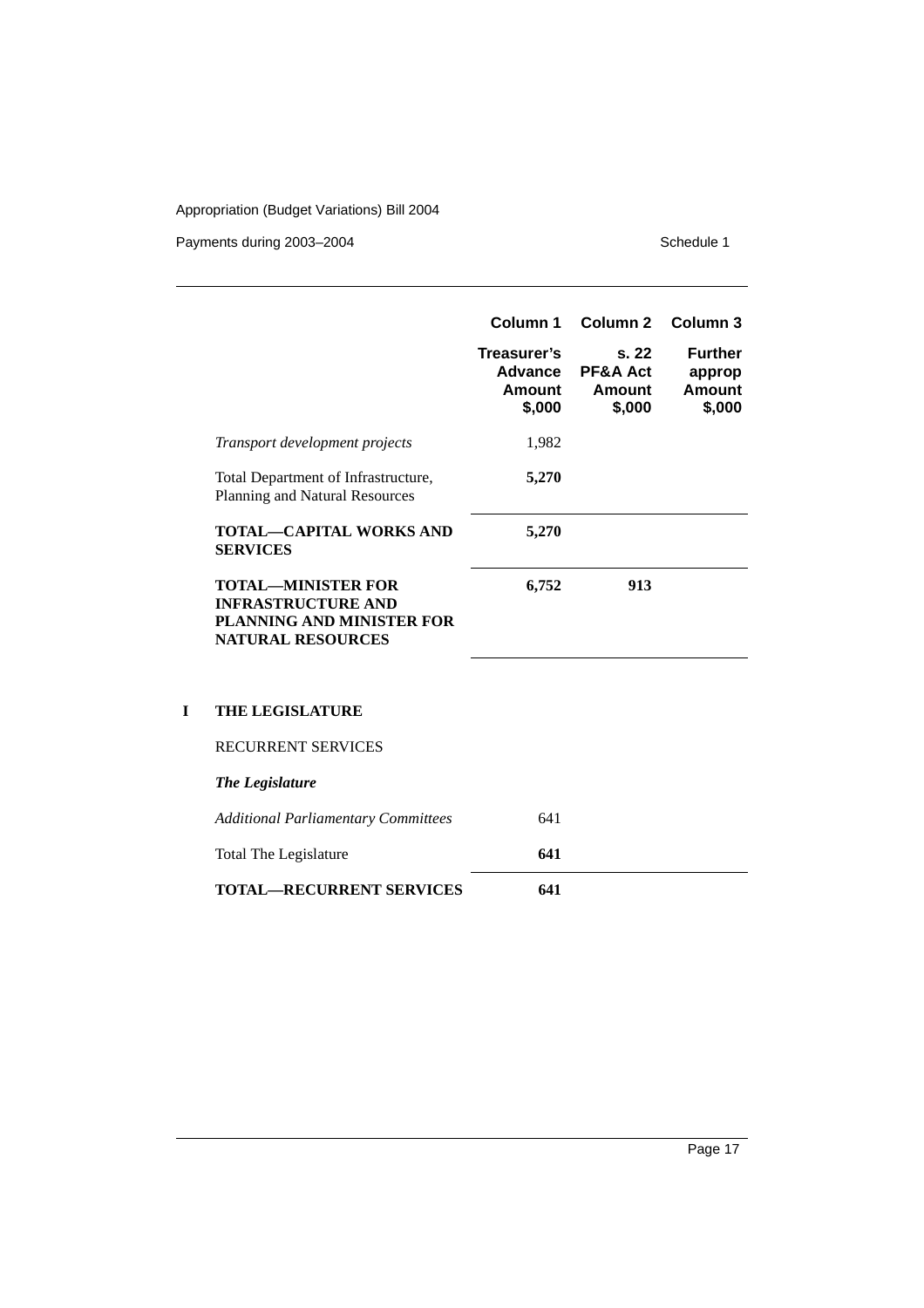Schedule 1 Payments during 2003–2004

|                                            | Column 1                                   | Column 2 Column 3                               |                                              |
|--------------------------------------------|--------------------------------------------|-------------------------------------------------|----------------------------------------------|
|                                            | Treasurer's<br>Advance<br>Amount<br>\$,000 | s.22<br><b>PF&amp;A Act</b><br>Amount<br>\$,000 | <b>Further</b><br>approp<br>Amount<br>\$,000 |
| CAPITAL WORKS AND SERVICES                 |                                            |                                                 |                                              |
| The Legislature                            |                                            |                                                 |                                              |
| Financial information system upgrade       | 809                                        |                                                 |                                              |
| Total The Legislature                      | 809                                        |                                                 |                                              |
| TOTAL—CAPITAL WORKS AND<br><b>SERVICES</b> | 809                                        |                                                 |                                              |
| TOTAL—THE LEGISLATURE                      | 1,450                                      |                                                 |                                              |

### **J MINISTER FOR POLICE**

### *Ministry for Police*

| Establish a Recovered Assets Pool to<br>fund police investigations and<br>operations | 1,000  |
|--------------------------------------------------------------------------------------|--------|
| <b>Total Ministry for Police</b>                                                     | 1,000  |
| <b>NSW Police</b>                                                                    |        |
| Additional support services for<br>Taskforce Gain                                    | 2.043  |
| Additional telecommunication costs                                                   | 75     |
| Computer system upgrades                                                             | 10,204 |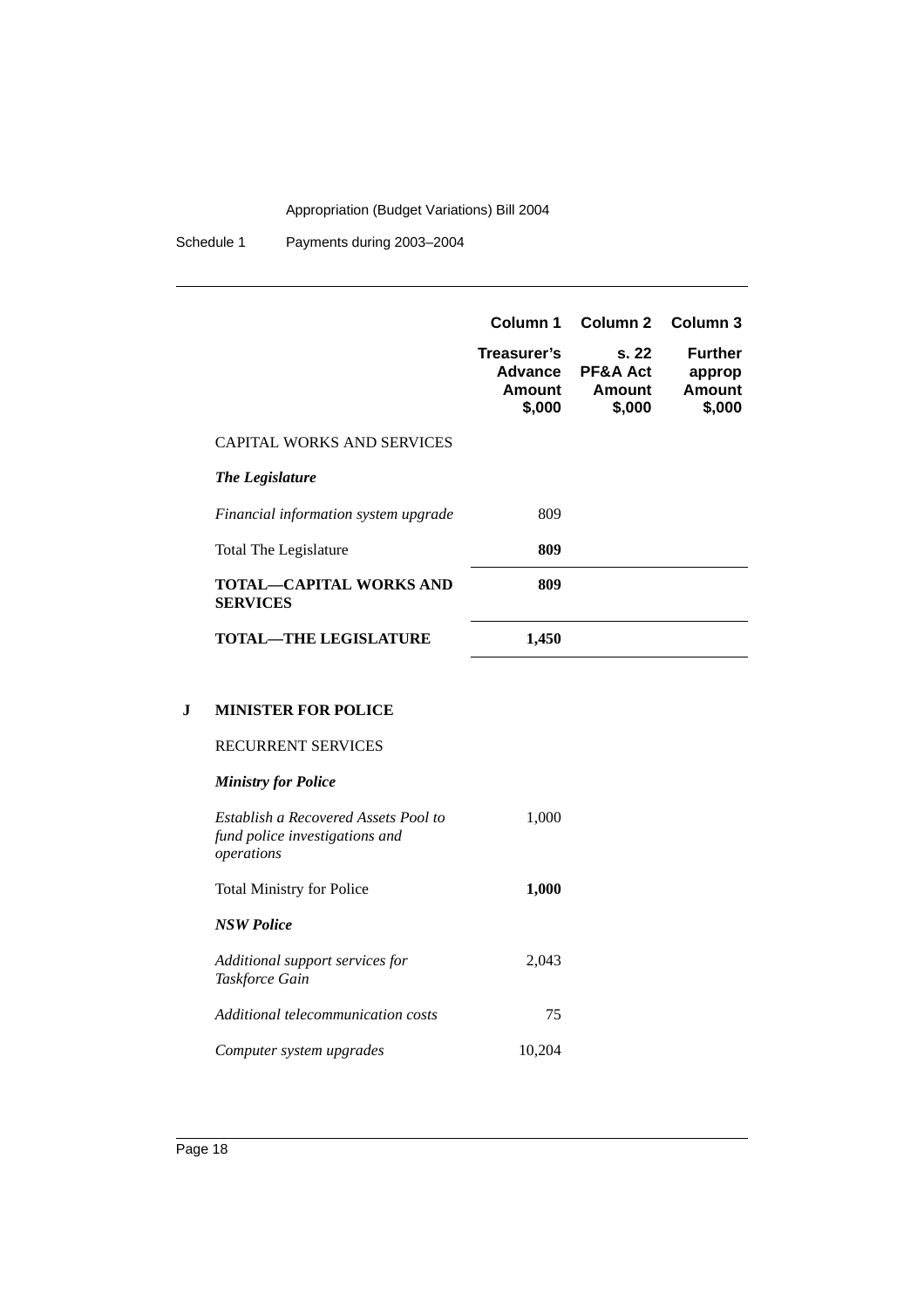Payments during 2003-2004 Schedule 1

|                                                          | Column 1                                   | Column 2                                                | Column 3                                     |
|----------------------------------------------------------|--------------------------------------------|---------------------------------------------------------|----------------------------------------------|
|                                                          | Treasurer's<br>Advance<br>Amount<br>\$,000 | s. 22<br><b>PF&amp;A Act</b><br><b>Amount</b><br>\$,000 | <b>Further</b><br>approp<br>Amount<br>\$,000 |
| Funding for extra police officers                        |                                            |                                                         | 38,300                                       |
| Operating costs for new counter-<br>terrorism helicopter | 785                                        |                                                         |                                              |
| Rugby World Cup security                                 | 2,154                                      |                                                         |                                              |
| Supplementary policing trial                             | 20                                         |                                                         |                                              |
| <b>Total NSW Police</b>                                  | 15,281                                     |                                                         | 38,300                                       |
| <b>TOTAL-RECURRENT SERVICES</b>                          | 16,281                                     |                                                         | 38,300                                       |
| <b>CAPITAL WORKS AND SERVICES</b>                        |                                            |                                                         |                                              |
| <b>Ministry for Police</b>                               |                                            |                                                         |                                              |
| Office accommodation                                     | 550                                        |                                                         |                                              |
| <b>Total Ministry for Police</b>                         | 550                                        |                                                         |                                              |
| <b>NSW Police</b>                                        |                                            |                                                         |                                              |
| Computer system upgrades                                 | 21,849                                     |                                                         |                                              |
| Handgun Buyback                                          | 1,040                                      |                                                         |                                              |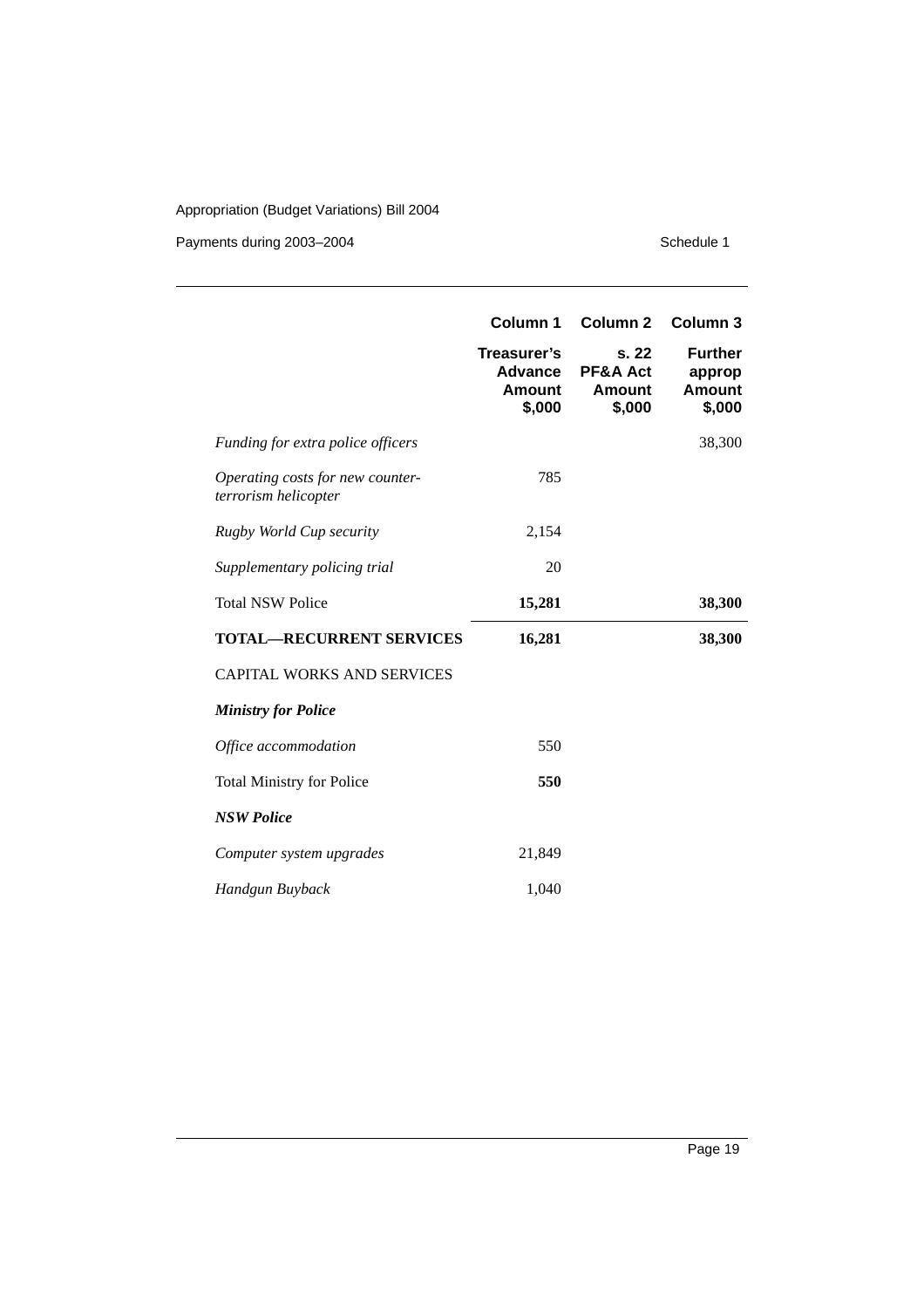|   |                                                                                 | Column 1                                                 | Column 2                                     | Column <sub>3</sub>                                 |
|---|---------------------------------------------------------------------------------|----------------------------------------------------------|----------------------------------------------|-----------------------------------------------------|
|   |                                                                                 | Treasurer's<br><b>Advance</b><br><b>Amount</b><br>\$,000 | s. 22<br>PF&A Act<br><b>Amount</b><br>\$,000 | <b>Further</b><br>approp<br><b>Amount</b><br>\$,000 |
|   | Purchase of counter-terrorism<br>equipment                                      | 2,574                                                    |                                              |                                                     |
|   | <b>Total NSW Police</b>                                                         | 25,463                                                   |                                              |                                                     |
|   | <b>TOTAL-CAPITAL WORKS AND</b><br><b>SERVICES</b>                               | 26,013                                                   |                                              |                                                     |
|   | <b>TOTAL—MINISTER FOR POLICE</b>                                                | 42,294                                                   |                                              | 38,300                                              |
| K | PREMIER, MINISTER FOR THE<br><b>ARTS AND MINISTER FOR</b><br><b>CITIZENSHIP</b> |                                                          |                                              |                                                     |
|   | <b>RECURRENT SERVICES</b>                                                       |                                                          |                                              |                                                     |
|   | <b>Art Gallery of New South Wales</b>                                           |                                                          |                                              |                                                     |
|   | Partial reinstatement of reduction in<br>other operating expenses               | 138                                                      |                                              |                                                     |
|   | Total Art Gallery of New South Wales                                            | 138                                                      |                                              |                                                     |
|   | <b>Australian Museum</b>                                                        |                                                          |                                              |                                                     |
|   | Partial reinstatement of reduction in<br>other operating expenses               | 47                                                       |                                              |                                                     |
|   | <b>Total Australian Museum</b>                                                  | 47                                                       |                                              |                                                     |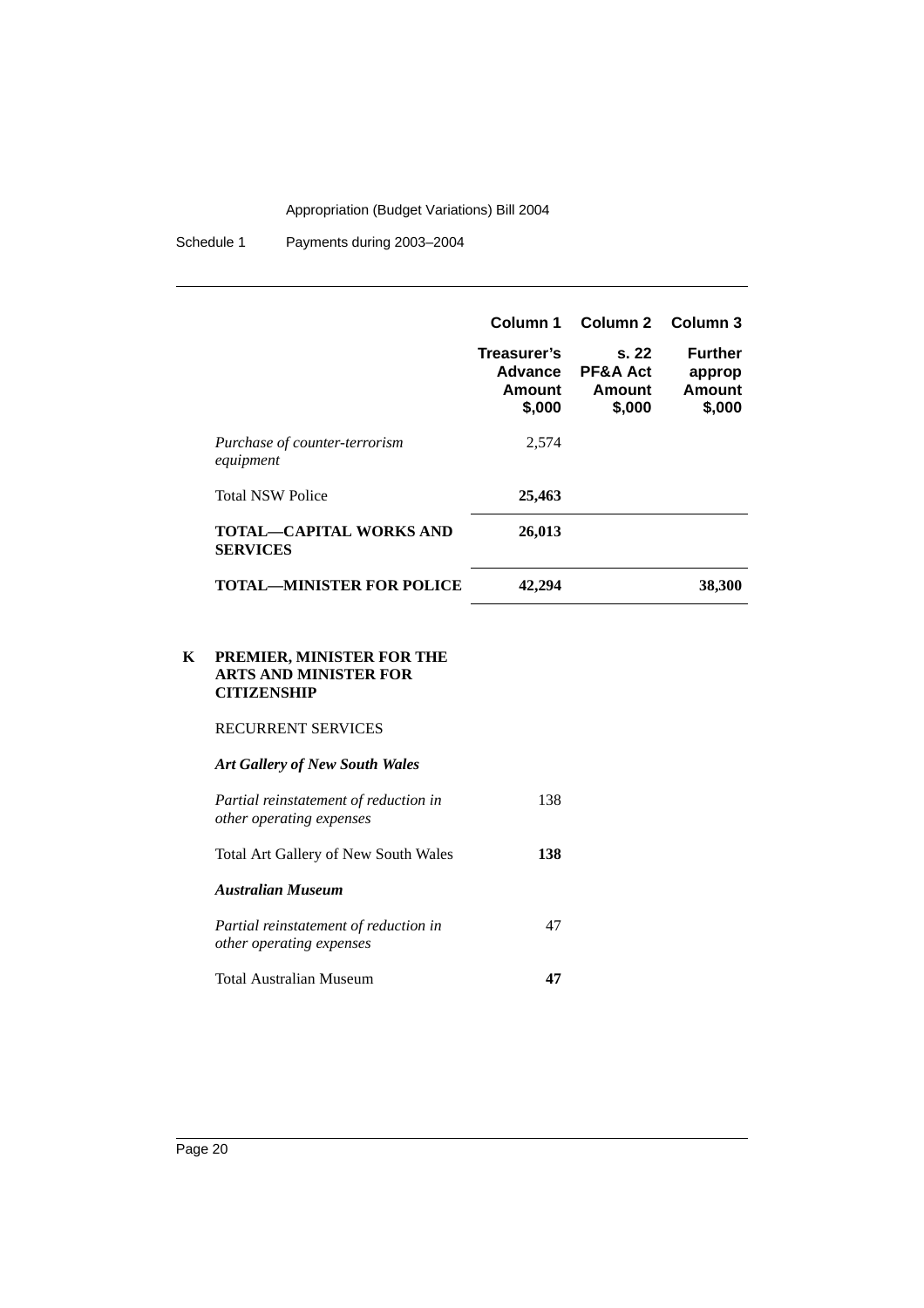Payments during 2003-2004 Schedule 1

| Column 1                        | Column <sub>2</sub>                          | Column <sub>3</sub>                                 |
|---------------------------------|----------------------------------------------|-----------------------------------------------------|
| Treasurer's<br>Amount<br>\$,000 | s. 22<br>PF&A Act<br><b>Amount</b><br>\$,000 | <b>Further</b><br>approp<br><b>Amount</b><br>\$,000 |
|                                 |                                              |                                                     |
| 123                             |                                              |                                                     |
| 123                             |                                              |                                                     |
|                                 |                                              |                                                     |
| 28                              |                                              |                                                     |
| 28                              |                                              |                                                     |
|                                 |                                              |                                                     |
| 71                              |                                              |                                                     |
| 71                              |                                              |                                                     |
|                                 |                                              |                                                     |
| 4,261                           | 9,032                                        |                                                     |
| 2,500                           |                                              |                                                     |
| 2,000                           |                                              |                                                     |
|                                 |                                              | Advance                                             |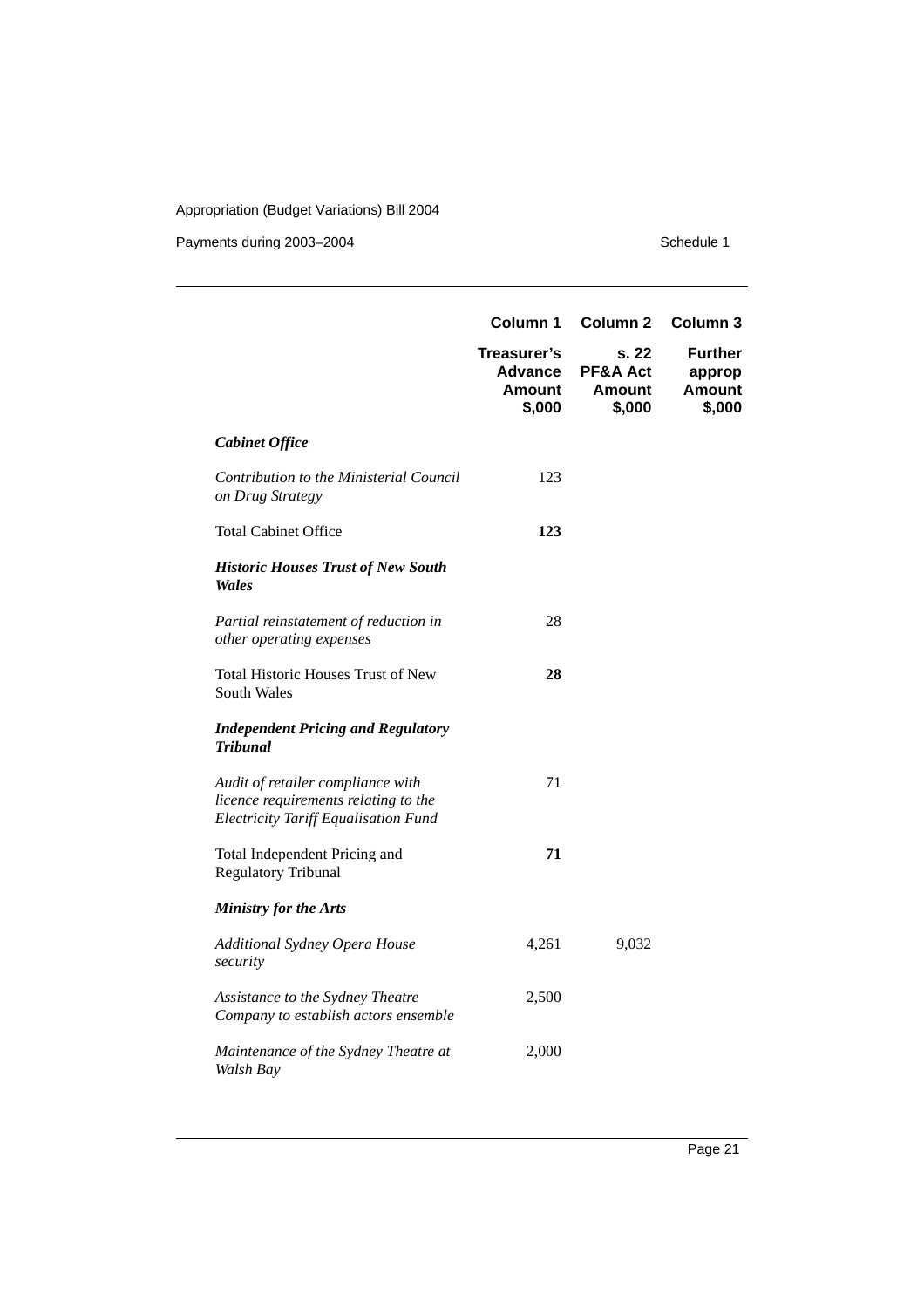|                                                                                                     | Column 1                                          | Column <sub>2</sub>                          | Column 3                                            |
|-----------------------------------------------------------------------------------------------------|---------------------------------------------------|----------------------------------------------|-----------------------------------------------------|
|                                                                                                     | Treasurer's<br><b>Advance</b><br>Amount<br>\$,000 | s. 22<br>PF&A Act<br><b>Amount</b><br>\$,000 | <b>Further</b><br>approp<br><b>Amount</b><br>\$,000 |
| The Sydney Festival                                                                                 | 300                                               |                                              |                                                     |
| Total Ministry for the Arts                                                                         | 9,061                                             | 9,032                                        |                                                     |
| <b>Museum of Applied Arts and Sciences</b>                                                          |                                                   |                                              |                                                     |
| Partial reinstatement of reduction in<br>other operating expenses                                   | 145                                               |                                              |                                                     |
| Total Museum of Applied Arts and<br>Sciences                                                        | 145                                               |                                              |                                                     |
| <b>New South Wales Film and Television</b><br><b>Office</b>                                         |                                                   |                                              |                                                     |
| Additional funding for production<br>investment                                                     | 1,100                                             |                                              |                                                     |
| Partial reinstatement of reduction in<br>other operating expenses                                   | 10                                                |                                              |                                                     |
| Total New South Wales Film and<br><b>Television Office</b>                                          | 1,110                                             |                                              |                                                     |
| <b>Parliamentary Counsel's Office</b>                                                               |                                                   |                                              |                                                     |
| Additional operational funding                                                                      | 412                                               |                                              |                                                     |
| Total Parliamentary Counsel's Office                                                                | 412                                               |                                              |                                                     |
| <b>Premier's Department</b>                                                                         |                                                   |                                              |                                                     |
| Accommodation and staffing for<br>ministerial offices in the Hunter,<br>Central Coast and Illawarra | 833                                               |                                              |                                                     |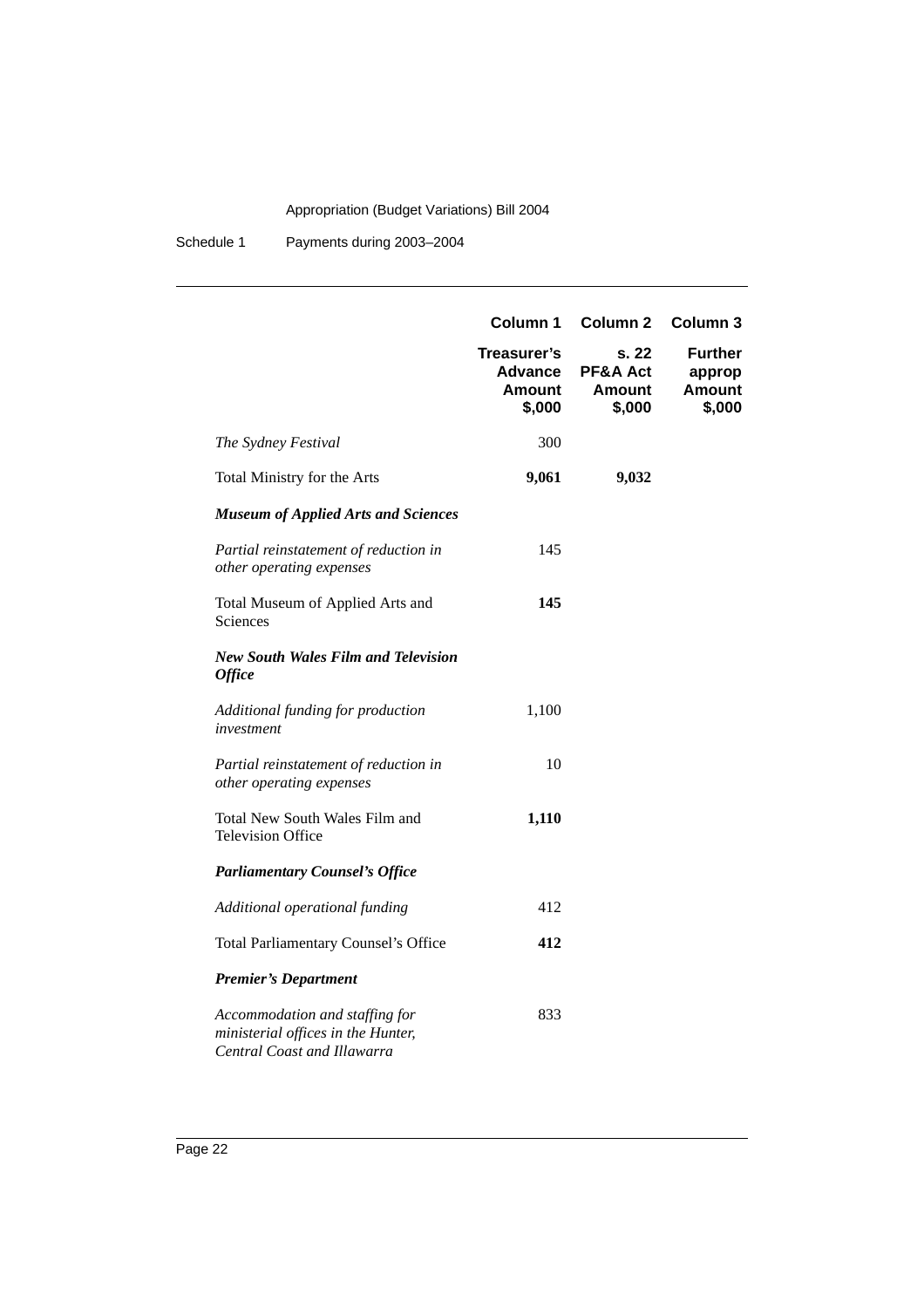Payments during 2003-2004 Schedule 1

|                                                                                                             | Column 1                                                 | Column <sub>2</sub>                          | Column 3                                            |
|-------------------------------------------------------------------------------------------------------------|----------------------------------------------------------|----------------------------------------------|-----------------------------------------------------|
|                                                                                                             | Treasurer's<br><b>Advance</b><br><b>Amount</b><br>\$,000 | s. 22<br>PF&A Act<br><b>Amount</b><br>\$,000 | <b>Further</b><br>approp<br><b>Amount</b><br>\$,000 |
| Adjustment of remuneration package                                                                          | 70                                                       |                                              |                                                     |
| <b>ANZAC</b> Memorial                                                                                       | 409                                                      |                                              |                                                     |
| Austeel Project-costs carried over<br>from 2002/2003                                                        | 627                                                      |                                              |                                                     |
| Austeel Project-costs of land<br>purchase, financial, economic and<br>technical studies and legal advice    | 9,252                                                    | 7,129                                        |                                                     |
| Australia and New Zealand School of<br>Government funding                                                   | 250                                                      |                                              |                                                     |
| Commission of Inquiry into<br>Campbelltown and Camden Hospitals                                             |                                                          | 2,000                                        |                                                     |
| Governor Macquarie Tower Security                                                                           | 578                                                      |                                              |                                                     |
| Kosciuszko (Snowy) bush fire recovery                                                                       | 400                                                      |                                              |                                                     |
| Major Events Board                                                                                          | 1,500                                                    |                                              |                                                     |
| <b>Total Premier's Department</b>                                                                           | 13,919                                                   | 9,129                                        |                                                     |
| <b>State Electoral Office</b>                                                                               |                                                          |                                              |                                                     |
| Redistribution of electoral boundaries                                                                      | 1,895                                                    |                                              |                                                     |
| <b>Total State Electoral Office</b>                                                                         | 1,895                                                    |                                              |                                                     |
| <b>State Library of New South Wales</b>                                                                     |                                                          |                                              |                                                     |
| Administration of a whole-of-<br>government on-line Australian Bureau<br>of Statistics subscription licence | 302                                                      |                                              |                                                     |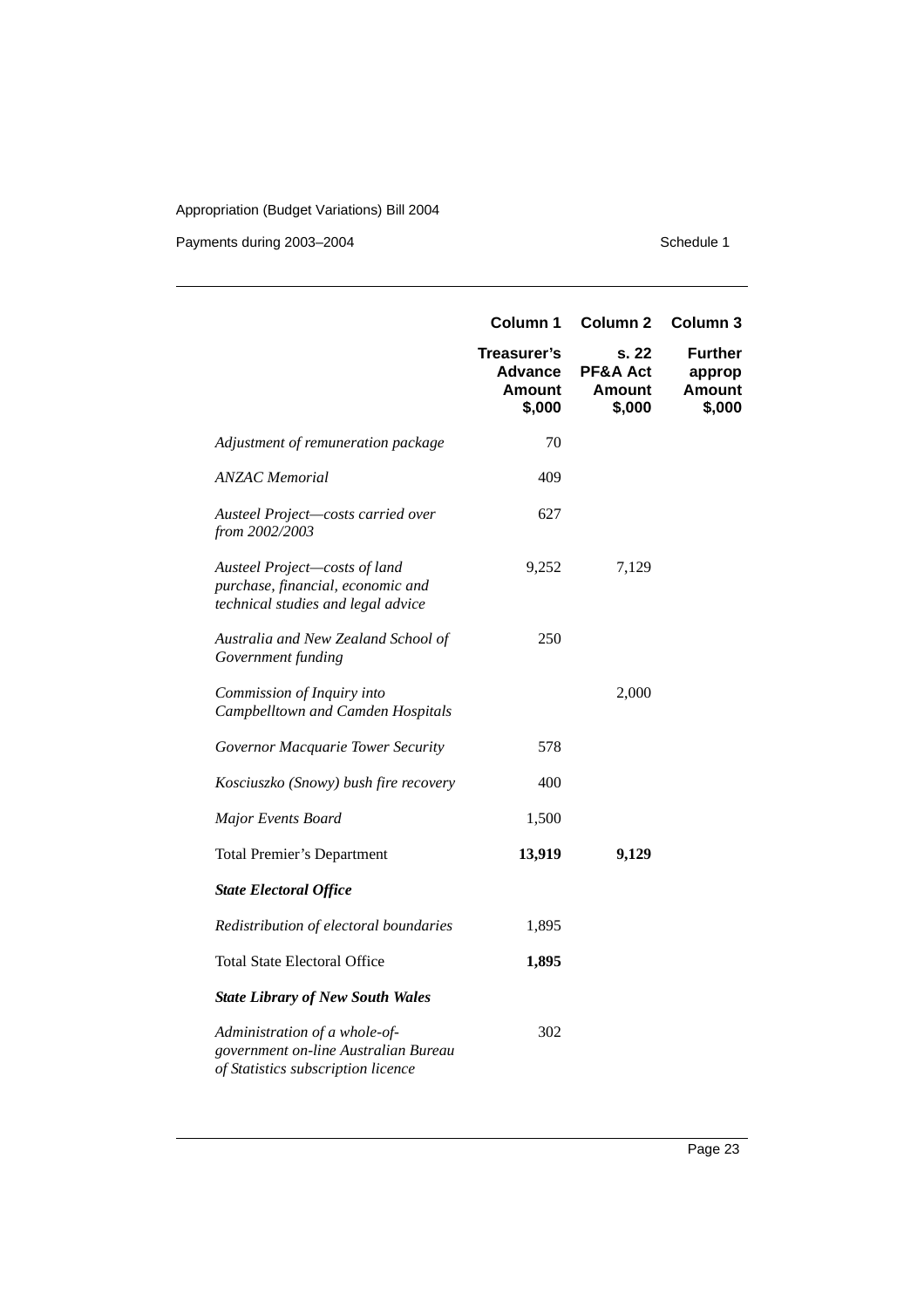|                                                                   | Column 1                                   | Column <sub>2</sub>                          | Column 3                                            |
|-------------------------------------------------------------------|--------------------------------------------|----------------------------------------------|-----------------------------------------------------|
|                                                                   | Treasurer's<br>Advance<br>Amount<br>\$,000 | s. 22<br>PF&A Act<br><b>Amount</b><br>\$,000 | <b>Further</b><br>approp<br><b>Amount</b><br>\$,000 |
| Partial reinstatement of reduction in<br>other operating expenses | 98                                         |                                              |                                                     |
| Total State Library of New South Wales                            | 400                                        |                                              |                                                     |
| <b>State Records Authority</b>                                    |                                            |                                              |                                                     |
| Partial reinstatement of reduction in<br>other operating expenses | 25                                         |                                              |                                                     |
| <b>Total State Records Authority</b>                              | 25                                         |                                              |                                                     |
| <b>TOTAL-RECURRENT SERVICES</b>                                   | 27,374                                     | 18,161                                       |                                                     |
| CAPITAL WORKS AND SERVICES                                        |                                            |                                              |                                                     |
| <b>Art Gallery of New South Wales</b>                             |                                            |                                              |                                                     |
| Fire safety upgrade                                               | 1,298                                      |                                              |                                                     |
| Total Art Gallery of New South Wales                              | 1,298                                      |                                              |                                                     |
| <b>Australian Museum</b>                                          |                                            |                                              |                                                     |
| <b>Upgrade</b> facilities                                         | 1,457                                      |                                              |                                                     |
| <b>Total Australian Museum</b>                                    | 1,457                                      |                                              |                                                     |
| <b>Ministry for the Arts</b>                                      |                                            |                                              |                                                     |
| Essential maintenance at Walsh Bay                                | 1,000                                      |                                              |                                                     |
| Walsh Bay Redevelopment project                                   | 2,043                                      |                                              |                                                     |
| Total Ministry for the Arts                                       | 3,043                                      |                                              |                                                     |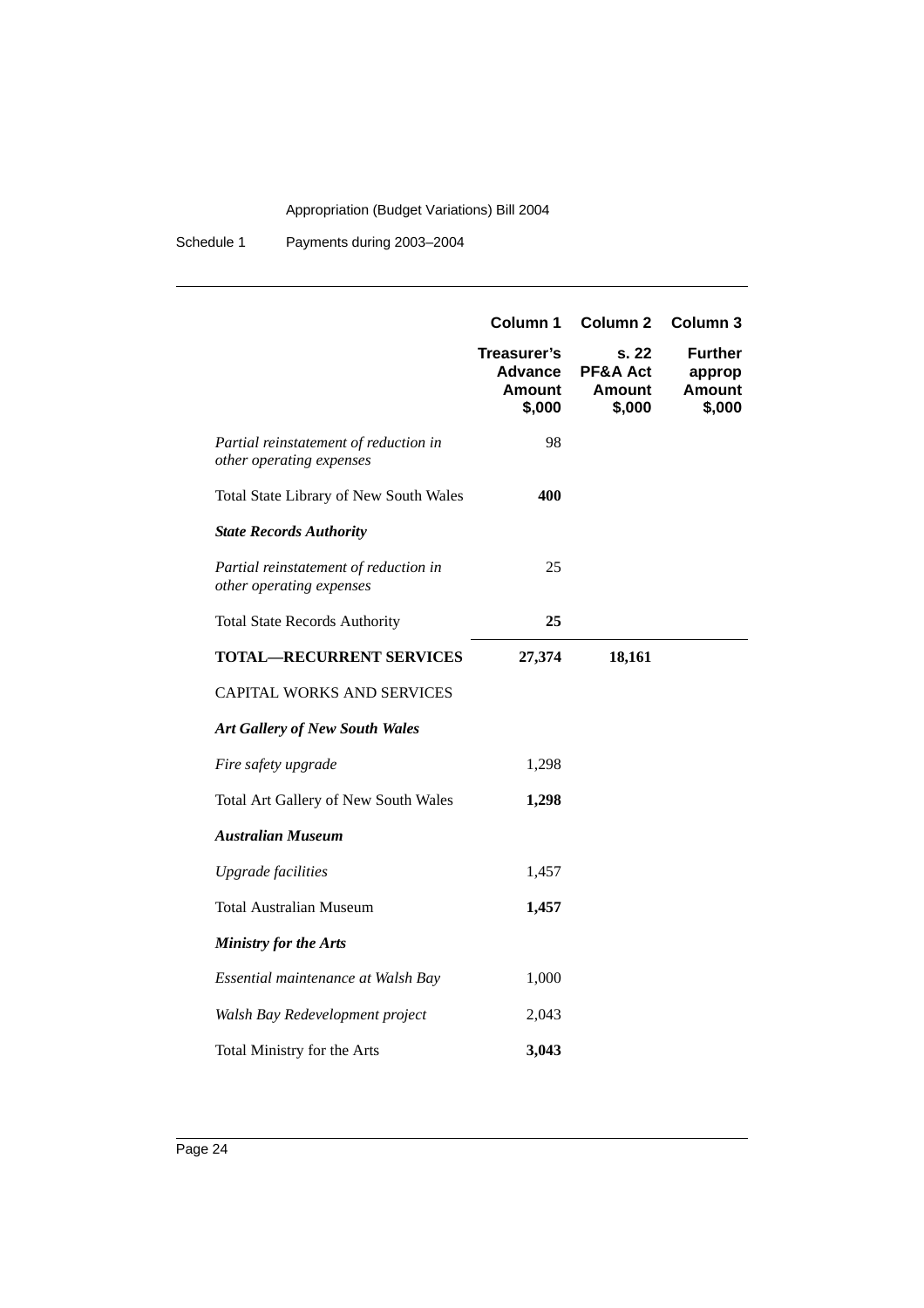Payments during 2003-2004 Schedule 1

|                                                                                                     | Column 1                                                 | Column <sub>2</sub>                          | Column <sub>3</sub>                                 |
|-----------------------------------------------------------------------------------------------------|----------------------------------------------------------|----------------------------------------------|-----------------------------------------------------|
|                                                                                                     | Treasurer's<br><b>Advance</b><br><b>Amount</b><br>\$,000 | s. 22<br>PF&A Act<br><b>Amount</b><br>\$,000 | <b>Further</b><br>approp<br><b>Amount</b><br>\$,000 |
| <b>Museum of Applied Arts and Sciences</b>                                                          |                                                          |                                              |                                                     |
| Castle Hill storage facility                                                                        | 3,195                                                    |                                              |                                                     |
| Total Museum of Applied Arts and<br>Sciences                                                        | 3,195                                                    |                                              |                                                     |
| <b>Premier's Department</b>                                                                         |                                                          |                                              |                                                     |
| Accommodation and staffing for<br>ministerial offices in the Hunter,<br>Central Coast and Illawarra | 180                                                      |                                              |                                                     |
| Upgrade accommodation to meet<br>security and occupational health and<br>safety requirements        | 495                                                      |                                              |                                                     |
| <b>Total Premier's Department</b>                                                                   | 675                                                      |                                              |                                                     |
| <b>State Electoral Office</b>                                                                       |                                                          |                                              |                                                     |
| Redistribution of electoral boundaries                                                              | 26                                                       |                                              |                                                     |
| <b>Total State Electoral Office</b>                                                                 | 26                                                       |                                              |                                                     |
| TOTAL—CAPITAL WORKS AND<br><b>SERVICES</b>                                                          | 9,694                                                    |                                              |                                                     |
| <b>TOTAL-PREMIER, MINISTER</b><br>FOR THE ARTS AND MINISTER<br><b>FOR CITIZENSHIP</b>               | 37,068                                                   | 18,161                                       |                                                     |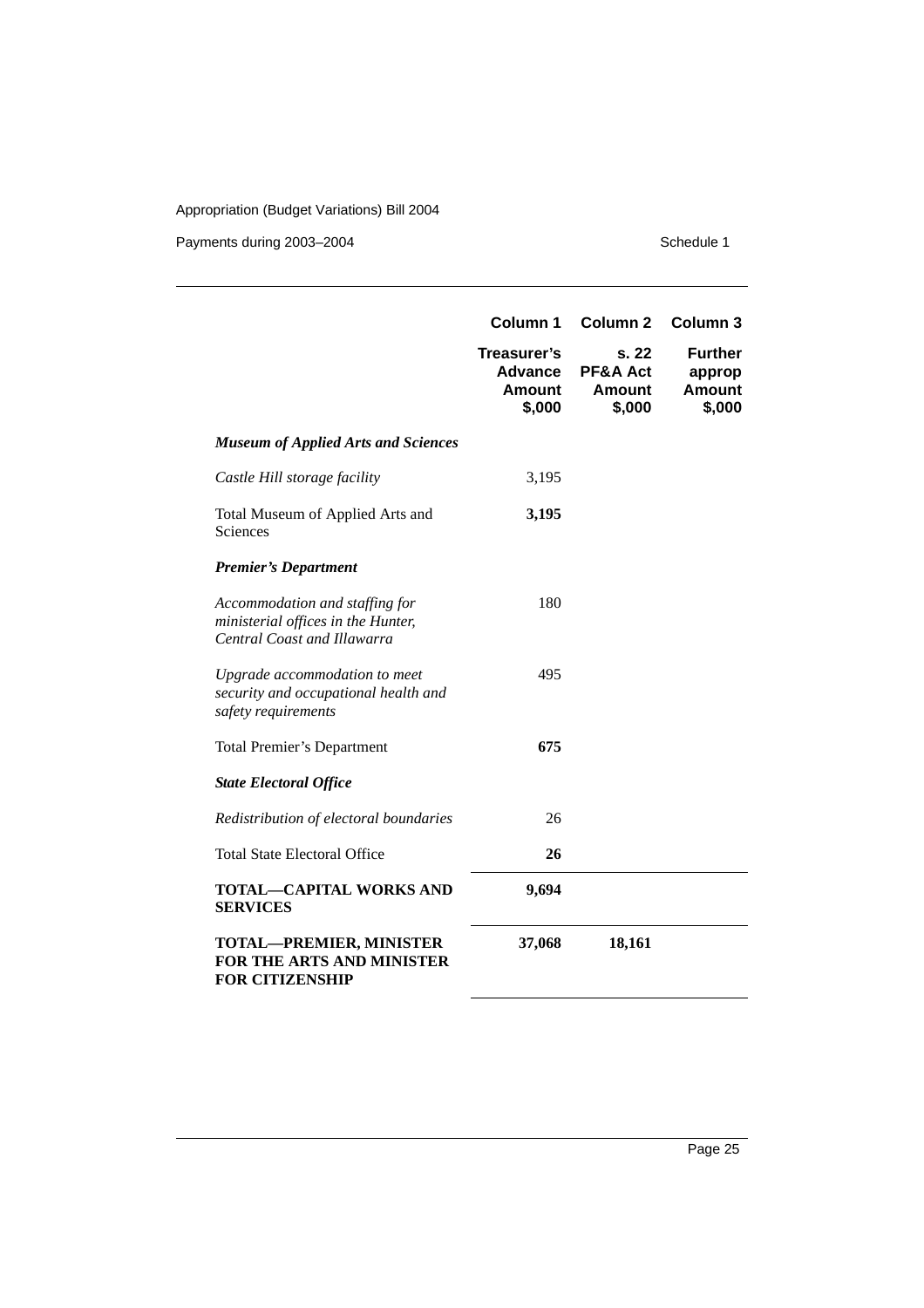Schedule 1 Payments during 2003–2004

|   |                                                                              | Column 1                                   | Column <sub>2</sub>                             | Column 3                                     |
|---|------------------------------------------------------------------------------|--------------------------------------------|-------------------------------------------------|----------------------------------------------|
|   |                                                                              | Treasurer's<br>Advance<br>Amount<br>\$,000 | s.22<br><b>PF&amp;A Act</b><br>Amount<br>\$,000 | <b>Further</b><br>approp<br>Amount<br>\$,000 |
| L | <b>MINISTER FOR ROADS AND</b><br><b>MINISTER FOR HOUSING</b>                 |                                            |                                                 |                                              |
|   | <b>RECURRENT SERVICES</b>                                                    |                                            |                                                 |                                              |
|   | <b>Roads and Traffic Authority</b>                                           |                                            |                                                 |                                              |
|   | Adjustments to settlements for Western<br>City Orbital and Cross City Tunnel | 853                                        |                                                 |                                              |
|   | Waiver of user charges for the Rugby<br>World Cup                            | 190                                        |                                                 |                                              |
|   | <b>Total Roads and Traffic Authority</b>                                     | 1,043                                      |                                                 |                                              |
|   | <b>TOTAL—RECURRENT SERVICES</b>                                              | 1,043                                      |                                                 |                                              |
|   | <b>TOTAL—MINISTER FOR ROADS</b><br>AND MINISTER FOR HOUSING                  | 1,043                                      |                                                 |                                              |

#### **M MINISTER FOR RURAL AFFAIRS, MINISTER FOR LOCAL GOVERNMENT AND MINISTER FOR EMERGENCY SERVICES**

RECURRENT SERVICES

*Department of Local Government*

*Implement the Structural Reform of Local Government* 1,012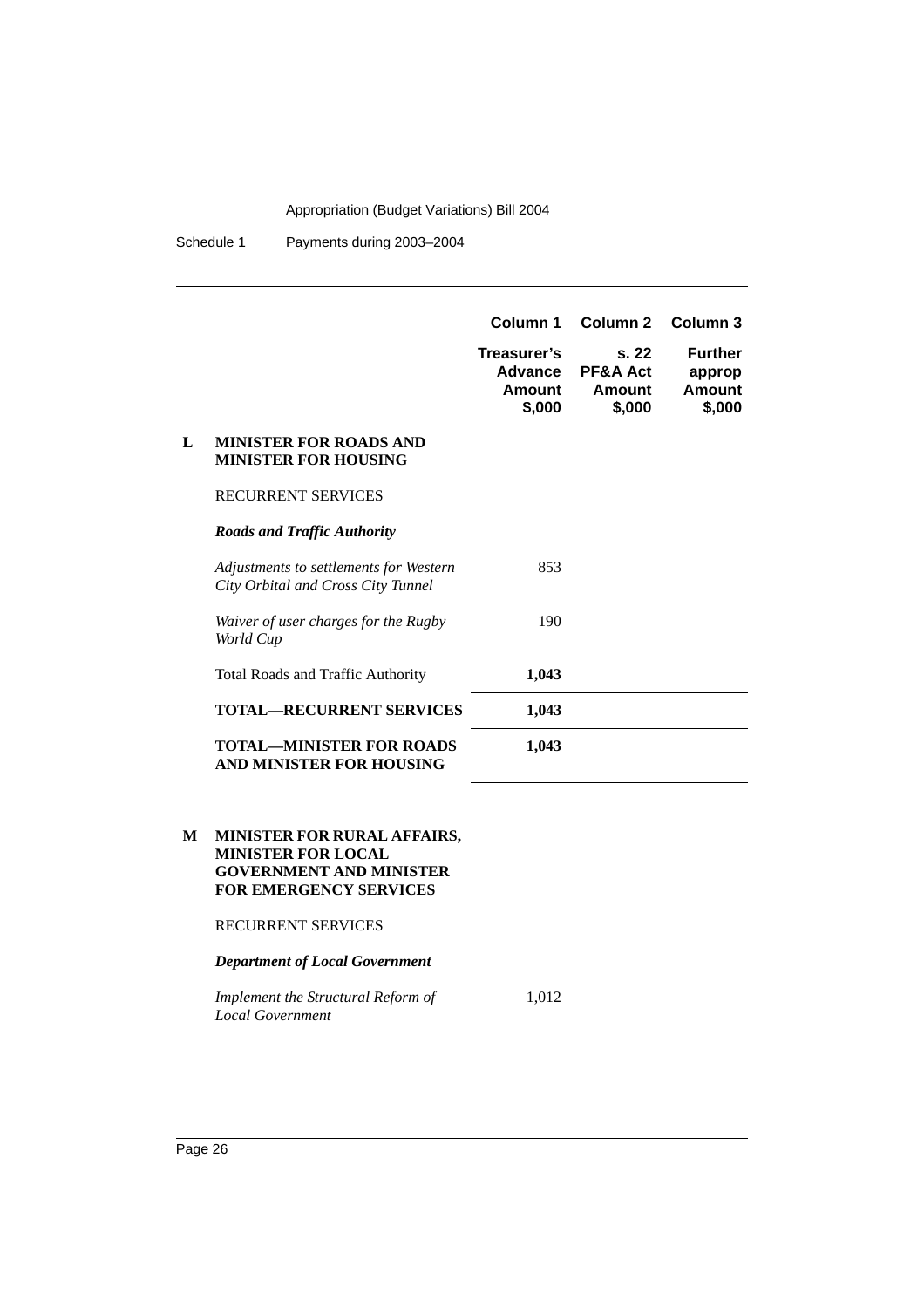Payments during 2003-2004 Schedule 1

|                                                                                                                                   | Column 1                                                 | Column <sub>2</sub>                                     | Column <sub>3</sub>                          |
|-----------------------------------------------------------------------------------------------------------------------------------|----------------------------------------------------------|---------------------------------------------------------|----------------------------------------------|
|                                                                                                                                   | Treasurer's<br><b>Advance</b><br><b>Amount</b><br>\$,000 | s. 22<br><b>PF&amp;A Act</b><br><b>Amount</b><br>\$,000 | <b>Further</b><br>approp<br>Amount<br>\$,000 |
| <i>Public Inquiry into Liverpool City</i><br>Council                                                                              |                                                          | 600                                                     |                                              |
| <b>Total Department of Local Government</b>                                                                                       | 1,012                                                    | 600                                                     |                                              |
| <b>Department of Rural Fire Service</b>                                                                                           |                                                          |                                                         |                                              |
| <b>Expanded Natural Disaster Secretariat</b>                                                                                      | 266                                                      |                                                         |                                              |
| <b>Natural Disaster Mitigation Program</b>                                                                                        | 1,600                                                    |                                                         |                                              |
| Total Department of Rural Fire Service                                                                                            | 1,866                                                    |                                                         |                                              |
| <b>New South Wales Fire Brigades</b>                                                                                              |                                                          |                                                         |                                              |
| Operating costs for new counter-<br>terrorism helicopter                                                                          | 785                                                      |                                                         |                                              |
| <b>Total New South Wales Fire Brigades</b>                                                                                        | 785                                                      |                                                         |                                              |
| <b>TOTAL-RECURRENT SERVICES</b>                                                                                                   | 3,663                                                    | 600                                                     |                                              |
| <b>TOTAL-MINISTER FOR RURAL</b><br>AFFAIRS, MINISTER FOR LOCAL<br><b>GOVERNMENT AND MINISTER</b><br><b>FOR EMERGENCY SERVICES</b> | 3,663                                                    | 600                                                     |                                              |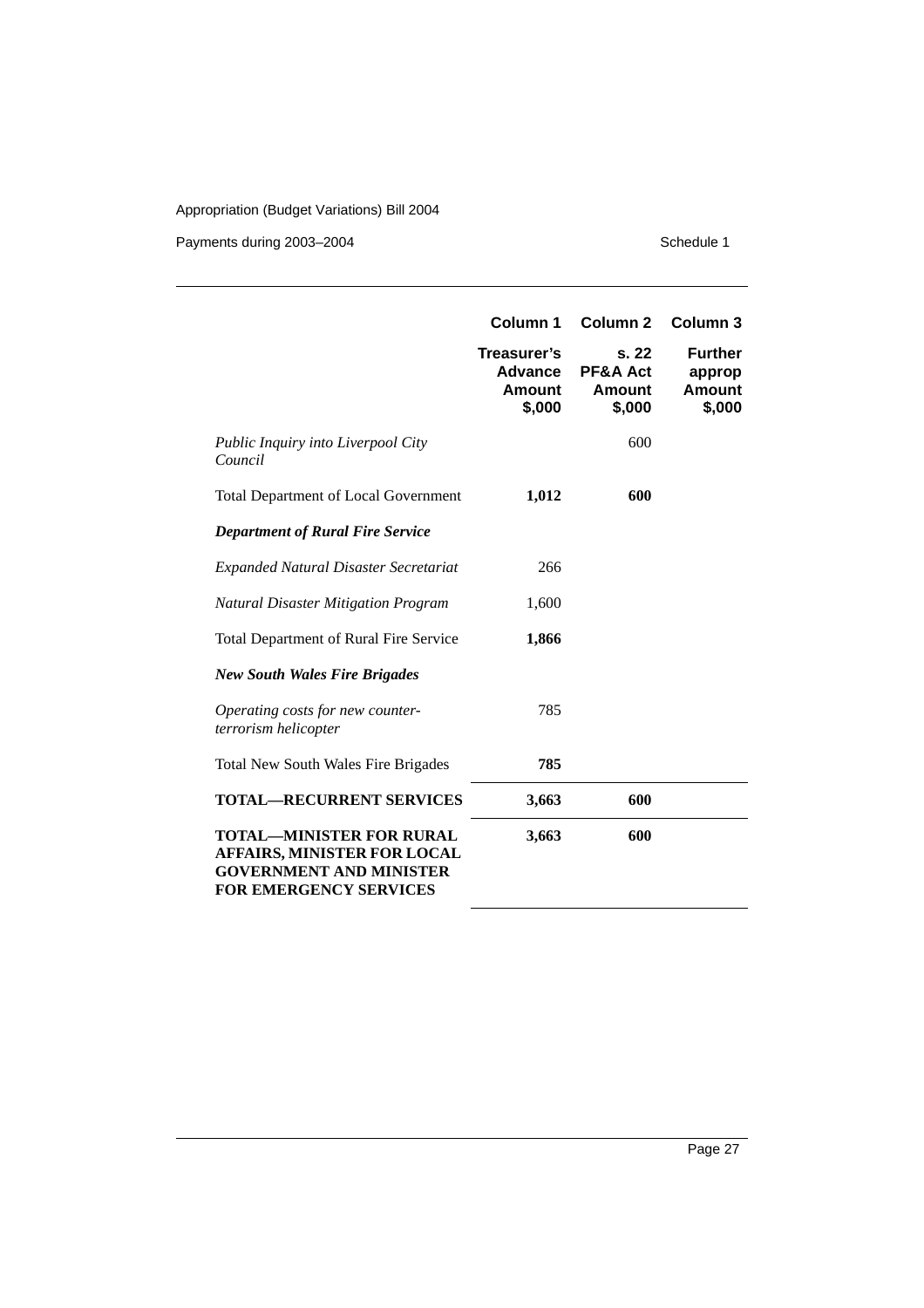|   |                                                                                                                                                                                       | Column 1<br>Treasurer's<br><b>Advance</b><br><b>Amount</b><br>\$,000 | Column <sub>2</sub><br>s. 22<br>PF&A Act<br><b>Amount</b><br>\$,000 | Column <sub>3</sub><br><b>Further</b><br>approp<br><b>Amount</b><br>\$,000 |
|---|---------------------------------------------------------------------------------------------------------------------------------------------------------------------------------------|----------------------------------------------------------------------|---------------------------------------------------------------------|----------------------------------------------------------------------------|
| N | SPECIAL MINISTER OF STATE,<br>MINISTER FOR COMMERCE,<br><b>MINISTER FOR INDUSTRIAL</b><br><b>RELATIONS AND MINISTER FOR</b><br>THE CENTRAL COAST                                      |                                                                      |                                                                     |                                                                            |
|   | <b>RECURRENT SERVICES</b>                                                                                                                                                             |                                                                      |                                                                     |                                                                            |
|   | <b>Department of Commerce</b>                                                                                                                                                         |                                                                      |                                                                     |                                                                            |
|   | Funding to accelerate the Government<br><b>On-line Licensing project</b>                                                                                                              | 13,400                                                               |                                                                     |                                                                            |
|   | <b>Total Department of Commerce</b>                                                                                                                                                   | 13,400                                                               |                                                                     |                                                                            |
|   | <b>TOTAL—RECURRENT SERVICES</b>                                                                                                                                                       | 13,400                                                               |                                                                     |                                                                            |
|   | <b>TOTAL-SPECIAL MINISTER OF</b><br><b>STATE, MINISTER FOR</b><br><b>COMMERCE, MINISTER FOR</b><br><b>INDUSTRIAL RELATIONS AND</b><br><b>MINISTER FOR THE CENTRAL</b><br><b>COAST</b> | 13,400                                                               |                                                                     |                                                                            |
| 0 | <b>MINISTER FOR TOURISM AND</b><br>SPORT AND RECREATION AND<br><b>MINISTER FOR WOMEN</b>                                                                                              |                                                                      |                                                                     |                                                                            |
|   | <b>RECURRENT SERVICES</b>                                                                                                                                                             |                                                                      |                                                                     |                                                                            |
|   | Department of Tourism, Sport and<br><b>Recreation</b>                                                                                                                                 |                                                                      |                                                                     |                                                                            |
|   | Capital Assistance Program                                                                                                                                                            | 1,500                                                                |                                                                     |                                                                            |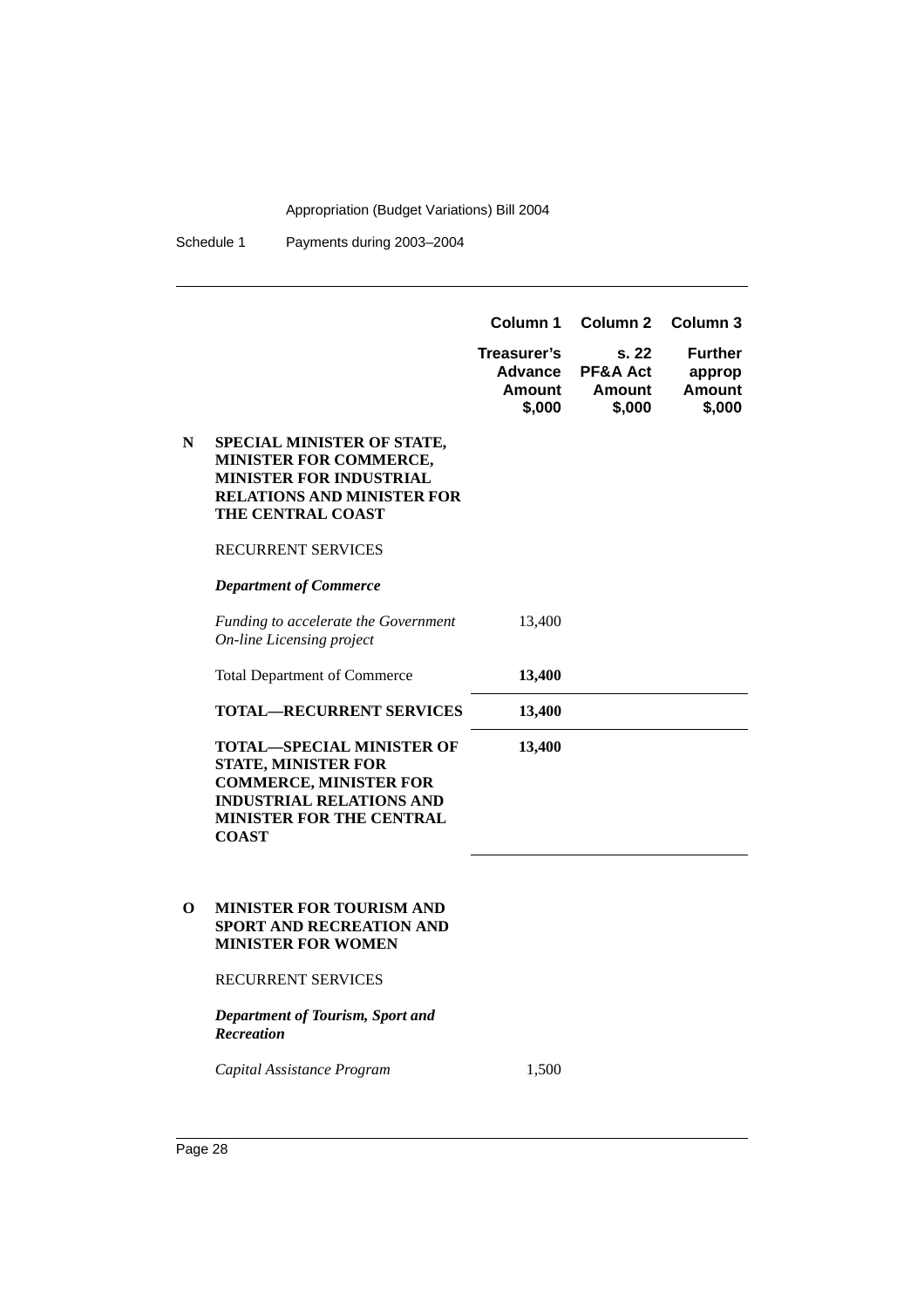#### Payments during 2003-2004 Schedule 1

|                                                                                                          | Column <sub>1</sub><br>Treasurer's<br>Advance<br><b>Amount</b><br>\$,000 | Column <sub>2</sub><br>s.22<br><b>PF&amp;A Act</b><br>Amount<br>\$,000 | Column 3<br><b>Further</b><br>approp<br><b>Amount</b><br>\$,000 |
|----------------------------------------------------------------------------------------------------------|--------------------------------------------------------------------------|------------------------------------------------------------------------|-----------------------------------------------------------------|
| Contamination and additional<br><i>insurance costs at Western Sydney</i><br><b>International Dragway</b> | 2,958                                                                    |                                                                        |                                                                 |
| Partial reinstatement of reduction in<br>other operating expenses                                        | 211                                                                      |                                                                        |                                                                 |
| Schools beach education program                                                                          | 30                                                                       |                                                                        |                                                                 |
| <b>Wollongong Sportsground Trust</b><br>operational subsidy                                              | 100                                                                      |                                                                        |                                                                 |
| Total Department of Tourism, Sport and<br>Recreation                                                     | 4,799                                                                    |                                                                        |                                                                 |
| <b>Sydney Olympic Park Authority</b>                                                                     |                                                                          |                                                                        |                                                                 |
| Contribution to the Rugby World Cup                                                                      | 60                                                                       |                                                                        |                                                                 |
| <b>Total Sydney Olympic Park Authority</b>                                                               | 60                                                                       |                                                                        |                                                                 |
| <b>TOTAL—RECURRENT SERVICES</b>                                                                          | 4,859                                                                    |                                                                        |                                                                 |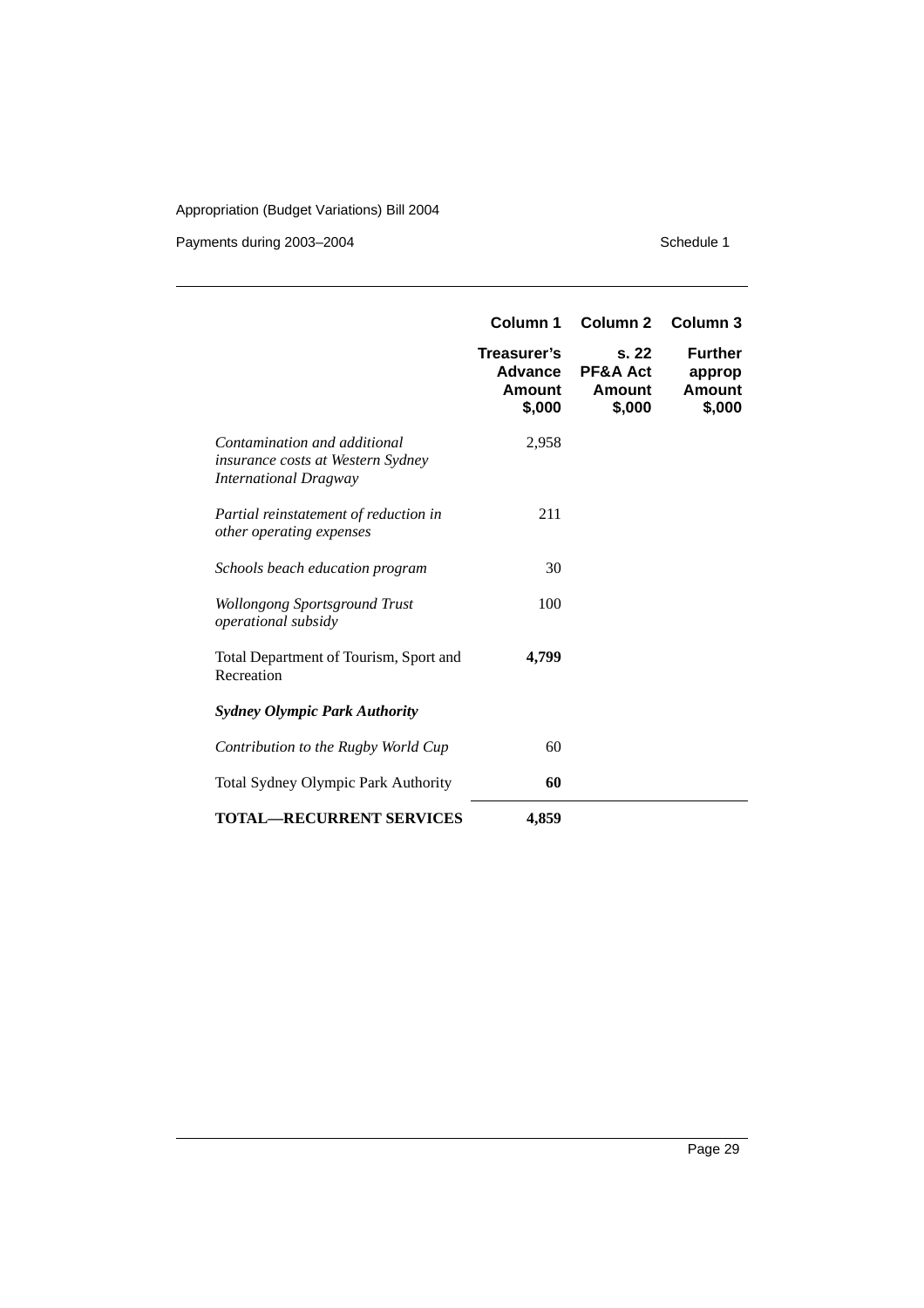|   |                                                                                                                 | Column 1                                                 | Column <sub>2</sub>                          | Column 3                                            |
|---|-----------------------------------------------------------------------------------------------------------------|----------------------------------------------------------|----------------------------------------------|-----------------------------------------------------|
|   |                                                                                                                 | Treasurer's<br><b>Advance</b><br><b>Amount</b><br>\$,000 | s. 22<br>PF&A Act<br><b>Amount</b><br>\$,000 | <b>Further</b><br>approp<br><b>Amount</b><br>\$,000 |
|   | <b>CAPITAL WORKS AND SERVICES</b>                                                                               |                                                          |                                              |                                                     |
|   | Department of Tourism, Sport and<br><b>Recreation</b>                                                           |                                                          |                                              |                                                     |
|   | Completion of the Western Sydney<br><b>International Dragway</b>                                                | 10,337                                                   |                                              |                                                     |
|   | Total Department of Tourism, Sport and<br>Recreation                                                            | 10,337                                                   |                                              |                                                     |
|   | TOTAL—CAPITAL WORKS AND<br><b>SERVICES</b>                                                                      | 10,337                                                   |                                              |                                                     |
|   | <b>TOTAL-MINISTER FOR</b><br><b>TOURISM AND SPORT AND</b><br><b>RECREATION AND MINISTER</b><br><b>FOR WOMEN</b> | 15,196                                                   |                                              |                                                     |
| P | <b>MINISTER FOR TRANSPORT</b><br><b>SERVICES AND MINISTER FOR</b><br><b>THE HUNTER</b>                          |                                                          |                                              |                                                     |
|   | RECURRENT SERVICES                                                                                              |                                                          |                                              |                                                     |
|   | <b>Independent Transport Safety and</b><br><b>Reliability Regulator</b>                                         |                                                          |                                              |                                                     |
|   | <b>Creation of Independent Transport</b><br>Safety and Reliability Regulator                                    | 6,796                                                    |                                              |                                                     |
|   | Total Independent Transport Safety and<br><b>Reliability Regulator</b>                                          | 6,796                                                    |                                              |                                                     |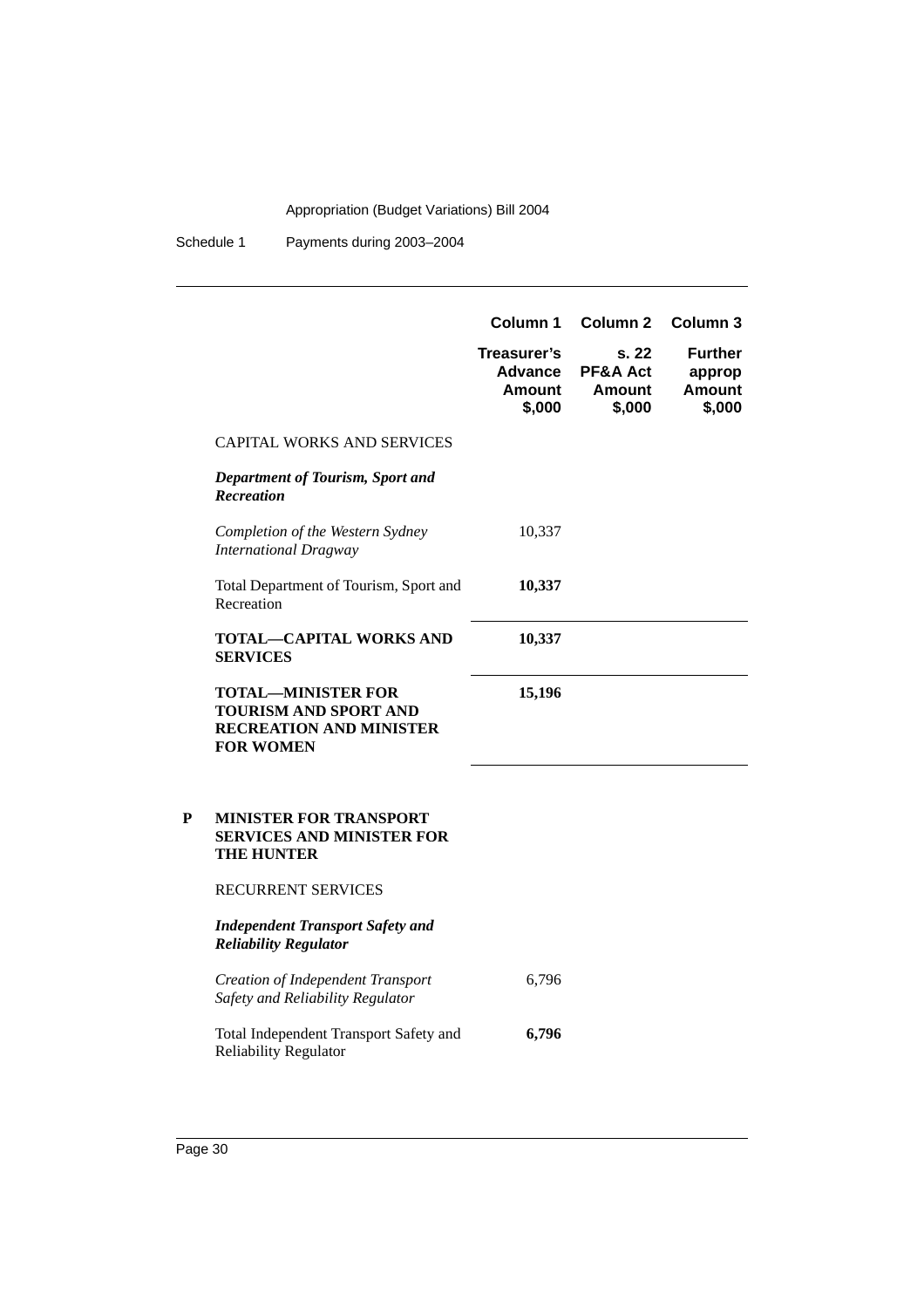Payments during 2003-2004 Schedule 1

|                                                                                                   | Column 1                                          | Column <sub>2</sub>                              | Column 3                                            |
|---------------------------------------------------------------------------------------------------|---------------------------------------------------|--------------------------------------------------|-----------------------------------------------------|
|                                                                                                   | Treasurer's<br>Advance<br><b>Amount</b><br>\$,000 | s. 22<br><b>PF&amp;A Act</b><br>Amount<br>\$,000 | <b>Further</b><br>approp<br><b>Amount</b><br>\$,000 |
| <b>Ministry of Transport</b>                                                                      |                                                   |                                                  |                                                     |
| Appraisal of the Australian Rail Track<br>Corporation proposal to lease rail<br>freight corridors | 2,700                                             |                                                  |                                                     |
| Inquiry by Justice McInerney into<br>Waterfall rail accident                                      | 920                                               |                                                  |                                                     |
| Major events transportation                                                                       | 3,000                                             |                                                  |                                                     |
| Ministerial Inquiry into sustainable<br>public passenger transport                                | 550                                               |                                                  |                                                     |
| NSW contribution to the National<br><b>Transport Commission</b>                                   | 771                                               |                                                  |                                                     |
| Operating subsidy to Rail Corporation<br><b>New South Wales</b>                                   |                                                   |                                                  | 52,000                                              |
| Unsworth review of bus services                                                                   | 691                                               |                                                  |                                                     |
| <b>Total Ministry of Transport</b>                                                                | 8,632                                             |                                                  | 52,000                                              |
| <b>TOTAL—RECURRENT SERVICES</b>                                                                   | 15,428                                            |                                                  | 52,000                                              |
| <b>TOTAL-MINISTER FOR</b><br><b>TRANSPORT SERVICES AND</b><br><b>MINISTER FOR THE HUNTER</b>      | 15,428                                            |                                                  | 52,000                                              |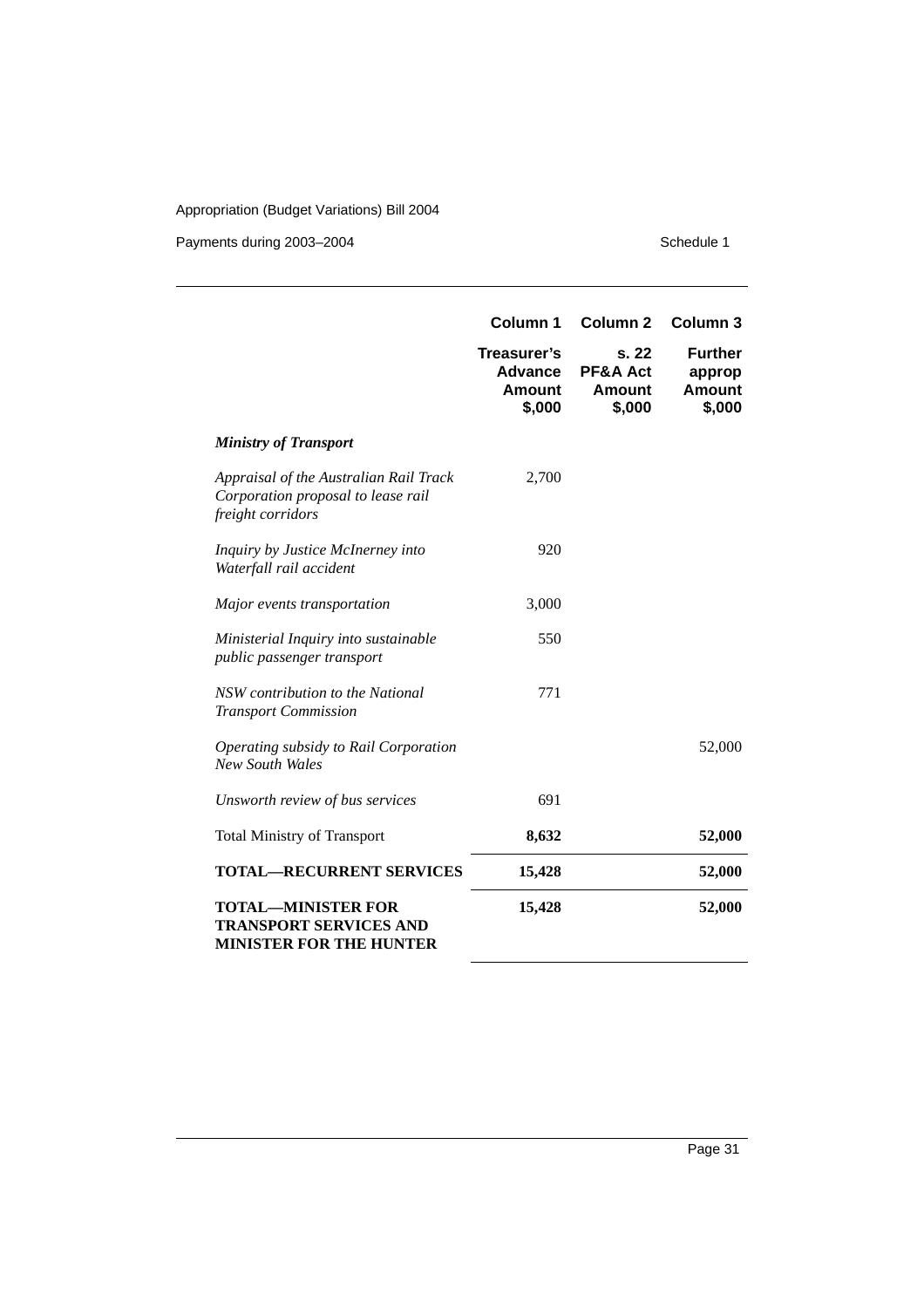|   |                                                                                                                         | Column 1                                                 | Column <sub>2</sub>                   | Column 3                                     |
|---|-------------------------------------------------------------------------------------------------------------------------|----------------------------------------------------------|---------------------------------------|----------------------------------------------|
|   |                                                                                                                         | Treasurer's<br><b>Advance</b><br><b>Amount</b><br>\$,000 | s. 22<br>PF&A Act<br>Amount<br>\$,000 | <b>Further</b><br>approp<br>Amount<br>\$,000 |
| Q | <b>TREASURER AND MINISTER</b><br>FOR STATE DEVELOPMENT                                                                  |                                                          |                                       |                                              |
|   | <b>RECURRENT SERVICES</b>                                                                                               |                                                          |                                       |                                              |
|   | <b>Crown Finance Entity</b>                                                                                             |                                                          |                                       |                                              |
|   | Additional payment of interest on<br>balances invested with the Treasury<br><b>Banking System</b>                       |                                                          | 27,025                                |                                              |
|   | Natural Disaster Relief                                                                                                 |                                                          | 32,000                                |                                              |
|   | <b>Total Crown Finance Entity</b>                                                                                       |                                                          | 59,025                                |                                              |
|   | <b>Department of State and Regional</b><br><b>Development</b>                                                           |                                                          |                                       |                                              |
|   | <b>Business Drought Assistance program</b>                                                                              |                                                          | 5,000                                 |                                              |
|   | Total Department of State and Regional<br>Development                                                                   |                                                          | 5,000                                 |                                              |
|   | <b>The Treasury</b>                                                                                                     |                                                          |                                       |                                              |
|   | Additional spending by Infringement<br>Processing Bureau to overcome<br>processing delays                               |                                                          | 4,341                                 |                                              |
|   | Compensation to clients of the<br><b>Infringement Processing Bureau due to</b><br>statute barring on some infringements |                                                          | 12,500                                |                                              |
|   | First Home Owner Grant Scheme-<br>additional funding to meet a higher than<br>expected number of grant applications     |                                                          |                                       | 20,000                                       |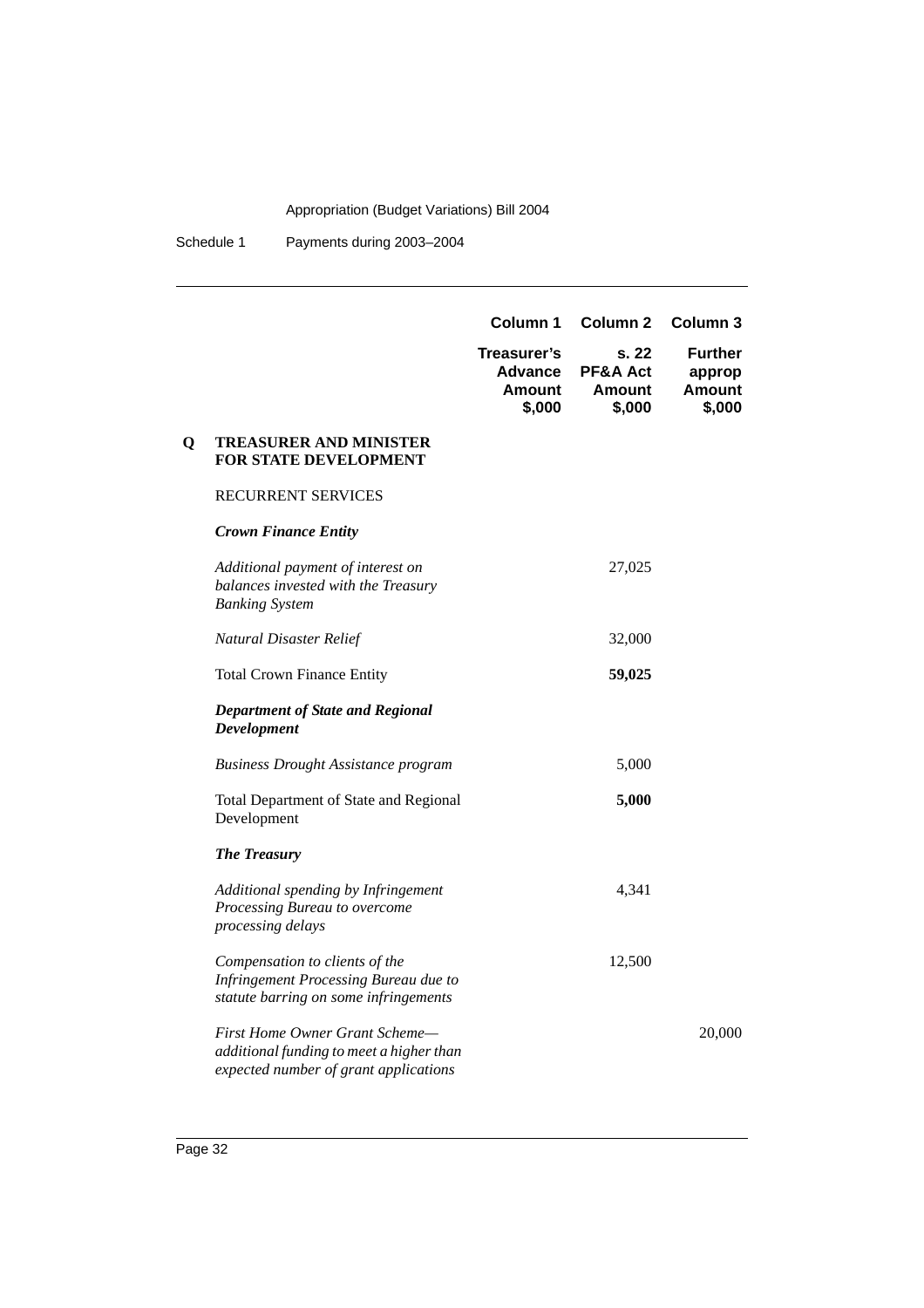Payments during 2003-2004 Schedule 1

|                                                                               | Column 1                                                 | Column <sub>2</sub>                              | Column 3                                     |
|-------------------------------------------------------------------------------|----------------------------------------------------------|--------------------------------------------------|----------------------------------------------|
|                                                                               | Treasurer's<br><b>Advance</b><br><b>Amount</b><br>\$,000 | s. 22<br><b>PF&amp;A Act</b><br>Amount<br>\$,000 | <b>Further</b><br>approp<br>Amount<br>\$,000 |
| Grain freight rebate scheme                                                   | 10                                                       |                                                  |                                              |
| <b>Total The Treasury</b>                                                     | 10                                                       | 16,841                                           | 20,000                                       |
| <b>TOTAL-RECURRENT SERVICES</b>                                               | 10                                                       | 80,866                                           | 20,000                                       |
| <b>CAPITAL WORKS AND SERVICES</b>                                             |                                                          |                                                  |                                              |
| <b>Crown Finance Entity</b>                                                   |                                                          |                                                  |                                              |
| Drought assistance—additional loans<br>under the Special Conservation Scheme  |                                                          | 16,000                                           |                                              |
| <b>Total Crown Finance Entity</b>                                             |                                                          | 16,000                                           |                                              |
| <b>The Treasury</b>                                                           |                                                          |                                                  |                                              |
| Upgrade of systems at the Infringement<br>Processing Bureau                   |                                                          | 5,149                                            |                                              |
| <b>Total The Treasury</b>                                                     |                                                          | 5,149                                            |                                              |
| <b>TOTAL-CAPITAL WORKS AND</b><br><b>SERVICES</b>                             |                                                          | 21,149                                           |                                              |
| <b>TOTAL-TREASURER AND</b><br><b>MINISTER FOR STATE</b><br><b>DEVELOPMENT</b> | 10                                                       | 102,015                                          | 20,000                                       |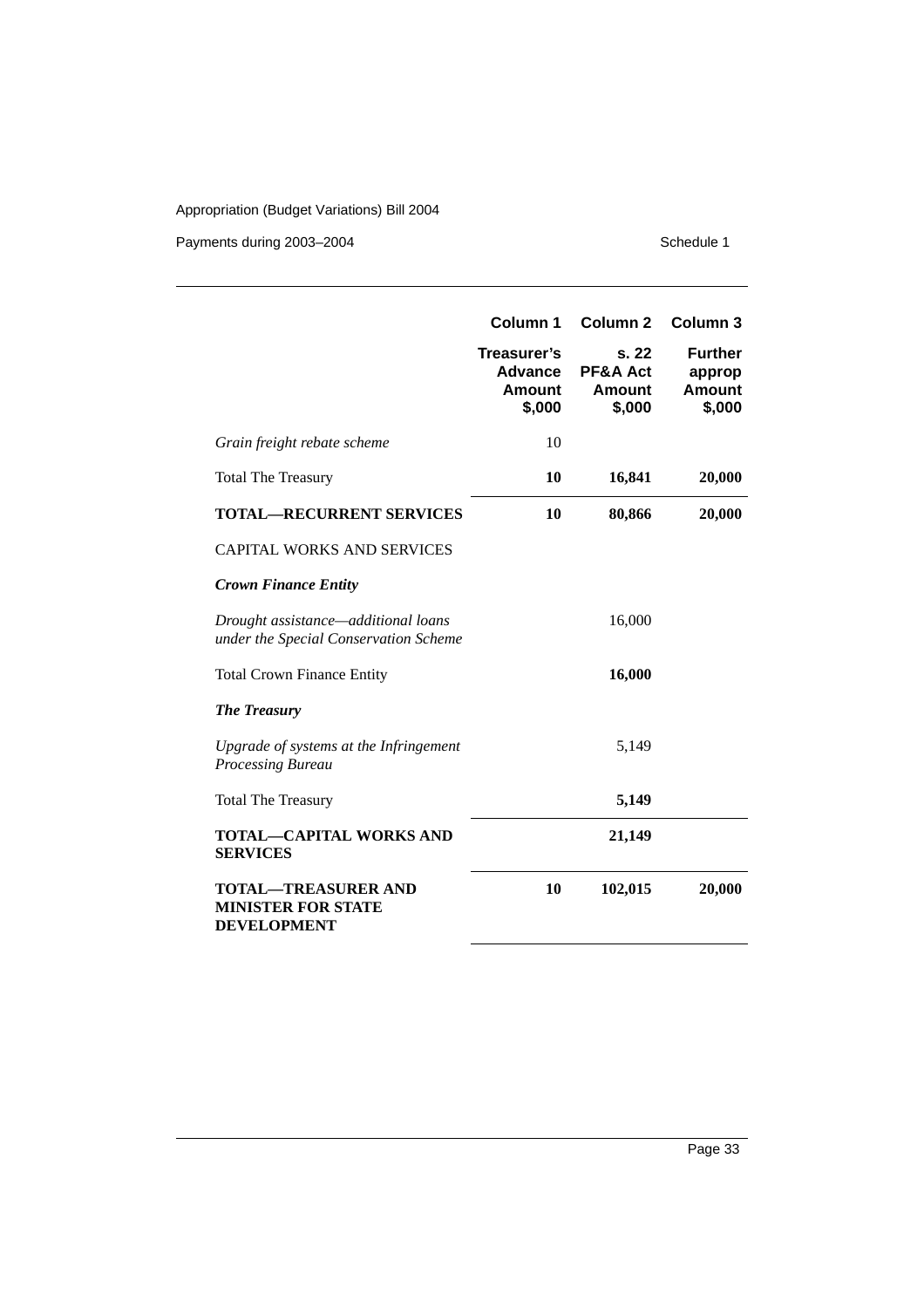|                                                                     | Column 1                                          | Column <sub>2</sub>                             | Column <sub>3</sub>                                 |
|---------------------------------------------------------------------|---------------------------------------------------|-------------------------------------------------|-----------------------------------------------------|
|                                                                     | Treasurer's<br>Advance<br><b>Amount</b><br>\$,000 | s.22<br><b>PF&amp;A Act</b><br>Amount<br>\$,000 | <b>Further</b><br>approp<br><b>Amount</b><br>\$,000 |
| <b>TREASURER'S ADVANCE FOR</b><br><b>RECURRENT SERVICES</b>         | 234,070                                           |                                                 |                                                     |
| <b>TREASURER'S ADVANCE FOR</b><br><b>CAPITAL WORKS AND SERVICES</b> | 56,453                                            |                                                 |                                                     |
| <b>TOTAL—TREASURER'S</b><br><b>ADVANCE</b>                          | 290,523                                           |                                                 |                                                     |
|                                                                     |                                                   |                                                 |                                                     |
| <b>SECTION 22 FOR RECURRENT</b><br><b>SERVICES</b>                  |                                                   | 154,420                                         |                                                     |
| <b>SECTION 22 FOR CAPITAL</b><br><b>WORKS AND SERVICES</b>          |                                                   | 22,979                                          |                                                     |
| <b>TOTAL—SECTION 22</b>                                             |                                                   | 177,399                                         |                                                     |
|                                                                     |                                                   |                                                 |                                                     |
| <b>ADDITIONAL APPROPRIATIONS</b><br><b>FOR RECURRENT SERVICES</b>   |                                                   |                                                 | 135,300                                             |
| TOTAL-ADDITIONAL<br><b>APPROPRIATIONS</b>                           |                                                   |                                                 | 135,300                                             |
|                                                                     |                                                   |                                                 |                                                     |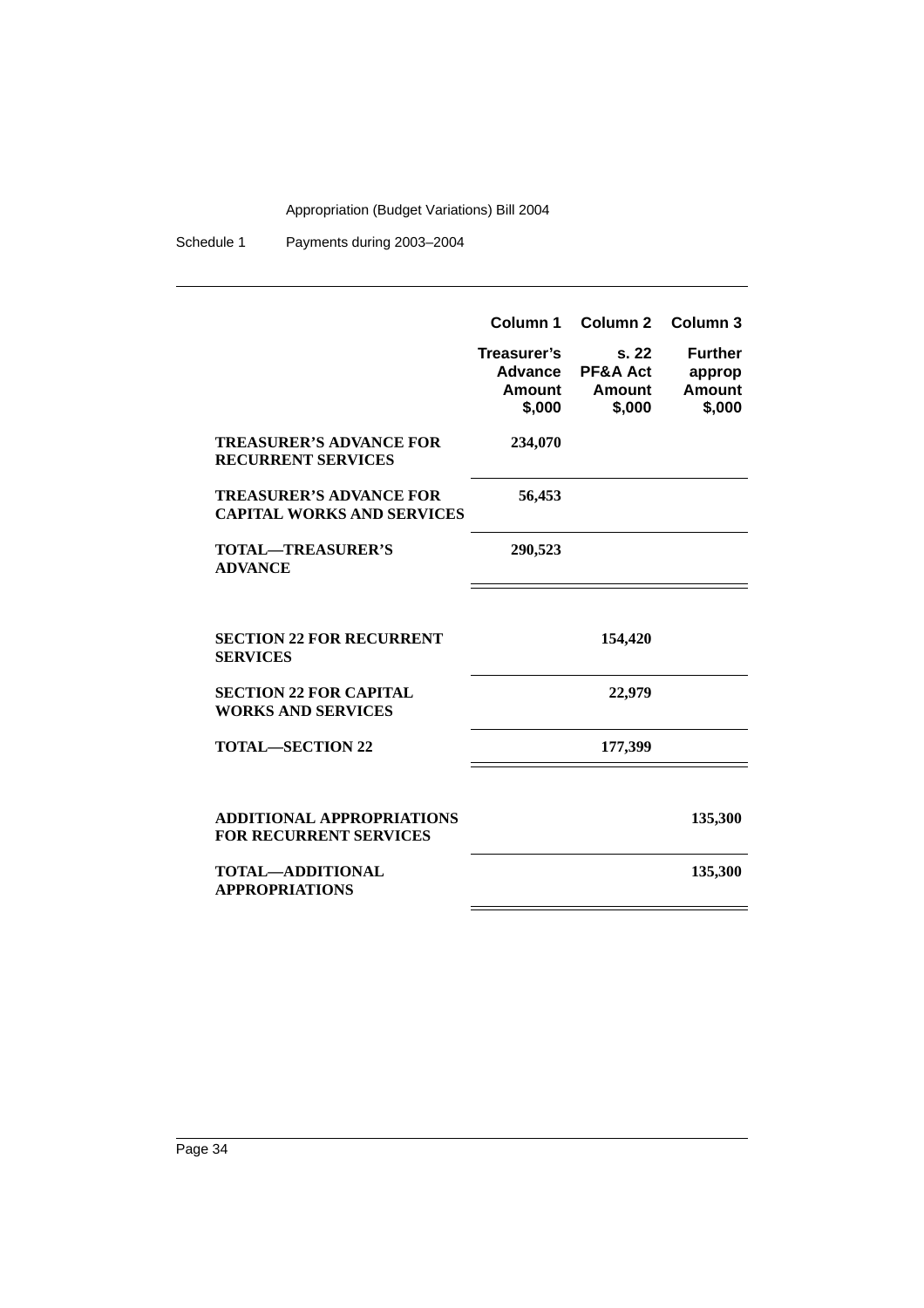Payments during 2002–2003 Schedule 2

## **Schedule 2 Payments during 2002–2003**

(Sections 6 and 7)

|   |                                                                        | Column <sub>1</sub>                               | Column <sub>2</sub>                                     |
|---|------------------------------------------------------------------------|---------------------------------------------------|---------------------------------------------------------|
|   |                                                                        | Treasurer's<br>Advance<br><b>Amount</b><br>\$,000 | s. 22<br><b>PF&amp;A Act</b><br><b>Amount</b><br>\$,000 |
| A | MINISTER FOR AGRICULTURE AND<br><b>FISHERIES</b>                       |                                                   |                                                         |
|   | RECURRENT SERVICES                                                     |                                                   |                                                         |
|   | <b>Department of Agriculture</b>                                       |                                                   |                                                         |
|   | Rural Lands Protection Boards-Information<br>Technology Strategic Plan | 23                                                |                                                         |
|   | <b>Total Department of Agriculture</b>                                 | 23                                                |                                                         |
|   | <b>TOTAL-RECURRENT SERVICES</b>                                        | 23                                                |                                                         |
|   | <b>TOTAL-MINISTER FOR AGRICULTURE AND</b><br><b>FISHERIES</b>          | 23                                                |                                                         |
| B | <b>ATTORNEY GENERAL AND MINISTER FOR</b><br>THE ENVIRONMENT            |                                                   |                                                         |
|   | RECURRENT SERVICES                                                     |                                                   |                                                         |
|   | <b>Attorney General's Department</b>                                   |                                                   |                                                         |
|   | Additional Legal works undertaken by the Crown<br>Solicitor's Office   |                                                   | 1,732                                                   |
|   | Additional operational funding                                         | 1,250                                             |                                                         |
|   | Waterfall Train Accident Inquiry                                       |                                                   | 3,700                                                   |
|   |                                                                        |                                                   |                                                         |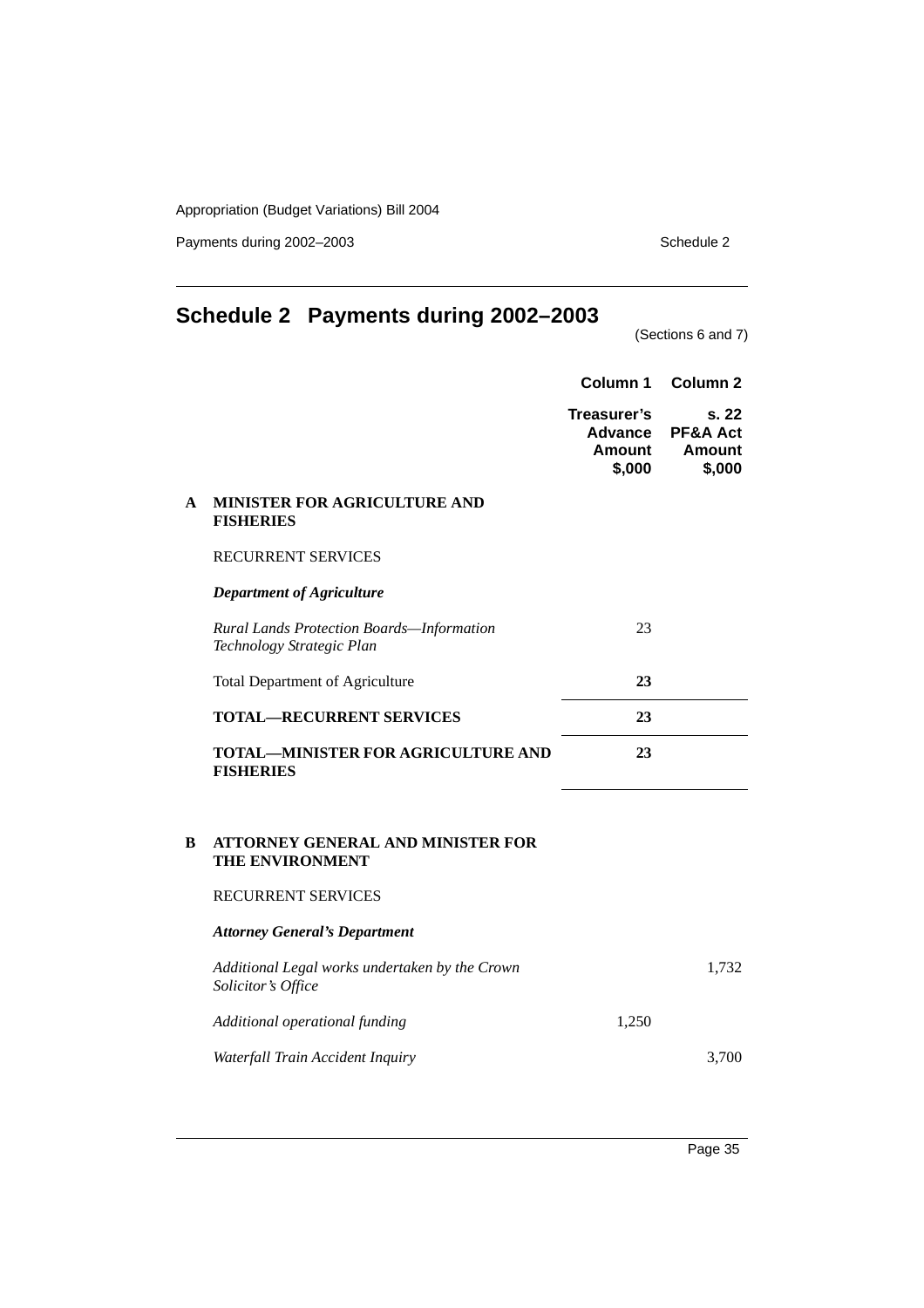|                                                                           | Column 1<br>Treasurer's<br><b>Advance</b><br><b>Amount</b><br>\$,000 | Column <sub>2</sub><br>s. 22<br><b>PF&amp;A Act</b><br>Amount<br>\$,000 |
|---------------------------------------------------------------------------|----------------------------------------------------------------------|-------------------------------------------------------------------------|
| Waterfall, Gretley and Glenbrook Inquiries                                | 2,366                                                                |                                                                         |
| <b>Total Attorney General's Department</b>                                | 3,616                                                                | 5,432                                                                   |
| <b>Legal Aid Commission of New South Wales</b>                            |                                                                      |                                                                         |
| Establishment of a regional office at Dubbo                               | 500                                                                  |                                                                         |
| Total Legal Aid Commission of New South Wales                             | 500                                                                  |                                                                         |
| <b>Office of the Director of Public Prosecutions</b>                      |                                                                      |                                                                         |
| <b>Statutory and Other Offices Remuneration Tribunal</b><br>determination | 1,006                                                                |                                                                         |
| Total Office of the Director of Public Prosecutions                       | 1,006                                                                |                                                                         |
| <b>Royal Botanic Gardens and Domain Trust</b>                             |                                                                      |                                                                         |
| Managing the 2002 New Years Eve celebrations                              | 198                                                                  |                                                                         |
| Total Royal Botanic Gardens and Domain Trust                              | 198                                                                  |                                                                         |
| <b>TOTAL-RECURRENT SERVICES</b>                                           | 5,320                                                                | 5,432                                                                   |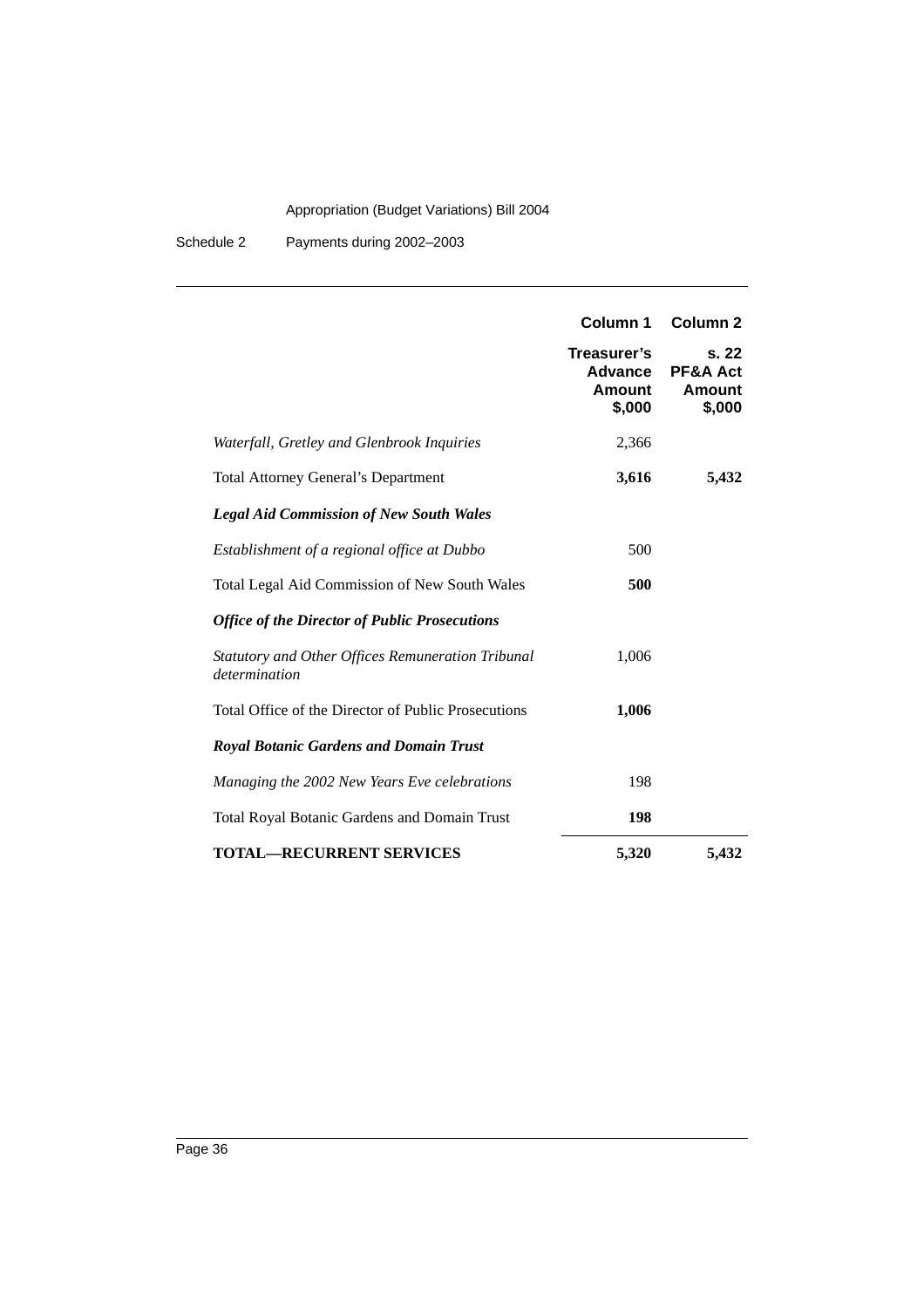Payments during 2002–2003 Schedule 2

|                                                                          | Column 1                                   | Column <sub>2</sub>                              |
|--------------------------------------------------------------------------|--------------------------------------------|--------------------------------------------------|
|                                                                          | Treasurer's<br>Advance<br>Amount<br>\$,000 | s. 22<br><b>PF&amp;A Act</b><br>Amount<br>\$,000 |
| <b>CAPITAL WORKS AND SERVICES</b>                                        |                                            |                                                  |
| <b>Legal Aid Commission of New South Wales</b>                           |                                            |                                                  |
| Establishment of regional office at Dubbo                                | 385                                        |                                                  |
| <b>Total Legal Aid Commission of New South Wales</b>                     | 385                                        |                                                  |
| <b>TOTAL—CAPITAL WORKS AND SERVICES</b>                                  | 385                                        |                                                  |
| <b>TOTAL—ATTORNEY GENERAL AND</b><br><b>MINISTER FOR THE ENVIRONMENT</b> | 5,705                                      | 5,432                                            |

#### **C MINISTER FOR COMMUNITY SERVICES, MINISTER FOR AGEING, MINISTER FOR DISABILITY SERVICES AND MINISTER FOR YOUTH**

#### RECURRENT SERVICES

*Department of Ageing, Disability and Home Care*

| Increase in Commonwealth funding under the | 9.173 |  |
|--------------------------------------------|-------|--|
| Disability Agreement (CSTDA)               |       |  |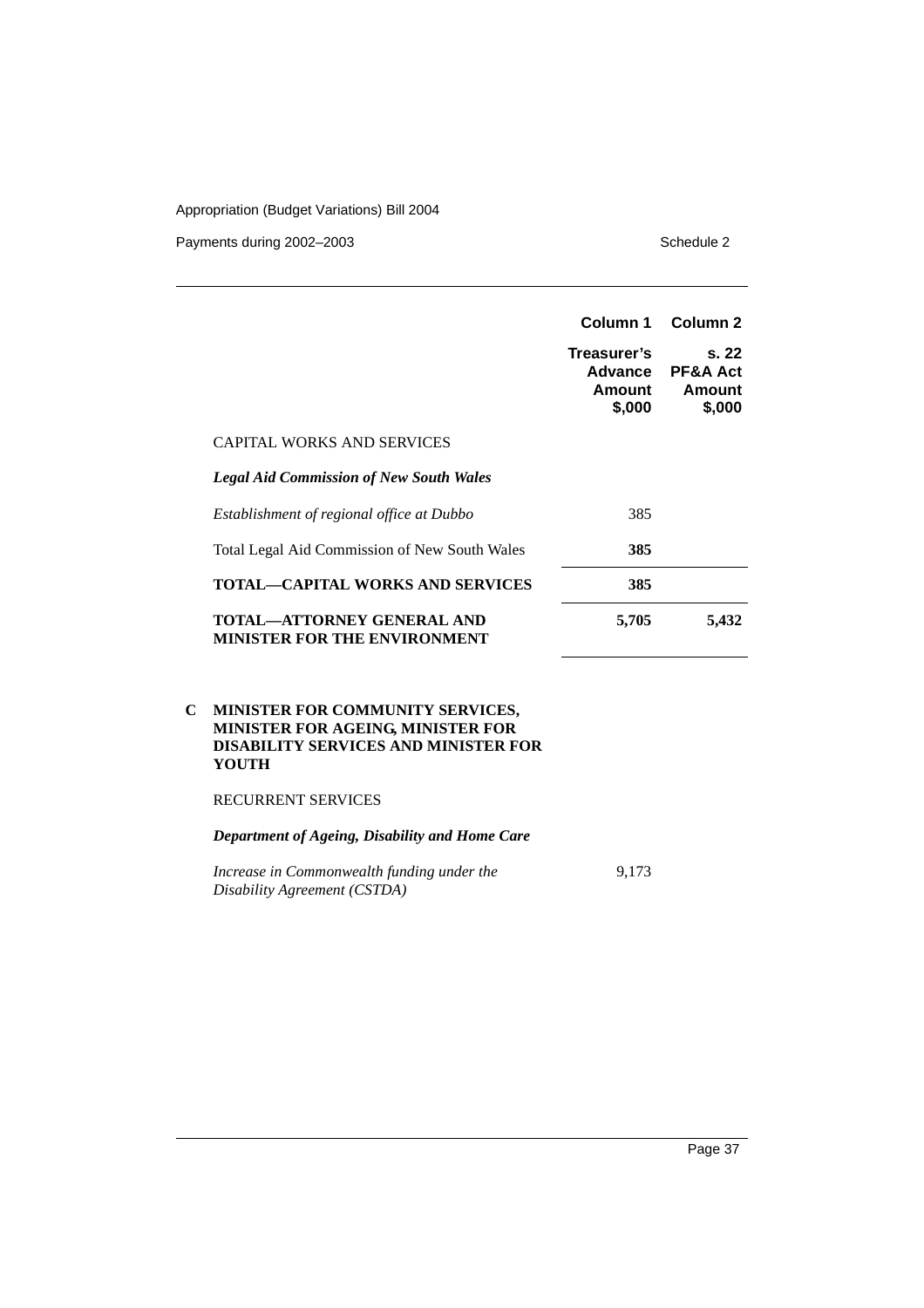Schedule 2 Payments during 2002–2003

|                                                                                                                                                          | Column 1<br>Treasurer's<br>Advance<br>Amount<br>\$,000 | Column <sub>2</sub><br>s.22<br><b>PF&amp;A Act</b><br>Amount<br>\$,000 |
|----------------------------------------------------------------------------------------------------------------------------------------------------------|--------------------------------------------------------|------------------------------------------------------------------------|
| Payment for shared services arrangements                                                                                                                 | 29,008                                                 |                                                                        |
| Total Department of Ageing, Disability and Home<br>Care                                                                                                  | 38,181                                                 |                                                                        |
| <b>TOTAL—RECURRENT SERVICES</b>                                                                                                                          | 38,181                                                 |                                                                        |
| <b>TOTAL—MINISTER FOR COMMUNITY</b><br><b>SERVICES, MINISTER FOR AGEING,</b><br><b>MINISTER FOR DISABILITY SERVICES AND</b><br><b>MINISTER FOR YOUTH</b> | 38,181                                                 |                                                                        |

#### **D MINISTER FOR EDUCATION AND TRAINING AND MINISTER FOR ABORIGINAL AFFAIRS**

#### RECURRENT SERVICES

#### *Department of Education and Training*

| <b>Total Department of Education and Training</b> | 40,427 |
|---------------------------------------------------|--------|
| Purchase of plant and equipment under \$5000      | 13,000 |
| Increased school maintenance                      | 6,000  |
| Additional Commonwealth funding                   | 21,427 |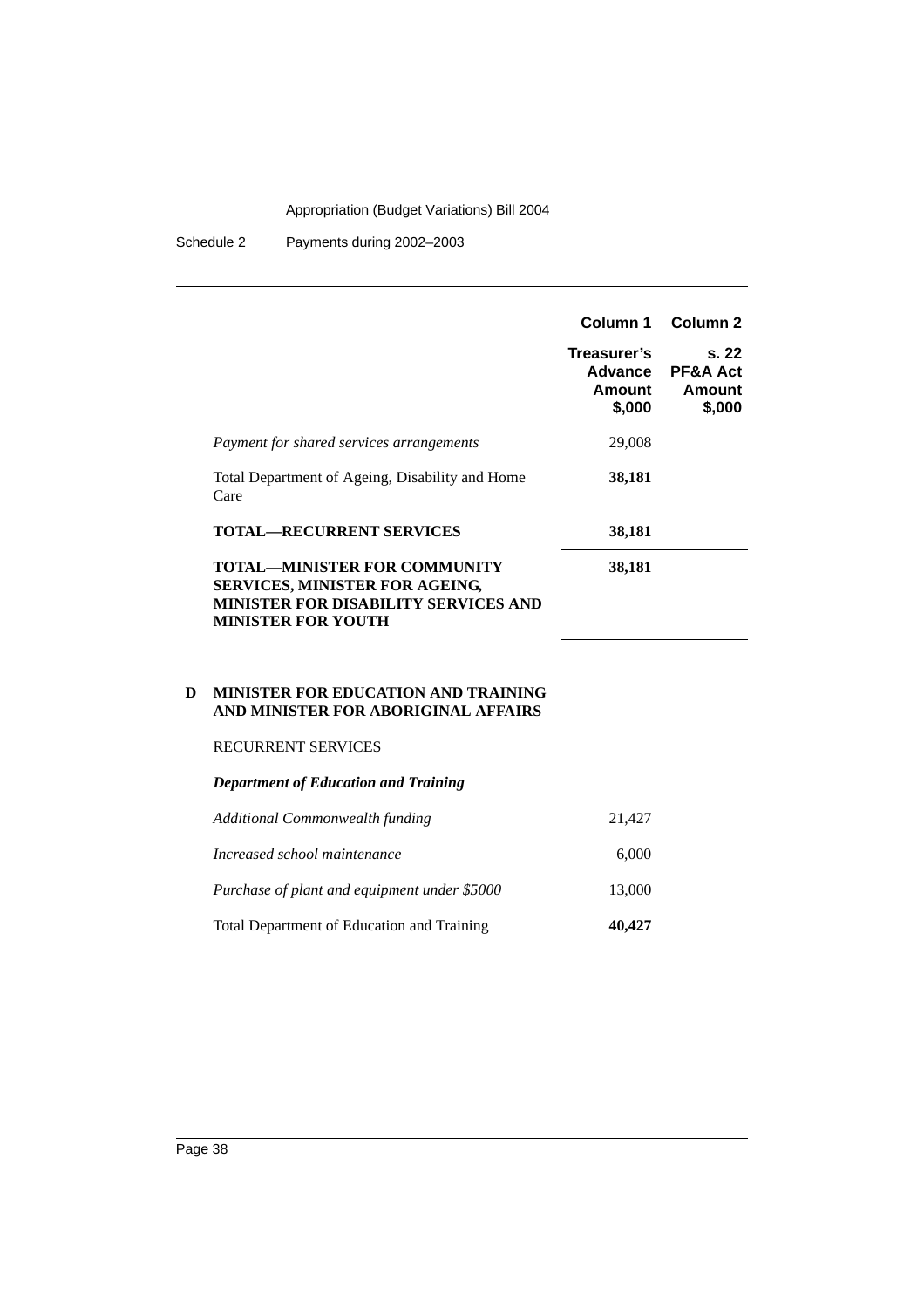Payments during 2002–2003 Schedule 2

|                                                                                                   | Column 1<br>Treasurer's<br>Advance<br>Amount<br>\$,000 | Column <sub>2</sub><br>s.22<br><b>PF&amp;A Act</b><br>Amount<br>\$,000 |
|---------------------------------------------------------------------------------------------------|--------------------------------------------------------|------------------------------------------------------------------------|
| <b>Office of the Board of Studies</b>                                                             |                                                        |                                                                        |
| Increased number of students sitting for the HSC                                                  | 812                                                    |                                                                        |
| Total Office of the Board of Studies                                                              | 812                                                    |                                                                        |
| <b>TOTAL—RECURRENT SERVICES</b>                                                                   | 41,239                                                 |                                                                        |
| <b>TOTAL—MINISTER FOR EDUCATION AND</b><br>TRAINING AND MINISTER FOR ABORIGINAL<br><b>AFFAIRS</b> | 41,239                                                 |                                                                        |

#### **E MINISTER FOR ENERGY AND UTILITIES AND MINISTER FOR SCIENCE AND MEDICAL RESEARCH**

#### RECURRENT SERVICES

| <b>Payments for Water and Sewerage Assistance</b>                        |       |
|--------------------------------------------------------------------------|-------|
| Additional social programs provided by Sydney and<br><b>Hunter Water</b> | 3.629 |
| <b>Total Payments for Water and Sewerage Assistance</b>                  | 3,629 |
| <b>TOTAL—RECURRENT SERVICES</b>                                          | 3,629 |

**TOTAL—MINISTER FOR ENERGY AND UTILITIES AND MINISTER FOR SCIENCE AND MEDICAL RESEARCH 3,629**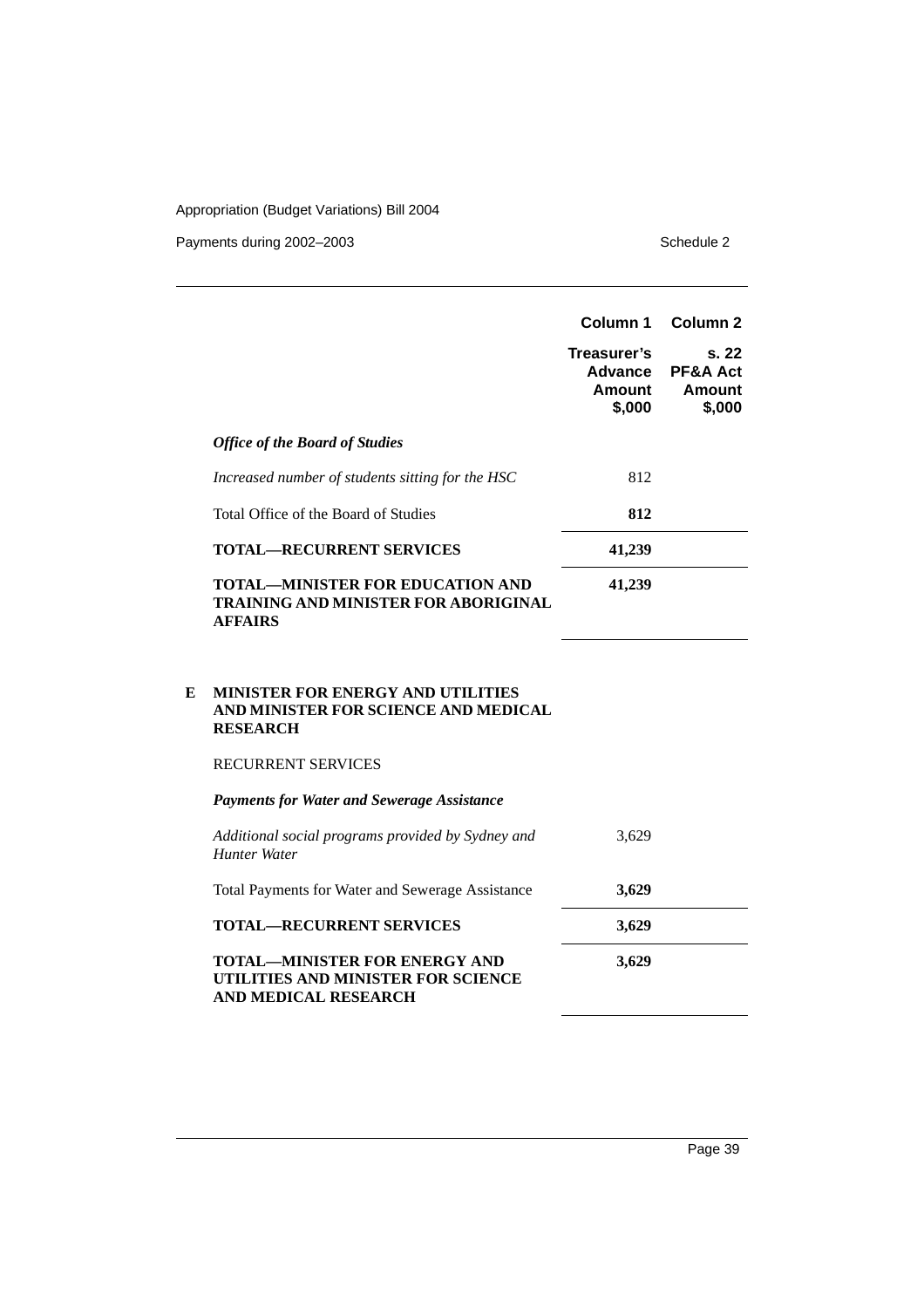Schedule 2 Payments during 2002–2003

|   |                                                                                                       | Column 1                                   | Column <sub>2</sub>                             |
|---|-------------------------------------------------------------------------------------------------------|--------------------------------------------|-------------------------------------------------|
|   |                                                                                                       | Treasurer's<br>Advance<br>Amount<br>\$,000 | s.22<br><b>PF&amp;A Act</b><br>Amount<br>\$,000 |
| F | <b>MINISTER FOR INFRASTRUCTURE AND</b><br>PLANNING AND MINISTER FOR NATURAL<br><b>RESOURCES</b>       |                                            |                                                 |
|   | <b>RECURRENT SERVICES</b>                                                                             |                                            |                                                 |
|   | Heritage Office                                                                                       |                                            |                                                 |
|   | Review of the fee structure                                                                           | 100                                        |                                                 |
|   | Shortfall in grant funding                                                                            | 1,400                                      |                                                 |
|   | <b>Total Heritage Office</b>                                                                          | 1,500                                      |                                                 |
|   | <b>TOTAL-RECURRENT SERVICES</b>                                                                       | 1,500                                      |                                                 |
|   | <b>TOTAL—MINISTER FOR INFRASTRUCTURE</b><br>AND PLANNING AND MINISTER FOR<br><b>NATURAL RESOURCES</b> | 1,500                                      |                                                 |

### **G THE LEGISLATURE**

RECURRENT SERVICES

### *The Legislature*

*Former Members ex-gratia legal fees* 49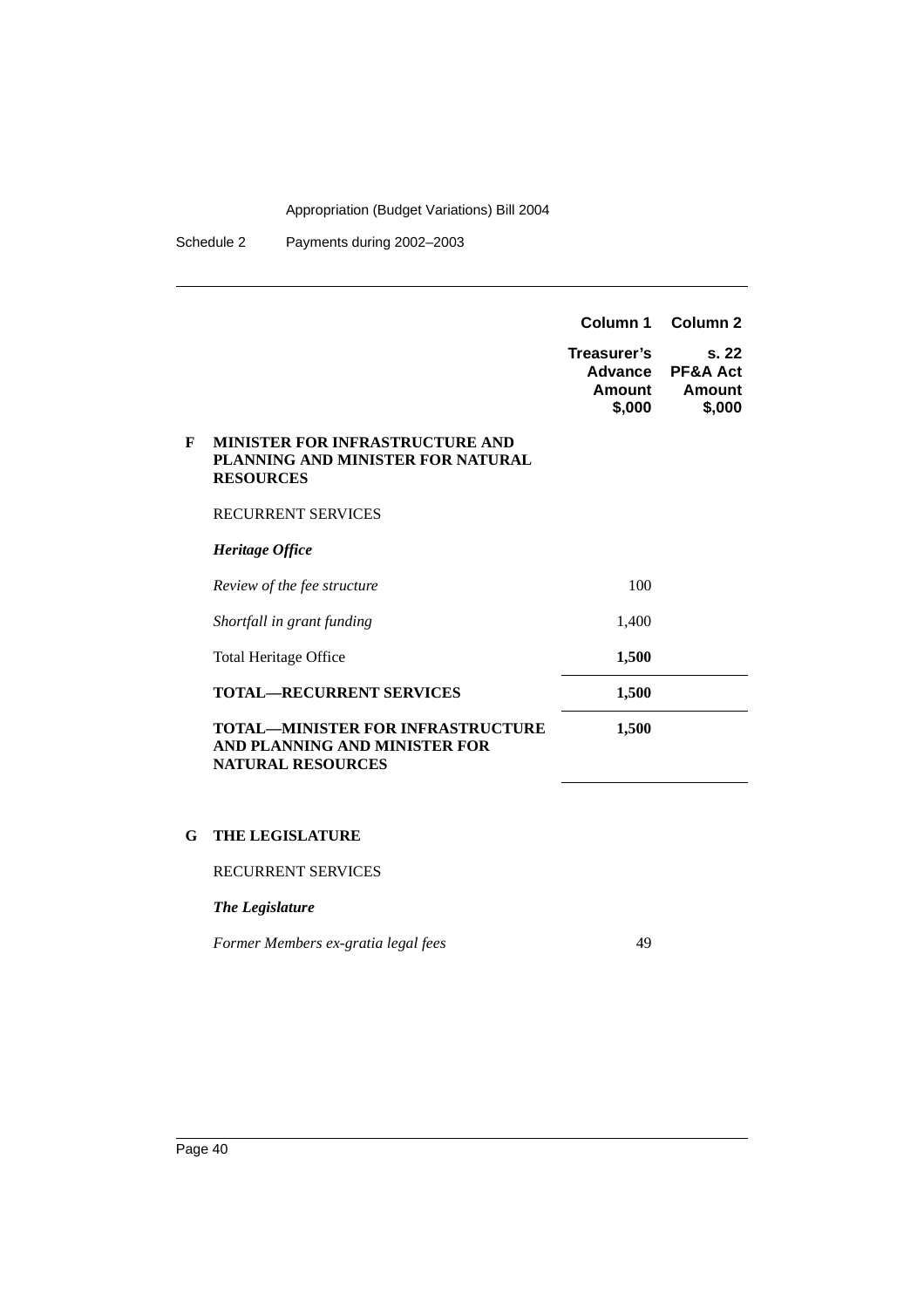Payments during 2002–2003 Schedule 2

|                                                                                          | Column 1<br>Treasurer's<br>Advance<br>Amount<br>\$,000 | Column 2<br>s.22<br><b>PF&amp;A Act</b><br>Amount<br>\$,000 |
|------------------------------------------------------------------------------------------|--------------------------------------------------------|-------------------------------------------------------------|
| Members staff redundancies and internal restructure<br>following the March 2003 election | 1,135                                                  |                                                             |
| Total The Legislature                                                                    | 1,184                                                  |                                                             |
| <b>TOTAL—RECURRENT SERVICES</b>                                                          | 1,184                                                  |                                                             |
| <b>TOTAL—THE LEGISLATURE</b>                                                             | 1,184                                                  |                                                             |

### **H MINISTER FOR POLICE**

#### RECURRENT SERVICES

| <b>NSW Police</b>                                                  |        |       |
|--------------------------------------------------------------------|--------|-------|
| Additional counter-terrorism measures                              |        | 2,368 |
| Additional police officers                                         | 3,200  |       |
| Education services and training for new police recruits            | 6,455  |       |
| World Trade Organisation meeting security                          | 2,380  |       |
| Processing of fines from additional fixed digital speed<br>cameras | 3.149  |       |
| <b>Total NSW Police</b>                                            | 15,184 | 2,368 |
| <b>TOTAL—RECURRENT SERVICES</b>                                    | 15,184 | 2,368 |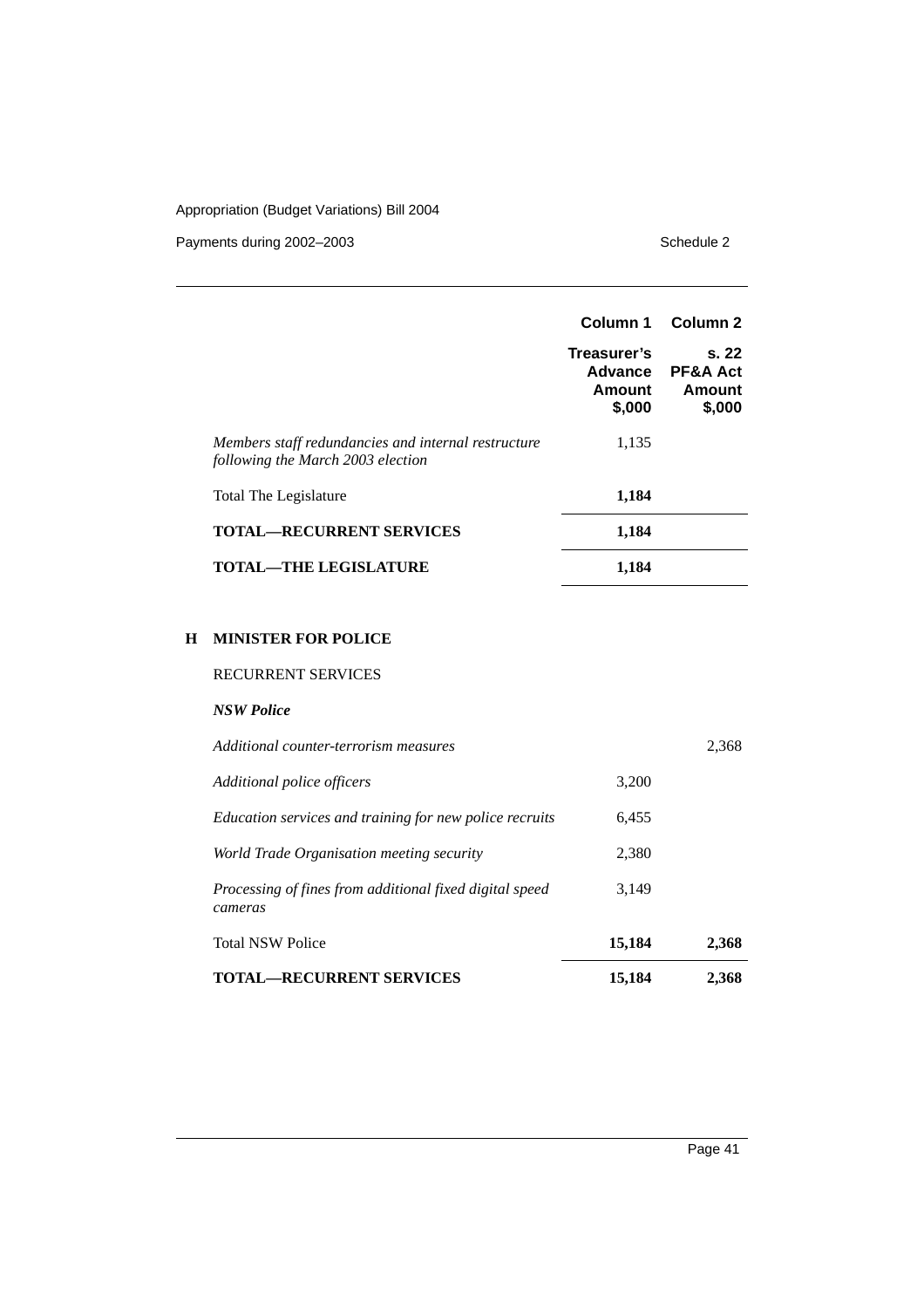Schedule 2 Payments during 2002–2003

|                                         | Column 1                                   | Column <sub>2</sub>                              |
|-----------------------------------------|--------------------------------------------|--------------------------------------------------|
|                                         | Treasurer's<br>Advance<br>Amount<br>\$,000 | s. 22<br><b>PF&amp;A Act</b><br>Amount<br>\$,000 |
| <b>CAPITAL WORKS AND SERVICES</b>       |                                            |                                                  |
| <b>New South Wales Crime Commission</b> |                                            |                                                  |
| Additional accommodation                |                                            | 2,800                                            |
| Total New South Wales Crime Commission  |                                            | 2,800                                            |
| <b>TOTAL—CAPITAL WORKS AND SERVICES</b> |                                            | 2,800                                            |
| <b>TOTAL—MINISTER FOR POLICE</b>        | 15,184                                     | 5,168                                            |

#### **I PREMIER, MINISTER FOR THE ARTS AND MINISTER FOR CITIZENSHIP**

#### RECURRENT SERVICES

#### *Cabinet Office*

| Albury—Wodonga project costs                           | 304 |
|--------------------------------------------------------|-----|
| Total Cabinet Office                                   | 304 |
| <b>Independent Commission Against Corruption</b>       |     |
| Additional operational funding                         | 234 |
| <b>Total Independent Commission Against Corruption</b> | 234 |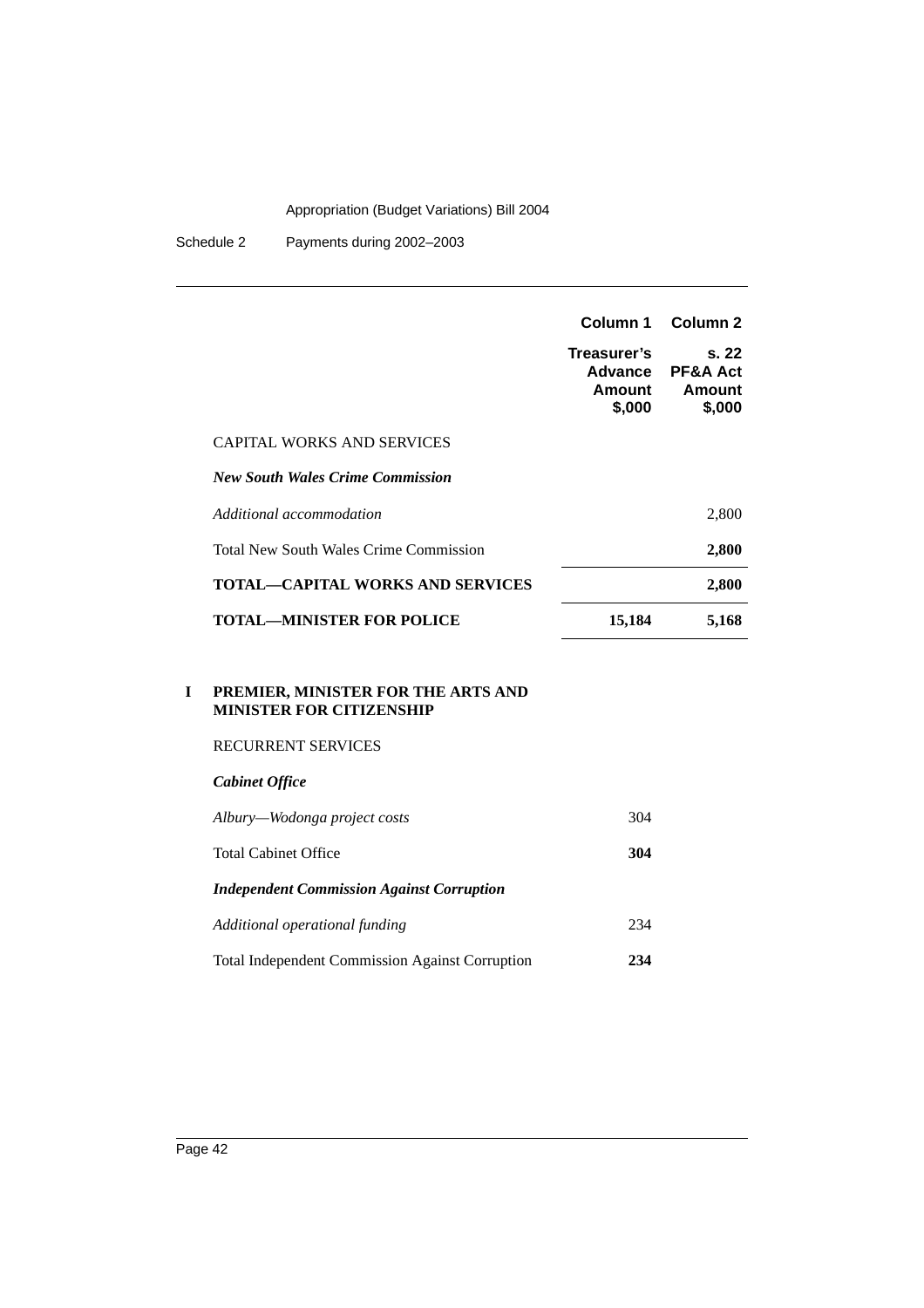Payments during 2002–2003 Schedule 2

|                                                                                    | Column 1<br>Treasurer's<br><b>Advance</b><br>Amount<br>\$,000 | Column <sub>2</sub><br>s. 22<br><b>PF&amp;A Act</b><br>Amount<br>\$,000 |
|------------------------------------------------------------------------------------|---------------------------------------------------------------|-------------------------------------------------------------------------|
| <b>Ministry for the Arts</b>                                                       |                                                               |                                                                         |
| Additional Sydney Opera House security                                             | 1,600                                                         |                                                                         |
| Total Ministry for the Arts                                                        | 1,600                                                         |                                                                         |
| <b>TOTAL—RECURRENT SERVICES</b>                                                    | 2,138                                                         |                                                                         |
| <b>CAPITAL WORKS AND SERVICES</b>                                                  |                                                               |                                                                         |
| <b>Premier's Department</b>                                                        |                                                               |                                                                         |
| Australia Day Council relocation                                                   | 350                                                           |                                                                         |
| Corporate services for Ministers and replace failing<br>equipment                  | 850                                                           |                                                                         |
| <b>Total Premier's Department</b>                                                  | 1,200                                                         |                                                                         |
| <b>TOTAL—CAPITAL WORKS AND SERVICES</b>                                            | 1,200                                                         |                                                                         |
| <b>TOTAL-PREMIER, MINISTER FOR THE</b><br><b>ARTS AND MINISTER FOR CITIZENSHIP</b> | 3,338                                                         |                                                                         |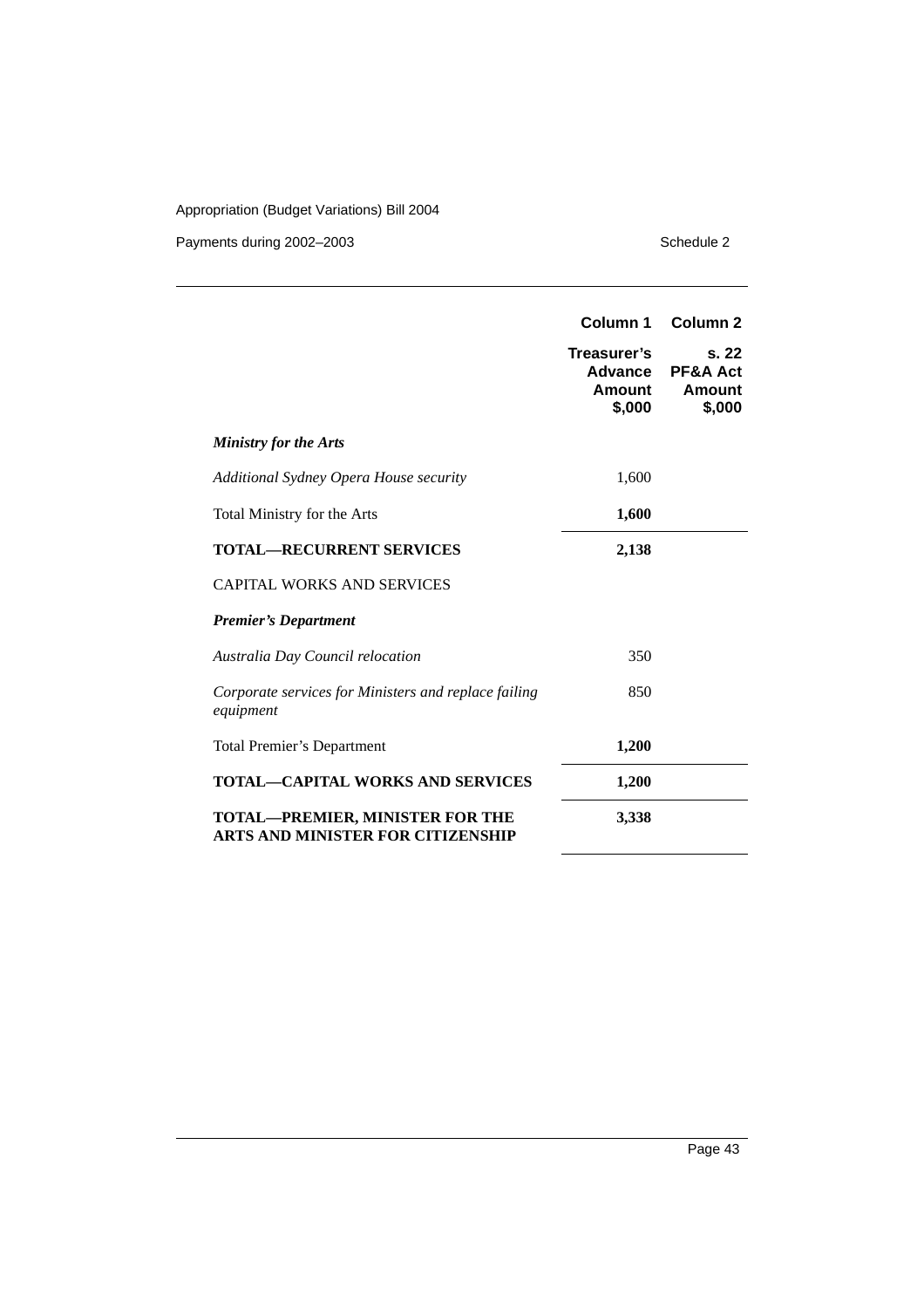| $\mathbf I$ | MINISTER FOR TOURISM AND SPORT AND<br><b>RECREATION AND MINISTER FOR WOMEN</b><br><b>RECURRENT SERVICES</b><br><b>Department for Women</b> | Column 1<br>Treasurer's<br>Advance<br><b>Amount</b><br>\$,000 | Column 2<br>s. 22<br><b>PF&amp;A Act</b><br><b>Amount</b><br>\$,000 |
|-------------|--------------------------------------------------------------------------------------------------------------------------------------------|---------------------------------------------------------------|---------------------------------------------------------------------|
|             | Additional operational funding                                                                                                             | 500                                                           |                                                                     |
|             | <b>Total Department for Women</b>                                                                                                          | 500                                                           |                                                                     |
|             | <b>TOTAL—RECURRENT SERVICES</b>                                                                                                            | 500                                                           |                                                                     |
|             | <b>TOTAL—MINISTER FOR TOURISM AND</b><br>SPORT AND RECREATION AND MINISTER<br><b>FOR WOMEN</b>                                             | 500                                                           |                                                                     |
| K           | <b>MINISTER FOR TRANSPORT SERVICES AND</b><br><b>MINISTER FOR THE HUNTER</b>                                                               |                                                               |                                                                     |
|             | <b>RECURRENT SERVICES</b>                                                                                                                  |                                                               |                                                                     |
|             | <b>Ministry of Transport</b>                                                                                                               |                                                               |                                                                     |
|             | State Rail Authority-additional contribution towards<br>operating costs                                                                    | 47,291                                                        |                                                                     |
|             | State Transit Authority-additional Community<br>Service Obligation payments                                                                | 25,000                                                        |                                                                     |
|             | <b>Total Ministry of Transport</b>                                                                                                         | 72,291                                                        |                                                                     |
|             | <b>TOTAL—RECURRENT SERVICES</b>                                                                                                            | 72,291                                                        |                                                                     |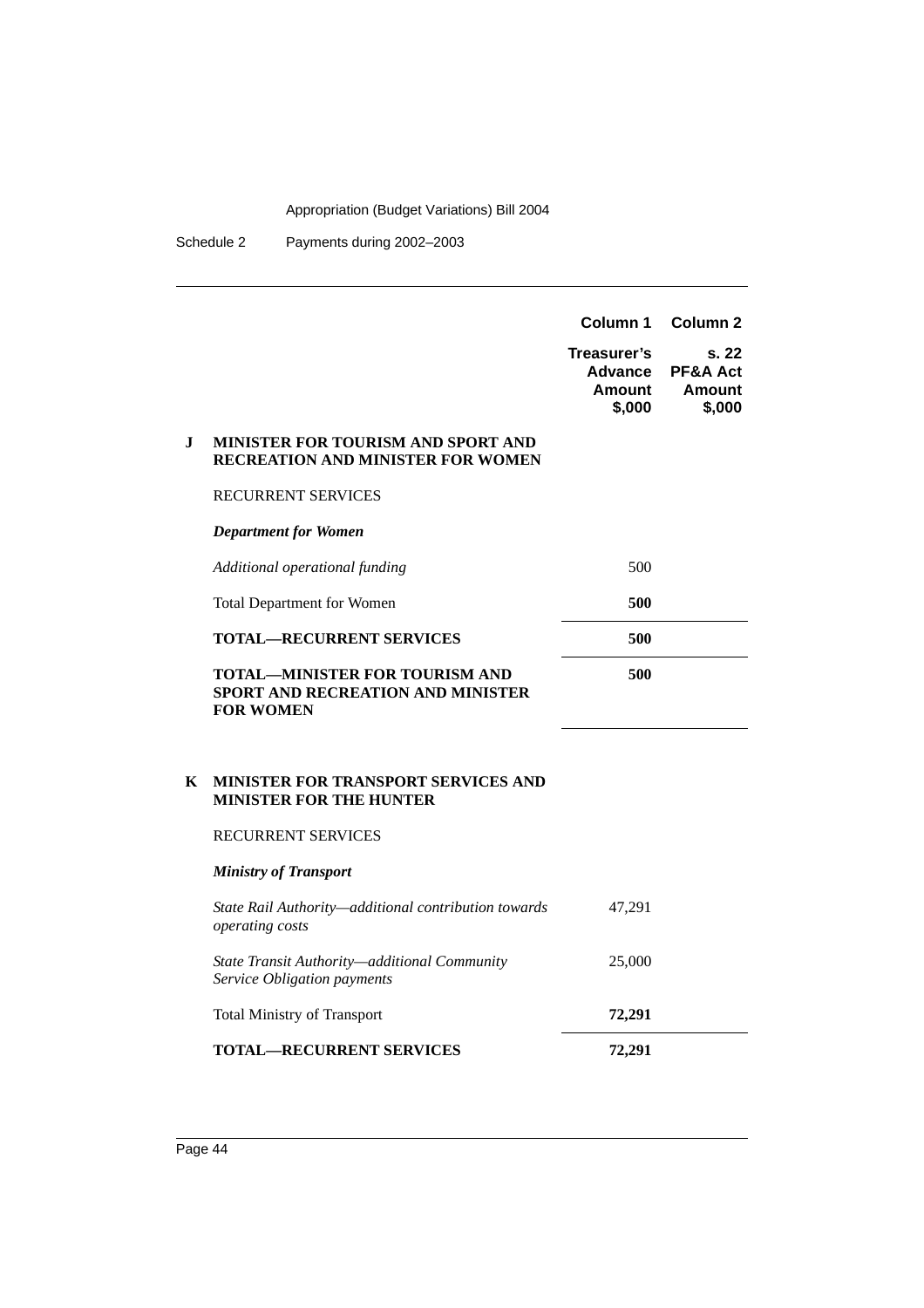Payments during 2002–2003 Schedule 2

| <b>CAPITAL WORKS AND SERVICES</b><br><b>Ministry of Transport</b><br>Encourage access to public transport services-<br>3,481<br>financed by parking space levy<br>3,481<br><b>Total Ministry of Transport</b><br><b>TOTAL-CAPITAL WORKS AND SERVICES</b><br>3,481<br><b>TOTAL—MINISTER FOR TRANSPORT</b><br>75,772<br><b>SERVICES AND MINISTER FOR THE HUNTER</b><br>TREASURER AND MINISTER FOR STATE<br><b>DEVELOPMENT</b><br><b>RECURRENT SERVICES</b><br><b>Crown Finance Entity</b><br>Payment of additional claims associated with failed<br>insurer HIH<br><b>Total Crown Finance Entity</b><br><b>The Treasury</b><br>Increased First Home Owner Grant Scheme<br>applications | Column 1<br>Treasurer's<br>Advance<br>Amount<br>\$,000 | Column <sub>2</sub><br>s. 22<br>PF&A Act<br><b>Amount</b><br>\$,000 |
|--------------------------------------------------------------------------------------------------------------------------------------------------------------------------------------------------------------------------------------------------------------------------------------------------------------------------------------------------------------------------------------------------------------------------------------------------------------------------------------------------------------------------------------------------------------------------------------------------------------------------------------------------------------------------------------|--------------------------------------------------------|---------------------------------------------------------------------|
|                                                                                                                                                                                                                                                                                                                                                                                                                                                                                                                                                                                                                                                                                      |                                                        |                                                                     |
|                                                                                                                                                                                                                                                                                                                                                                                                                                                                                                                                                                                                                                                                                      |                                                        |                                                                     |
|                                                                                                                                                                                                                                                                                                                                                                                                                                                                                                                                                                                                                                                                                      |                                                        |                                                                     |
| L                                                                                                                                                                                                                                                                                                                                                                                                                                                                                                                                                                                                                                                                                    |                                                        |                                                                     |
|                                                                                                                                                                                                                                                                                                                                                                                                                                                                                                                                                                                                                                                                                      |                                                        |                                                                     |
|                                                                                                                                                                                                                                                                                                                                                                                                                                                                                                                                                                                                                                                                                      |                                                        |                                                                     |
|                                                                                                                                                                                                                                                                                                                                                                                                                                                                                                                                                                                                                                                                                      |                                                        |                                                                     |
|                                                                                                                                                                                                                                                                                                                                                                                                                                                                                                                                                                                                                                                                                      |                                                        |                                                                     |
|                                                                                                                                                                                                                                                                                                                                                                                                                                                                                                                                                                                                                                                                                      |                                                        | 1,894                                                               |
|                                                                                                                                                                                                                                                                                                                                                                                                                                                                                                                                                                                                                                                                                      |                                                        | 1,894                                                               |
|                                                                                                                                                                                                                                                                                                                                                                                                                                                                                                                                                                                                                                                                                      |                                                        |                                                                     |
|                                                                                                                                                                                                                                                                                                                                                                                                                                                                                                                                                                                                                                                                                      |                                                        | 4,384                                                               |
| <b>Total The Treasury</b>                                                                                                                                                                                                                                                                                                                                                                                                                                                                                                                                                                                                                                                            |                                                        | 4,384                                                               |
| <b>TOTAL-RECURRENT SERVICES</b>                                                                                                                                                                                                                                                                                                                                                                                                                                                                                                                                                                                                                                                      |                                                        | 6,278                                                               |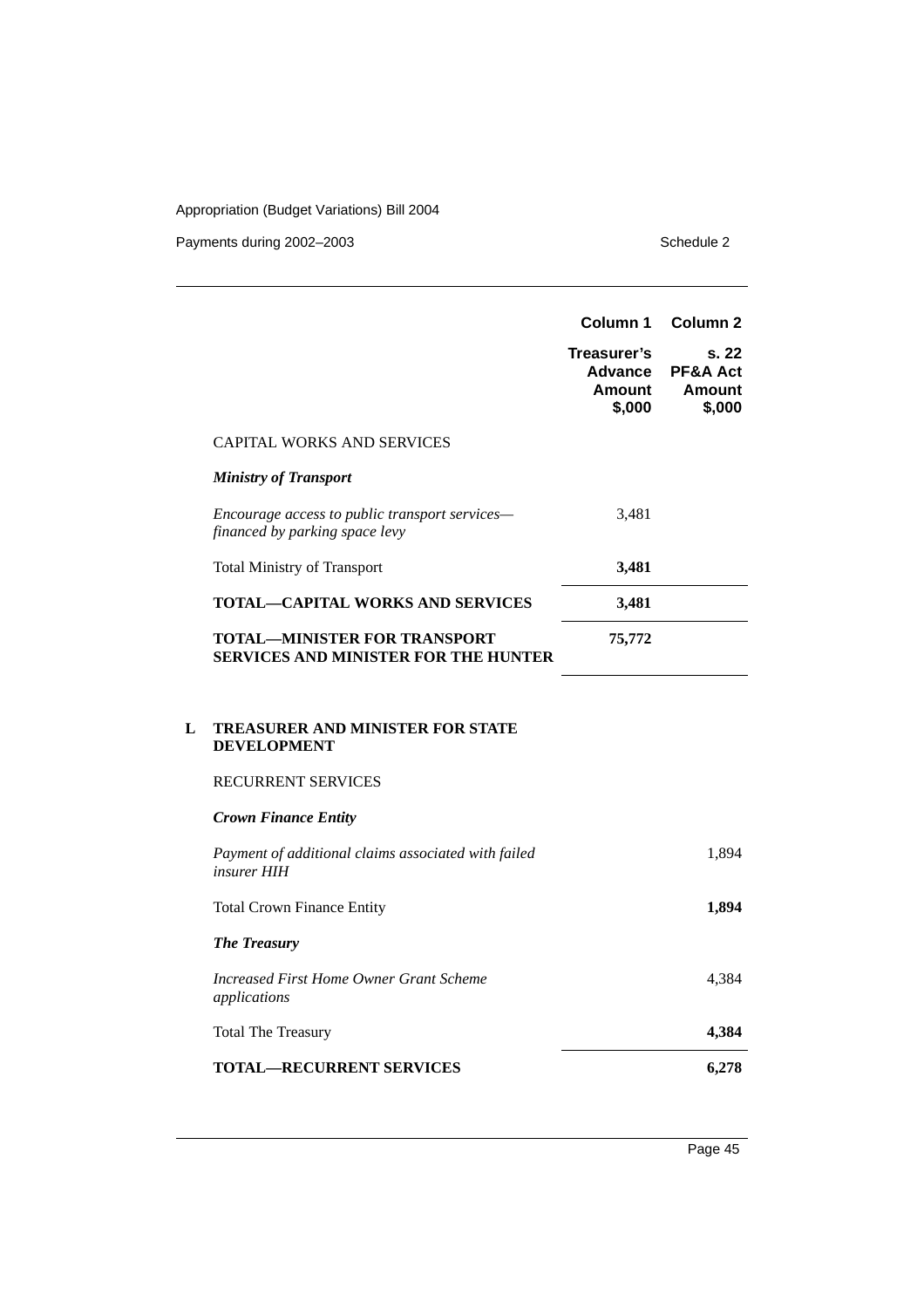|                                                                                | Column 1<br>Treasurer's<br>Advance<br>Amount<br>\$,000 | Column <sub>2</sub><br>s.22<br><b>PF&amp;A Act</b><br>Amount<br>\$,000 |
|--------------------------------------------------------------------------------|--------------------------------------------------------|------------------------------------------------------------------------|
| <b>CAPITAL WORKS AND SERVICES</b>                                              |                                                        |                                                                        |
| <b>Crown Finance Entity</b>                                                    |                                                        |                                                                        |
| Additional contribution to the General Government<br>Liability Management Fund |                                                        | 700,000                                                                |
| Early debt repayments of Co-operative loans                                    |                                                        | 62,896                                                                 |
| <b>Total Crown Finance Entity</b>                                              |                                                        | 762,896                                                                |
| <b>TOTAL—CAPITAL WORKS AND SERVICES</b>                                        |                                                        | 762,896                                                                |
| <b>TOTAL—TREASURER AND MINISTER FOR</b><br><b>STATE DEVELOPMENT</b>            |                                                        | 769,174                                                                |
| <b>TREASURER'S ADVANCE FOR RECURRENT</b><br><b>SERVICES</b>                    | 181,189                                                |                                                                        |
| <b>TREASURER'S ADVANCE FOR CAPITAL</b><br><b>WORKS AND SERVICES</b>            | 5,066                                                  |                                                                        |
| <b>TOTAL—TREASURER'S ADVANCE</b>                                               | 186,255                                                |                                                                        |